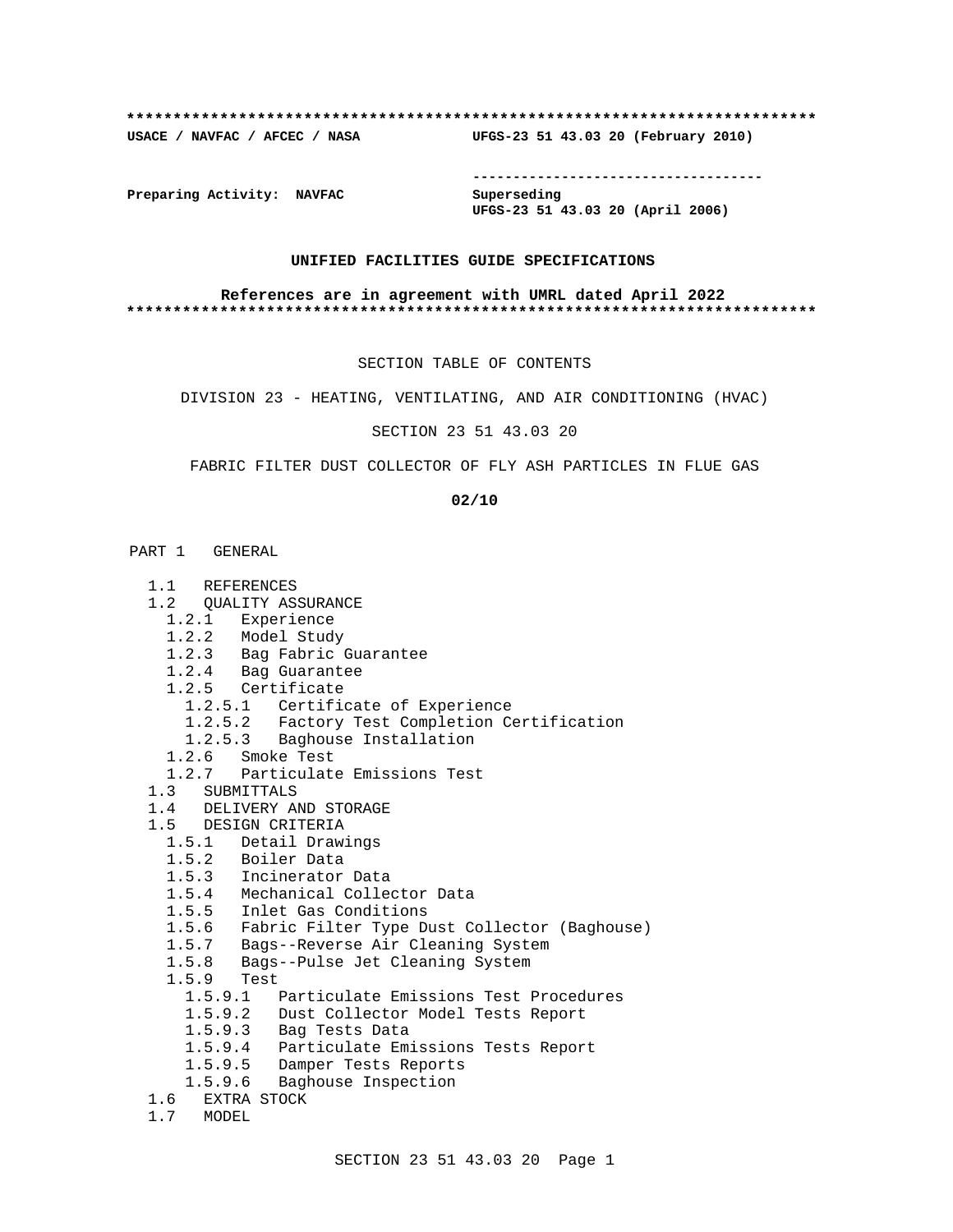1.7.1 Dust Collector Model Study Procedures 1.7.2 Delivery PART 2 PRODUCTS 2.1 MATERIALS 2.1.1 General 2.1.2 Insulation 2.1.3 Casing 2.2 BAGS AND HARDWARE 2.2.1 Bags and Hardware, Reverse Air Cleaning System 2.2.2 Bags and Hardware, Pulse Jet Cleaning System 2.3 STRUCTURAL SUPPORTS 2.3.1 Girts and Opening Frames 2.3.2 Slide Bearings 2.4 DUCTWORK SYSTEM 2.4.1 General Ductwork 2.4.2 Manifolds 2.4.3 Expansion Joints 2.4.4 Dampers 2.4.4.1 Louver Dampers 2.4.4.2 Poppet and Butterfly Dampers 2.4.4.3 Double Guillotine Dampers 2.4.4.4 Seal Air Systems 2.4.5 Test Ports 2.4.6 Mechanical Draft Equipment 2.5 HOPPERS<br>2.5.1 Pok Poke Hole 2.5.2 Vibrators 2.5.3 Flyash Level Alarm System 2.5.4 Hopper Heater System 2.5.4.1 Hopper Heaters 2.5.4.2 Throat Heaters<br>2.6 WEATHER ENCLOSURES--RE 2.6 WEATHER ENCLOSURES--REVERSE AIR CLEANING SYSTEM 2.7 BAG CLEANING SYSTEM 2.7.1 General 2.7.2 Reverse Air Cleaning System 2.7.2.1 Reverse Air Fans<br>2.7.2.2 Reverse Air Damp 2.7.2.2 Reverse Air Dampers 2.8 BAGHOUSE CONTROLS 2.8.1 Control Functions 2.8.2 Instrumentation and Control Systems 2.8.3 System Electrical Power and Power Supplies 2.8.4 Control Drive<br>2.8.5 Main Baghouse Main Baghouse Control Panel 2.8.5.1 Recorders 2.8.5.2 Thermocouples 2.8.5.3 Pressure Gages 2.8.5.4 Graphics 2.8.5.5 Annunciators<br>2.8.5.6 Power Suppli Power Supplies and Switches 2.8.5.7 Wiring 2.8.6 Local Hopper Heater Control Panels 2.8.7 Master Hopper Heater Control Panel 2.9 ACCESS PROVISIONS 2.9.1 Access Requirements 2.9.1.1 Class 1<br>2.9.1.2 Class 2 Class 2 2.9.1.3 Class 3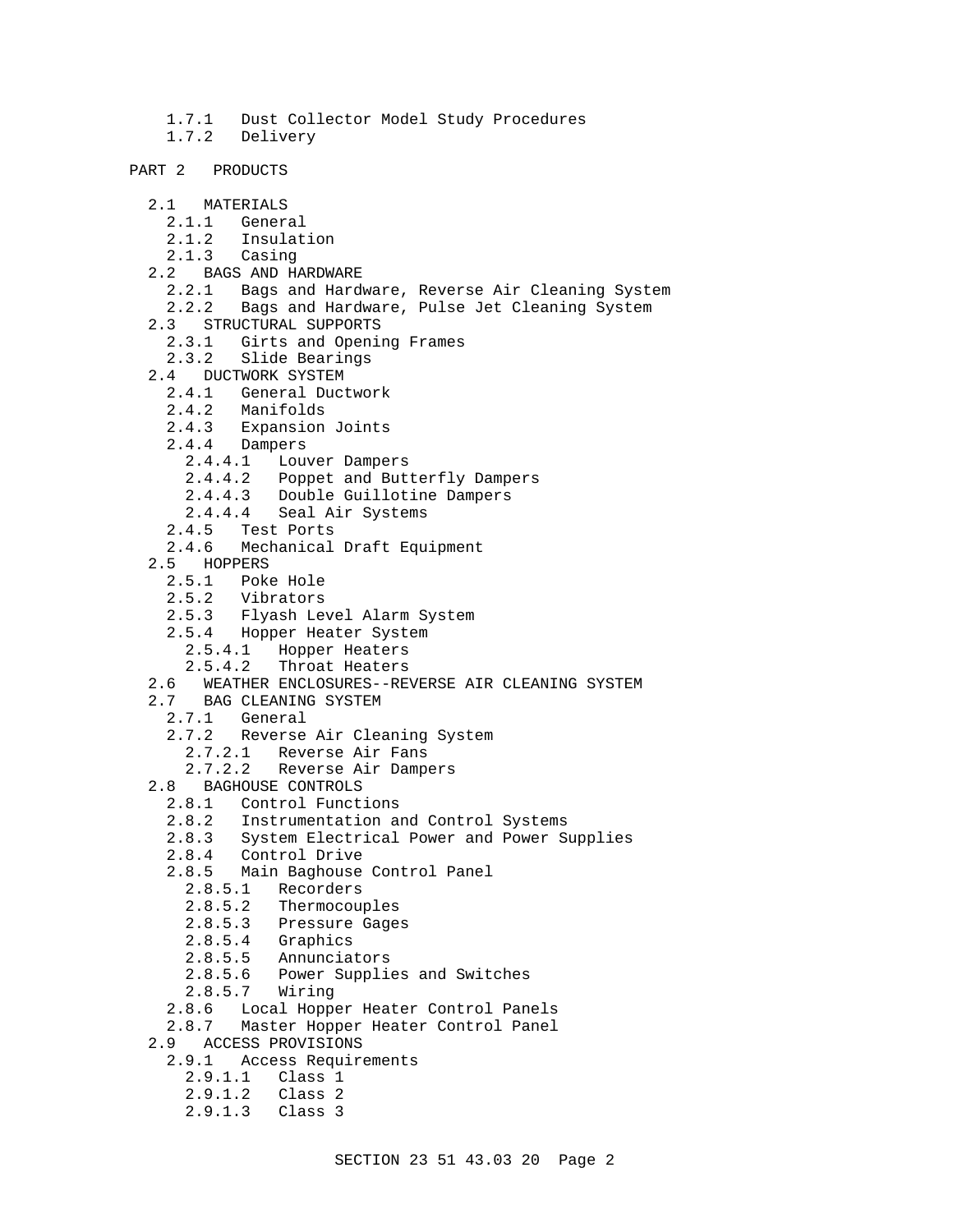- 2.9.2 Interior Access Provisions
	- 2.9.2.1 Access to Hoppers
	- 2.9.2.2 Access to Manifolds and Ductwork
	- 2.9.2.3 Access to Reverse Air System Bags
- 2.9.3 Exterior Access Provisions
	- 2.9.3.1 Ladders
	- 2.9.3.2 Stairs
	- 2.9.3.3 Walkways
	- 2.9.3.4 Platforms
- 2.10 SOURCE QUALITY CONTROL
	- 2.10.1 Baghouse Controls Tests
	- 2.10.2 Mechanical Draft Equipment Tests and Materials
	- 2.10.3 Dampers

### PART 3 EXECUTION

- 3.1 COORDINATION
- 3.2 INSPECTION
- 3.3 INSTALLATION
- 3.3.1 Insulation
	- 3.3.1.1 Mineral Fiber Block and Board Insulation
	- 3.3.1.2 Mineral Fiber Blanket Insulation
	- 3.3.1.3 Calcium Silicate Insulation
	- 3.3.2 Casing
		- 3.3.2.1 Structural Steel Grid System
		- 3.3.2.2 Access Openings
		- 3.3.2.3 Weatherproofing
		- 3.3.2.4 Convection Stops
		- 3.3.2.5 Casing Attachment
- 3.4 FIELD QUALITY CONTROL
	- 3.4.1 Manufacturer's Field Representative
	- 3.4.2 Post-Installation Inspection
- 3.5 IDENTIFICATION
- 3.6 TRAINING PROGRAM OF OPERATING AND MAINTENANCE PERSONNEL
	- 3.6.1 Classroom Instruction
	- 3.6.2 Field Instruction
	- 3.6.3 Testing Program
- 3.6.4 Video Recording
- 3.7 PAINTING
- 3.8 PROTECTION FROM GALVANIC CORROSION
- 3.9 PROTECTION FROM INSULATION MATERIALS
- 3.10 FUNGUS TREATMENT (TROPICAL AREAS ONLY)
- 3.11 SCHEDULE
- -- End of Section Table of Contents --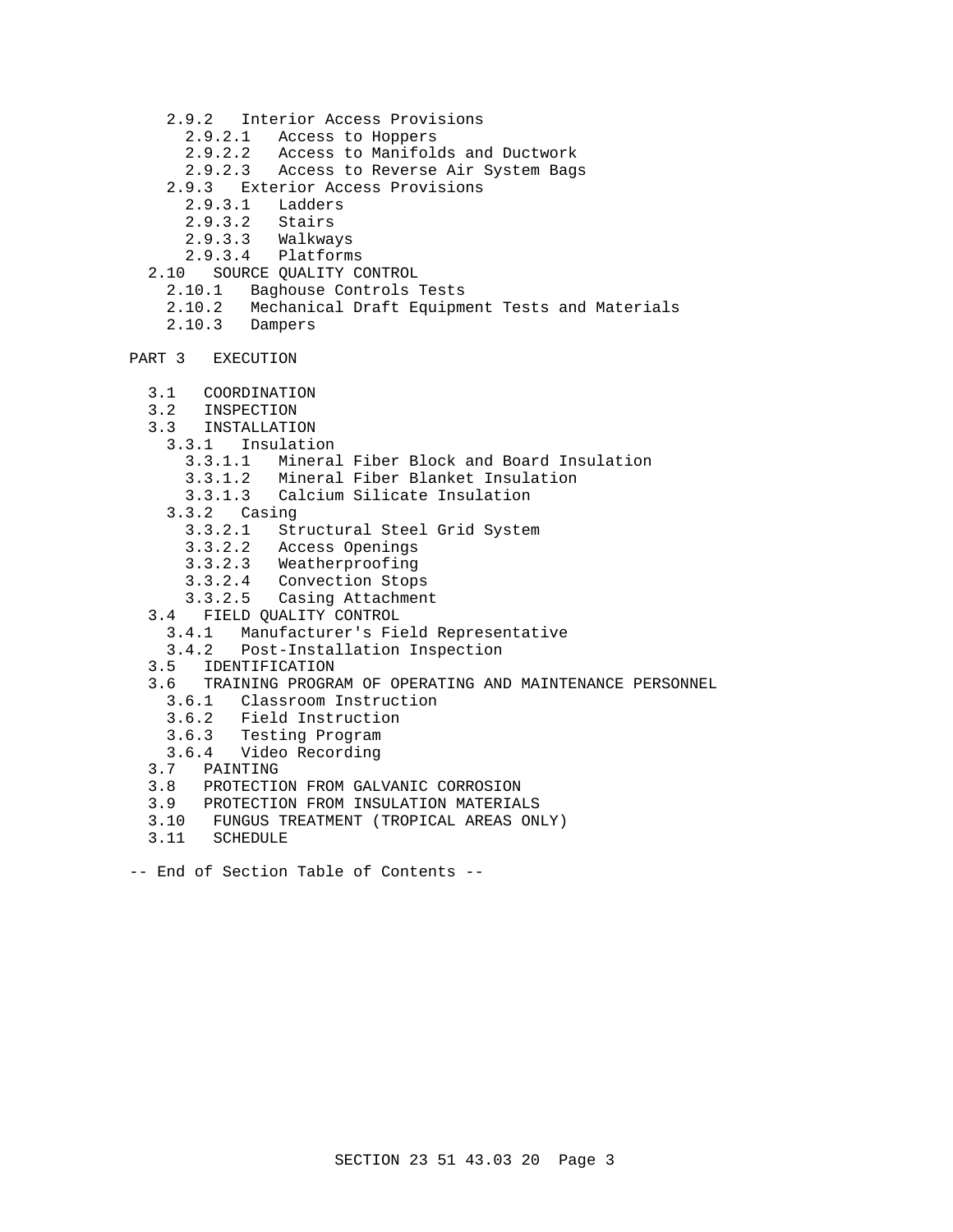USACE / NAVFAC / AFCEC / NASA

--------------------------------------

Preparing Activity: NAVFAC

Superseding UFGS-23 51 43.03 20 (April 2006)

UFGS-23 51 43.03 20 (February 2010)

#### UNIFIED FACILITIES GUIDE SPECIFICATIONS

References are in agreement with UMRL dated April 2022 

SECTION 23 51 43.03 20

FABRIC FILTER DUST COLLECTOR OF FLY ASH PARTICLES IN FLUE GAS  $02/10$ 

NOTE: This quide specification covers the requirements for providing, installing, adjusting, and testing of fabric filter type dust collectors (baghouses).

Adhere to UFC 1-300-02 Unified Facilities Guide Specifications (UFGS) Format Standard when editing this guide specification or preparing new project specification sections. Edit this guide specification for project specific requirements by adding, deleting, or revising text. For bracketed items, choose applicable item(s) or insert appropriate information.

Remove information and requirements not required in respective project, whether or not brackets are present.

Comments, suggestions and recommended changes for this guide specification are welcome and should be submitted as a Criteria Change Request (CCR). 

NOTE: The baghouse is intended to be used for flue gas particulate removal and collection associated with coal fire boilers or incinerators. Coal fired boilers applicable to this specification are those designed for pulverized coal firing, spreader traveling grate stoker firing, chain traveling grate stoker firing or underfeed stoker firing with capacities ranging between 3.78 and 31.50 kilogram 30,000 and 250,000 pounds of steam per second hour. Incinerators applicable to this specification are those designed for burning wastes having firing capacities between 454 kilograms 1,000 pounds per hour and 182 Mg 200 tons per day. For engineering and design assistance on baghouses applied close to or outside these capacities, contact: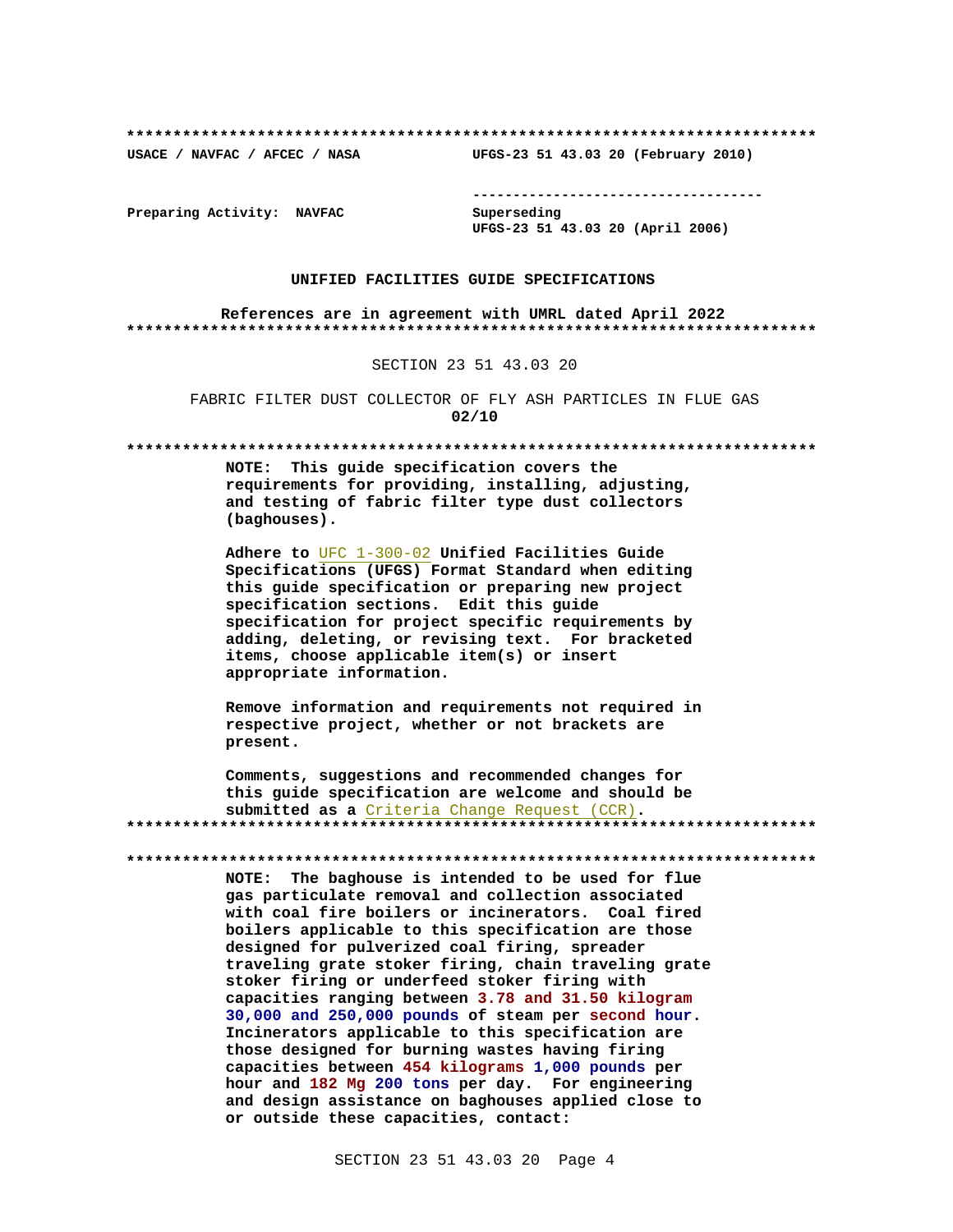Commanding Officer (ESC Code 43) NAVFAC Engineering Service Center 560 Center Drive Port Hueneme, CA 93043-4340 Telephone: (805) 982-4984

Indicate on drawings who supplies compressed air cleaning and control system components, piping, valves, and fittings. 

#### PART 1 GENERAL

#### $1.1$ REFERENCES

#### 

NOTE: This paragraph is used to list the publications cited in the text of the guide specification. The publications are referred to in the text by basic designation only and listed in this paragraph by organization, designation, date, and title.

Use the Reference Wizard's Check Reference feature when you add a Reference Identifier (RID) outside of the Section's Reference Article to automatically place the reference in the Reference Article. Also use the Reference Wizard's Check Reference feature to update the issue dates.

# References not used in the text will automatically be deleted from this section of the project specification when you choose to reconcile references in the publish print process.

The publications listed below form a part of this specification to the extent referenced. The publications are referred to within the text by the basic designation only.

AIR MOVEMENT AND CONTROL ASSOCIATION INTERNATIONAL, INC. (AMCA)

| AMCA 99         |              | (2016) Standards Handbook                                                                               |
|-----------------|--------------|---------------------------------------------------------------------------------------------------------|
| AMCA 201        |              | (2002; R 2011) Fans and Systems                                                                         |
| <b>AMCA 210</b> |              | (2016) Laboratory Methods of Testing Fans<br>for Aerodynamic Performance Rating                         |
|                 | $AMCA 500-D$ | (2018) Laboratory Methods of Testing<br>Dampers for Rating                                              |
| AMCA 801        |              | (2001; R 2008) Industrial Process/Power<br>Generation Fans: Specification Guidelines                    |
| AMCA 802        |              | (2019) Industrial Process/Power Generation<br>Fans: Establishing Performance Using<br>Laboratory Models |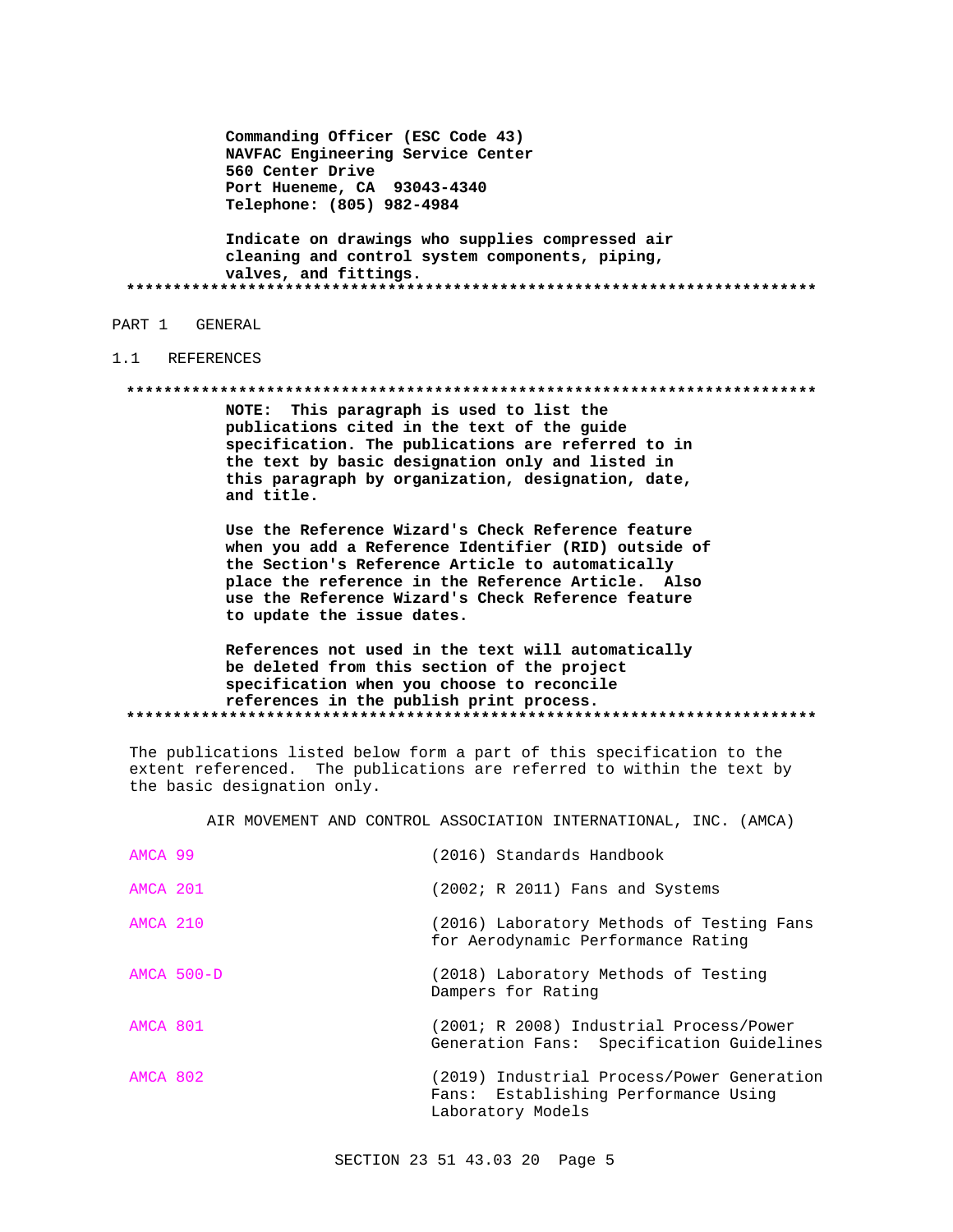ASTM INTERNATIONAL (ASTM)

| ASTM A36/A36M          | (2019) Standard Specification for Carbon<br>Structural Steel                                                                                                                             |
|------------------------|------------------------------------------------------------------------------------------------------------------------------------------------------------------------------------------|
| ASTM A53/A53M          | (2020) Standard Specification for Pipe,<br>Steel, Black and Hot-Dipped, Zinc-Coated,<br>Welded and Seamless                                                                              |
| <b>ASTM A108</b>       | (2013) Standard Specification for Steel<br>Bar, Carbon and Alloy, Cold-Finished                                                                                                          |
| <b>ASTM A123/A123M</b> | (2017) Standard Specification for Zinc<br>(Hot-Dip Galvanized) Coatings on Iron and<br>Steel Products                                                                                    |
| ASTM A167              | (2011) Standard Specification for<br>Stainless and Heat-Resisting<br>Chromium-Nickel Steel Plate, Sheet, and<br>Strip                                                                    |
| <b>ASTM A242/A242M</b> | (2013; R 2018) Standard Specification for<br>High-Strength Low-Alloy Structural Steel                                                                                                    |
| <b>ASTM A580/A580M</b> | (2018) Standard Specification for<br>Stainless Steel Wire                                                                                                                                |
| <b>ASTM B209</b>       | (2014) Standard Specification for Aluminum<br>and Aluminum-Alloy Sheet and Plate                                                                                                         |
| ASTM B209M             | (2014) Standard Specification for Aluminum<br>and Aluminum-Alloy Sheet and Plate (Metric)                                                                                                |
| ASTM B443              | (2019) Standard Specification for<br>Nickel-Chromium-Molybdenum-Columbium Alloy<br>(UNS N06625) and<br>Nickel-Chromium-Molybdenum-Silicon Alloy<br>(UNS N06219)* Plate, Sheet, and Strip |
| ASTM C533              | (2017) Standard Specification for Calcium<br>Silicate Block and Pipe Thermal Insulation                                                                                                  |
| ASTM C592              | (2016) Standard Specification for Mineral<br>Fiber Blanket Insulation and Blanket-Type<br>Pipe Insulation (Metal-Mesh Covered)<br>(Industrial Type)                                      |
| ASTM C612              | (2014; R 2019) Standard Specification for<br>Mineral Fiber Block and Board Thermal<br>Insulation                                                                                         |
| <b>ASTM D578/D578M</b> | $(2005; E 2011; R 2011)$ Glass Fiber Strands                                                                                                                                             |
| ASTM D737              | (2018) Standard Test Method for Air<br>Permeability of Textile Fabrics                                                                                                                   |
| ASTM D1682             | (1964; R 1975e1) Test for Breaking Load<br>and Elongation of Textile Fabrics                                                                                                             |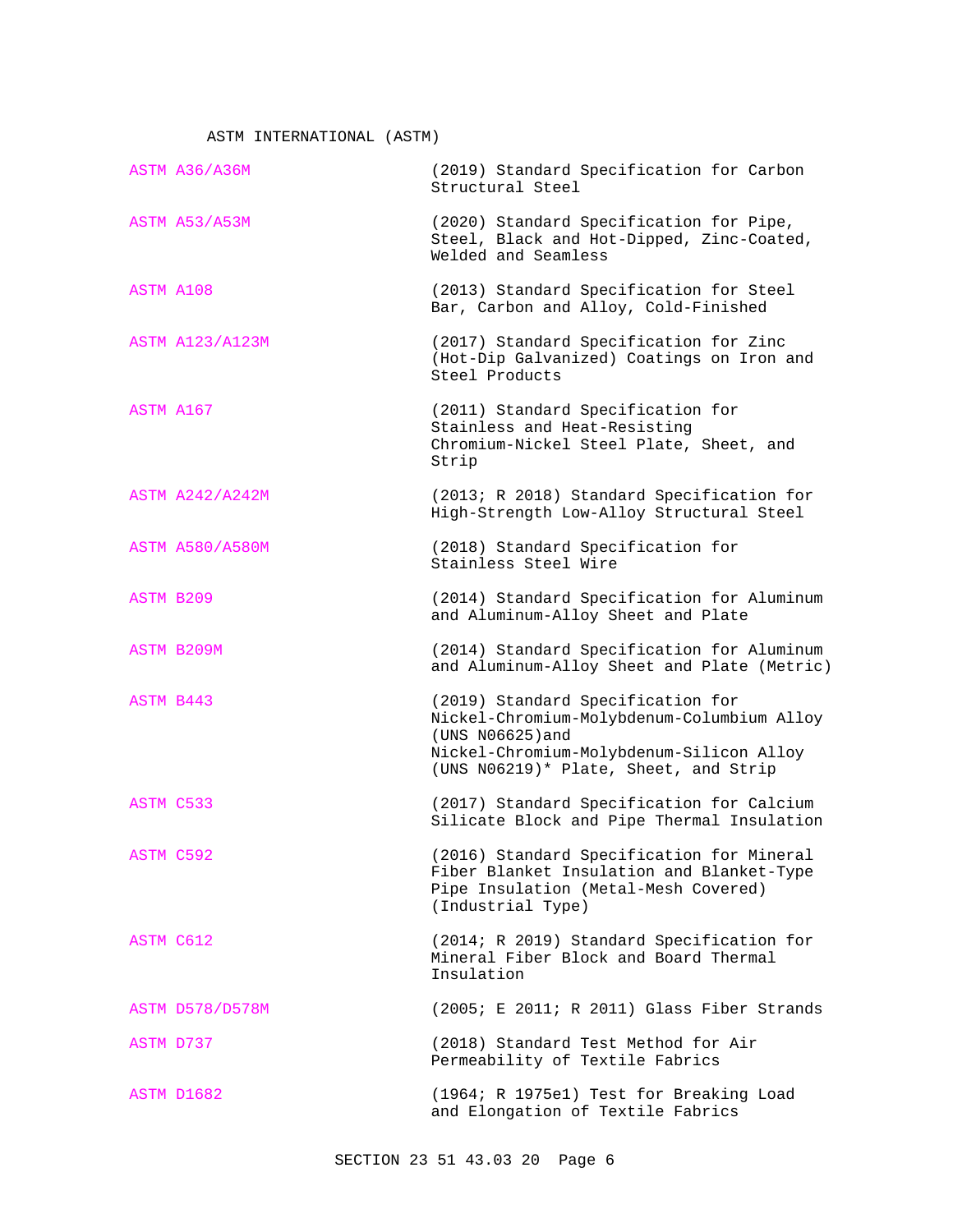ASTM D1777 (1996; E 2011; R 2011) Thickness of Textile Materials ASTM D2176 (1997a; R 2007) Folding Endurance of Paper by the M.I.T. Tester ASTM D3775 (2017; E 2018) Standard Test Method for End (Warp) and Pick (Filling) Count of Woven Fabrics ASTM D3776/D3776M (2009a; R 2017) Standard Test Methods for Mass Per Unit Area (Weight) of Fabric ASTM D3887 (1996; R 2008) Standard Specification for Tolerances for Knitted Fabrics INSTITUTE OF CLEAN AIR COMPANIES (ICAC) ICAC F-2 (1972) Fundamentals of Fabric Collectors and Glossary of Terms ICAC F-3 (2002) Operation and Maintenance of Fabric Filters ICAC F-5 (1991) Types of Fabric Filters INSTITUTE OF ELECTRICAL AND ELECTRONICS ENGINEERS (IEEE) IEEE C37.90.1 (2013) Standard for Surge Withstand Capability (SWC) Tests for Relays and Relay Systems Associated with Electric Power Apparatus NATIONAL ASSOCIATION OF ARCHITECTURAL METAL MANUFACTURERS (NAAMM) NAAMM MBG 531 (2017) Metal Bar Grating Manual NATIONAL ELECTRICAL MANUFACTURERS ASSOCIATION (NEMA) NEMA ICS 6 (1993; R 2016) Industrial Control and Systems: Enclosures SHEET METAL AND AIR CONDITIONING CONTRACTORS' NATIONAL ASSOCIATION (SMACNA) SMACNA 1793 (2012) Architectural Sheet Metal Manual, 7th Edition SOCIETY FOR PROTECTIVE COATINGS (SSPC) SSPC SP 6/NACE No.3 (2007) Commercial Blast Cleaning U.S. DEPARTMENT OF DEFENSE (DOD) MIL-I-24092 (1993; Rev D; Supp 1993; NOtice 1 2021) Insulating Varnishes and Solventless Resins for Applications by the Dip Process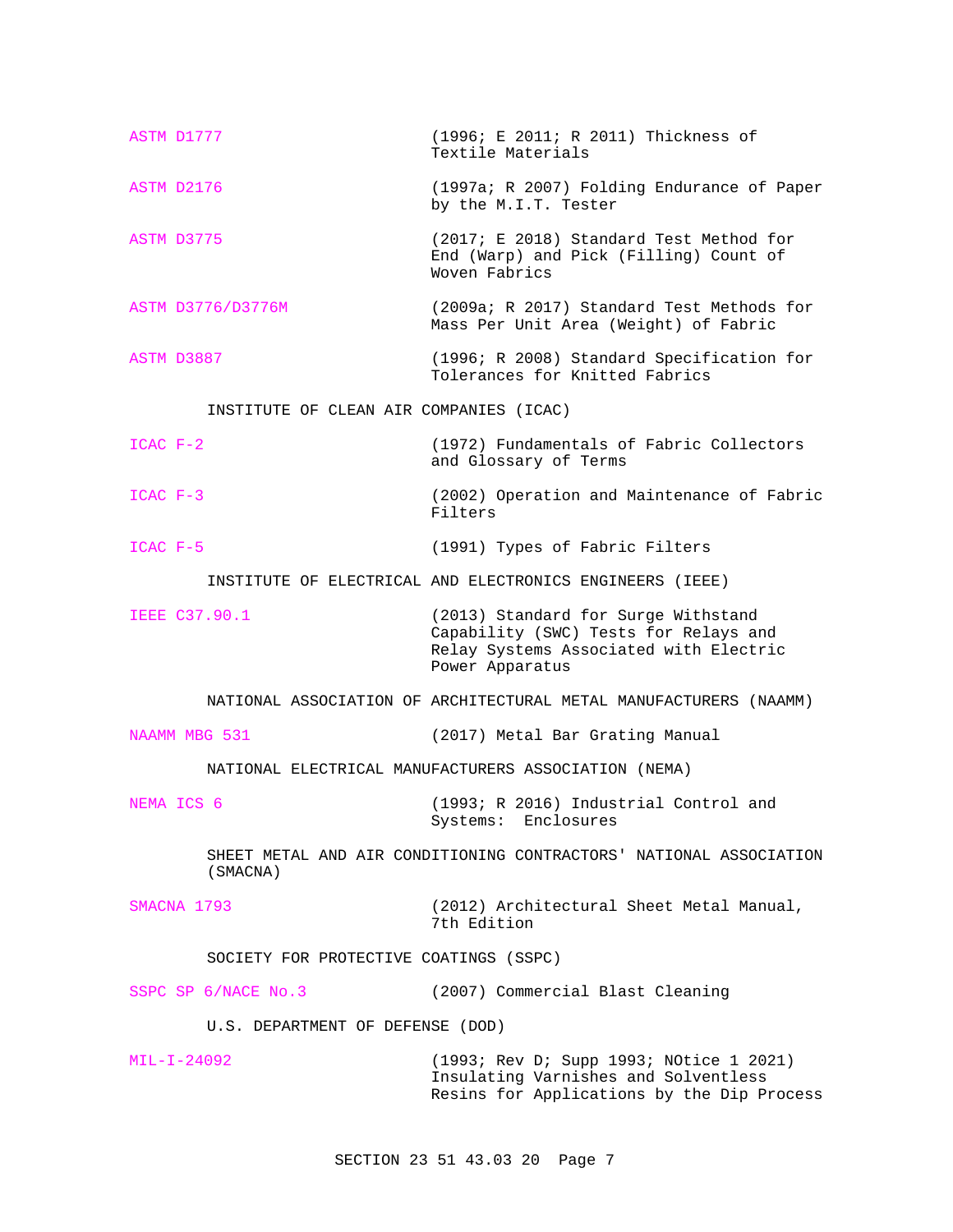MIL-T-152 (1961; Rev B; Am 2 1966; Notice 2 2000; Notice 3 2006; Notice 4 2011; Notice 5 2019) Treatment, Moisture and Fungus Resistant, of Communications, Electronic, and Associated Electrical Equipment MIL-V-173 (1969; Rev C; Am 2; CANC Notice 3)

Varnish, Moisture and Fungus Resistant (For Treatment of Communications, Electronic, and Associated Equipment)

U.S. ENVIRONMENTAL PROTECTION AGENCY (EPA)

EPA AP-42 (1995) Compilation of Air Pollution Emission Factors

U.S. GENERAL SERVICES ADMINISTRATION (GSA)

FS TT-P-28 (Rev H) Paint, Aluminum, Heat Resisting (1200 Degrees F.)

U.S. NATIONAL ARCHIVES AND RECORDS ADMINISTRATION (NARA)

| 40 CFR 60 |                    | Standards of Performance for New |  |
|-----------|--------------------|----------------------------------|--|
|           | Stationary Sources |                                  |  |

#### 1.2 QUALITY ASSURANCE

Section 01 45 00.00 10 01 45 00.00 20 01 45 00.00 40 QUALITY CONTROL, applies to this section.

1.2.1 Experience

Manufacturers and contractors shall have constructed not less than three fabric filter type dust collectors (baghouses) of the type to be provided in this contract collecting flyash produced by [pulverized coal fired boilers] [[\_\_\_\_\_] stoker fired boilers] [incinerators] and operating under the following conditions:

**\*\*\*\*\*\*\*\*\*\*\*\*\*\*\*\*\*\*\*\*\*\*\*\*\*\*\*\*\*\*\*\*\*\*\*\*\*\*\*\*\*\*\*\*\*\*\*\*\*\*\*\*\*\*\*\*\*\*\*\*\*\*\*\*\*\*\*\*\*\*\*\*\*\* NOTE: Use plus or minus 30 percent for inlet gas volumes up to and including 23,595 L/s 50,000 acfm and plus or minus 10 percent for gas volumes over 23,595 L/s 50,000 acfm. \*\*\*\*\*\*\*\*\*\*\*\*\*\*\*\*\*\*\*\*\*\*\*\*\*\*\*\*\*\*\*\*\*\*\*\*\*\*\*\*\*\*\*\*\*\*\*\*\*\*\*\*\*\*\*\*\*\*\*\*\*\*\*\*\*\*\*\*\*\*\*\*\*\***

- a. Treating an inlet gas volume within plus or minus [\_\_\_\_\_] percent of the inlet gas volume specified in paragraph entitled "Design Criteria."
- b. Operating in continuous duty, normal maintenance downtime included, for not less than two years at a minimum efficiency of 98 percent.
- 1.2.2 Model Study

**\*\*\*\*\*\*\*\*\*\*\*\*\*\*\*\*\*\*\*\*\*\*\*\*\*\*\*\*\*\*\*\*\*\*\*\*\*\*\*\*\*\*\*\*\*\*\*\*\*\*\*\*\*\*\*\*\*\*\*\*\*\*\*\*\*\*\*\*\*\*\*\*\*\* NOTE: Choose model dust which will follow trajectories and depositions geometrically similar**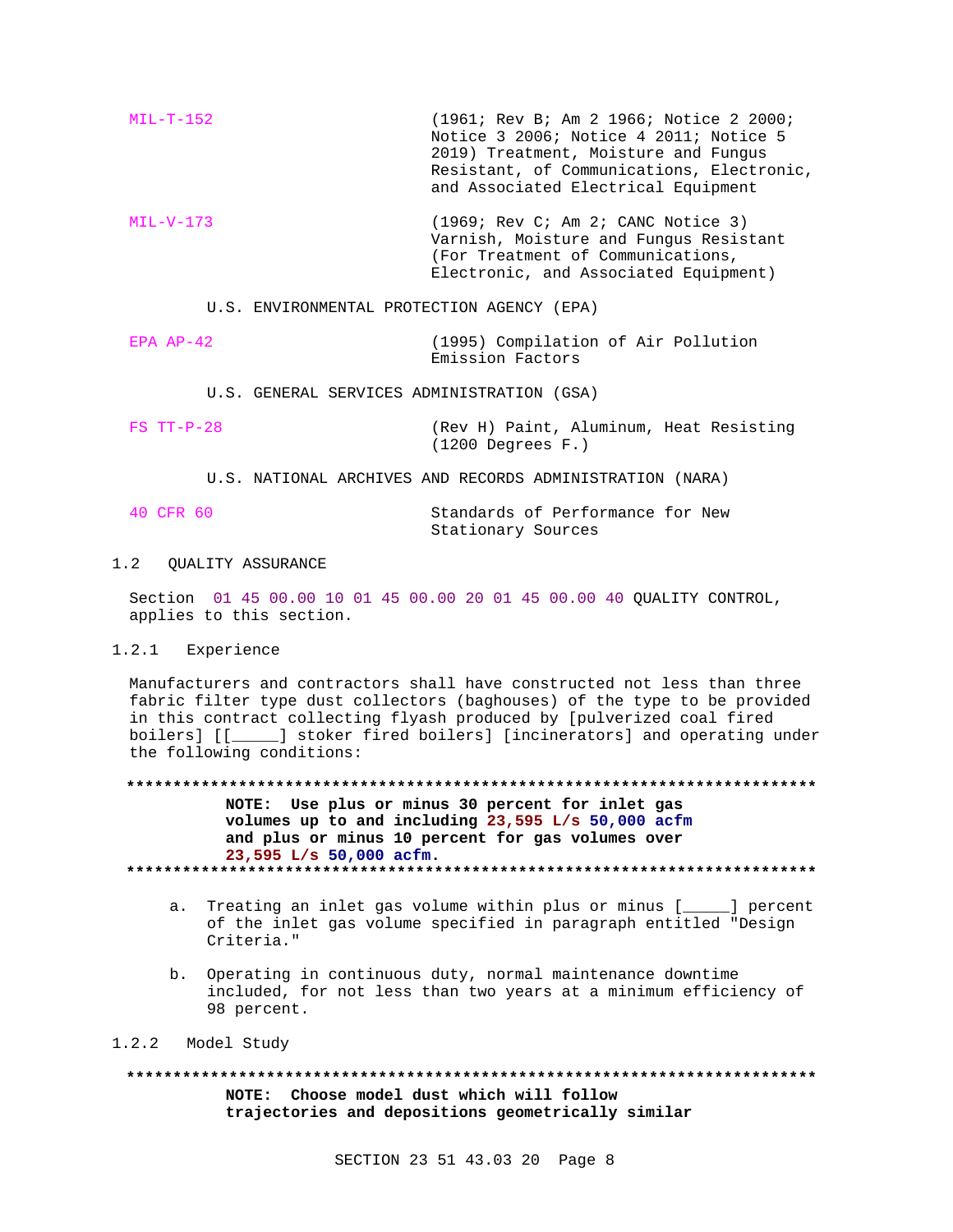**to those of the flyash characteristics as specified in paragraph entitled "Design Criteria." Proper scaling must include centrifugal and gravity force effects. Refer to Electric Power Research Institute Report C5-2427, Development of Guidelines for Optimum Baghouse Fluid Dynamic System Design, June 1982. In this report, EPRI determined that finely ground cork dust (200/0 mesh) with a mass mean diameter of 38.3 um effectively simulates flyash with a 24.4 um mass mean diameter. \*\*\*\*\*\*\*\*\*\*\*\*\*\*\*\*\*\*\*\*\*\*\*\*\*\*\*\*\*\*\*\*\*\*\*\*\*\*\*\*\*\*\*\*\*\*\*\*\*\*\*\*\*\*\*\*\*\*\*\*\*\*\*\*\*\*\*\*\*\*\*\*\*\***

Conduct a three-dimensional model study to analyze and optimize pressure losses, velocity profiles, and dust flow distribution through the baghouse system. Model shall represent the system from the [air heater] [economizer] [\_\_\_\_\_] outlet to the stack inlet, reduced to not less than 1:100 1/8 scale. Construct model from transparent thermoplastic; dimensional tolerances shall be plus or minus 1.50 mm 1/16 inch. Perform tests at 30, 50, 75, 100, and 125 percent of maximum continuous flow<br>rating using [ \_\_\_]. Modify the model to minimize system pressure ] \_]. Modify the model to minimize system pressure losses and to provide uniform, within plus or minus 10 percent of the mean, gas flow and dust flow distribution at baghouse inlet flange, inlet manifold, outlet manifold, hoppers, and the inlet and outlet of each compartment including the bag region. Retest to prove minimum system pressure losses, and uniform gas flow and dust flow distribution. Notify Contracting Officer or designated Government representative of test dates in writing no less than 15 working days prior tests so that Contracting Officer or designated Government representative may witness both tests.Incorporate modifications into final design.

### 1.2.3 Bag Fabric Guarantee

Prior to manufacturing bags, test finished material lots to ensure fabric meets paragraph entitled "Design Criteria." Material lot tests shall include:

- a. Yarn weight: ASTM D578/D578M
- b. Permeability: ASTM D737
- c. Tensile strength: ASTM D1682
- d. Thickness: ASTM D1777
- e. M.I.T. flex: ASTM D2176
- f. Count: ASTM D3775
- g. Fabric weight: ASTM D3776/D3776M
- h. Bursting strength: ASTM D3887

#### 1.2.4 Bag Guarantee

Bags and hardware shall as specified in paragraph entitled "Design Criteria" and paragraph entitled "Bags and Hardware," and shall be guaranteed for two calendar years from startup during which time bags which have abrasions, holes or tears, and hardware which have corrosion, sharp edges, bends, bad welds, or burrs shall be replaced free of charge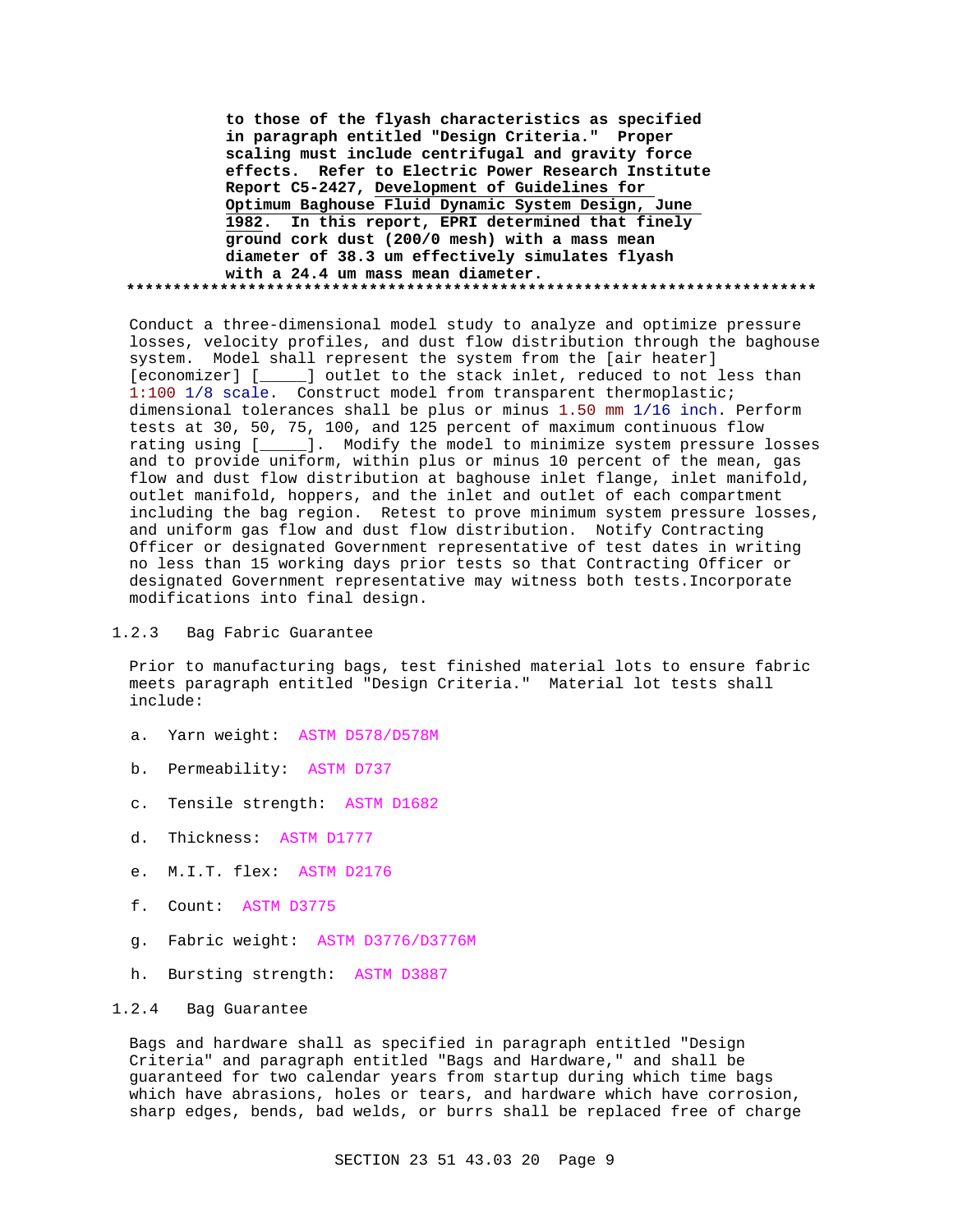to the Government. Damage to bags and hardware due to obvious operator negligence is not covered by this guarantee. Do not use spare bags and hardware as replacements. Should replacements exceed 10 percent in any compartment during the two year period, replace bags and hardware in that compartment free of charge to the Government. Guarantee replacement bags and hardware for an additional two years.

#### 1.2.5 Certificate

#### 1.2.5.1 Certificate of Experience

Include:

- a. List of not less than three baghouses at separate facilities meeting the conditions as specified in paragraph entitled "Quality Assurance."
- b. Each installation owner's name, location, point of contact for operation and maintenance, address, and telephone number.
- c. Date of owner's acceptance and startup of each installation.
- d. Baghouse design conditions at each installation: Inlet gas volume, L/s acfm; inlet gas temperature, degrees C degrees F; inlet dust loading, grams per liter grains per acf; efficiency, percent; and net gas to cloth ratio, m/s fpm.
- e. Baghouse actual operating conditions at each installation: Inlet gas volume, L/s acfm; inlet gas temperature, degrees C degrees F; inlet dust loading, grams per liter grains per acf; efficiency, percent; and net gas to cloth ratio, m/s fpm.
- f. Type of [incinerator] [coal fire boiler] at each installation.

#### 1.2.5.2 Factory Test Completion Certification

Submit certificate of completion for factory tests on control circuits, mechanical draft equipment, materials, and dampers except poppet dampers, as required in paragraph entitled "Source Quality Control."

#### 1.2.5.3 Baghouse Installation

Submit certification from the field representative that the baghouse has been installed as recommended by the manufacturer.

1.2.6 Smoke Test

Prior to installing insulation, perform smoke tests on installed baghouse [including pulse jet weather enclosure] to identify leaks. Use forced draft fan to pressurize baghouse. Notify Contracting Officer or designated Government representative of test date in writing not less than 15 working days prior test so that Contracting Officer or designated Government representative may witness test. Repair leaks before installing insulation.

1.2.7 Particulate Emissions Test

**\*\*\*\*\*\*\*\*\*\*\*\*\*\*\*\*\*\*\*\*\*\*\*\*\*\*\*\*\*\*\*\*\*\*\*\*\*\*\*\*\*\*\*\*\*\*\*\*\*\*\*\*\*\*\*\*\*\*\*\*\*\*\*\*\*\*\*\*\*\*\*\*\*\* NOTE:**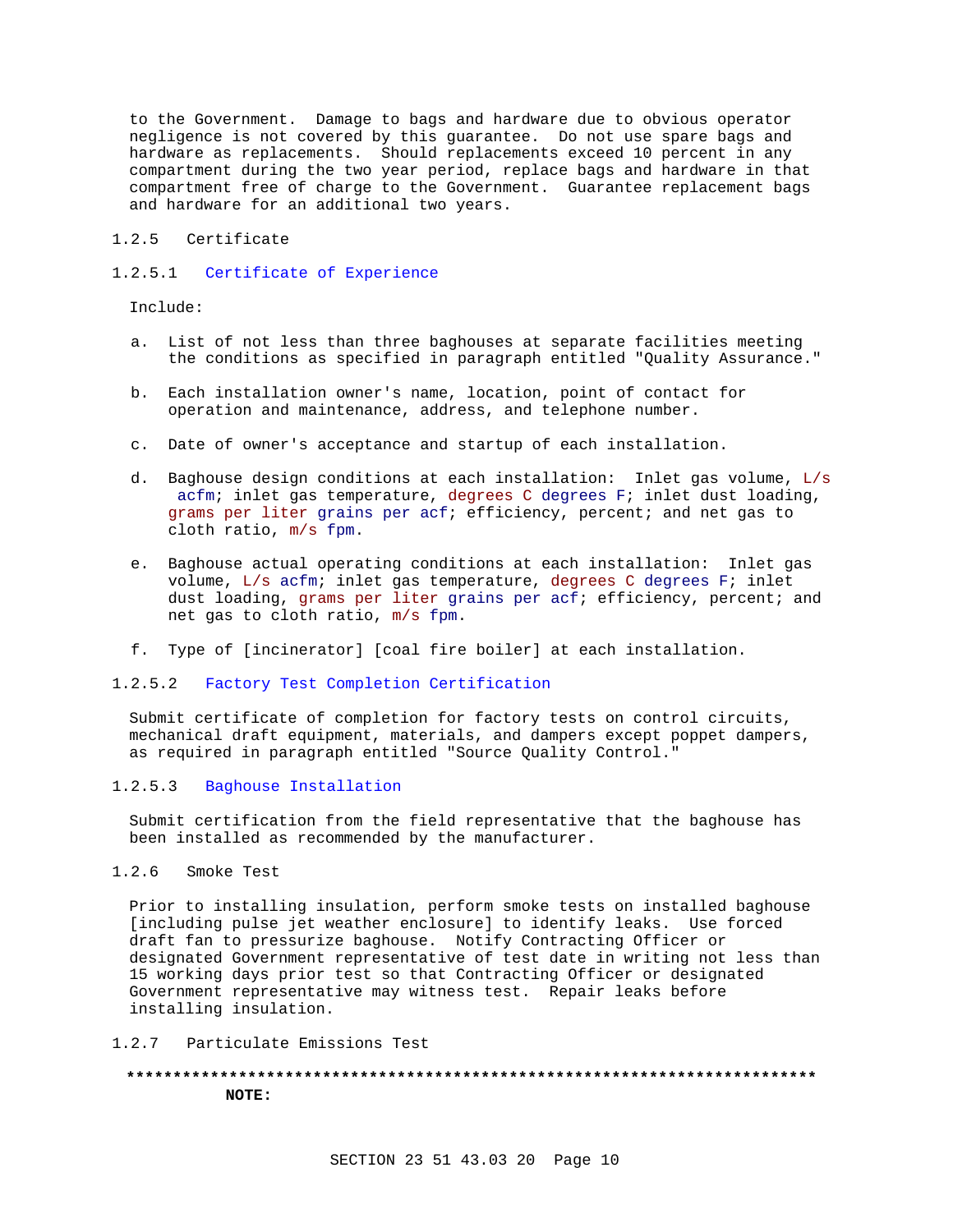**1. Emissions must comply with local, state, and federal standards for particulate and visible emissions. Note that compliance with particulate emission standards does not guarantee compliance with opacity standards; nor does compliance with federal or state standards guarantee compliance with local standards.**

**2. Opacity is influenced by particulate size distribution. For example, approximately 25 percent of the emissions from stoker fired boilers are below 10 microns, thus a visually acceptable stack may result in a particulate emissions loading of 0.09s g/m3 0.04 grains per cu ft. However, approximately 45 percent of the emissions from pulverized coal fired boilers are below 10 microns, thus a visually acceptable stack may result in an emissions loading of 0.046 g/m2 0.02 grains per cu ft. \*\*\*\*\*\*\*\*\*\*\*\*\*\*\*\*\*\*\*\*\*\*\*\*\*\*\*\*\*\*\*\*\*\*\*\*\*\*\*\*\*\*\*\*\*\*\*\*\*\*\*\*\*\*\*\*\*\*\*\*\*\*\*\*\*\*\*\*\*\*\*\*\*\***

Prior to baghouse acceptance, provide simultaneous particulate emissions tests at the baghouse inlet and at the baghouse outlet. Test to ensure particulate emissions loadings does not exceed [\_\_\_\_\_] gram per dry std cubic meter grains per dry std cu ft when operating at maximum continuous flow rating and to ensure accuracy of inlet grain loading estimate. Perform three tests using procedures and equipment as in 40 CFR 60, EPA AP-42, Appendix A and local regulations. Operate the system in automatic without system failure or tripout, for 30 days prior to performing tests. Notify Contracting Officer or designated Government representative of test date in writing not less than 15 working days prior test so that Contracting Officer or designated Government representative may witness test. Should particulate emissions loading exceed [\_\_\_\_\_] gram per dry std cu meter grains per dry std cu ft, Contractor shall modify baghouse to meet emission limits. Retest baghouse, free of charge to the government, to provide compliance with emission limits.

#### 1.3 SUBMITTALS

#### **\*\*\*\*\*\*\*\*\*\*\*\*\*\*\*\*\*\*\*\*\*\*\*\*\*\*\*\*\*\*\*\*\*\*\*\*\*\*\*\*\*\*\*\*\*\*\*\*\*\*\*\*\*\*\*\*\*\*\*\*\*\*\*\*\*\*\*\*\*\*\*\*\*\***

**NOTE: Review Submittal Description (SD) definitions in Section 01 33 00 SUBMITTAL PROCEDURES and edit the following list, and corresponding submittal items in the text, to reflect only the submittals required for the project. The Guide Specification technical editors have classified those items that require Government approval, due to their complexity or criticality, with a "G". Generally, other submittal items can be reviewed by the Contractor's Quality Control System. Only add a "G" to an item if the submittal is sufficiently important or complex in context of the project.**

**For Army projects, fill in the empty brackets following the "G" classification, with a code of up to three characters to indicate the approving authority. Codes for Army projects using the Resident Management System (RMS) are: "AE" for Architect-Engineer; "DO" for District Office (Engineering Division or other organization in the**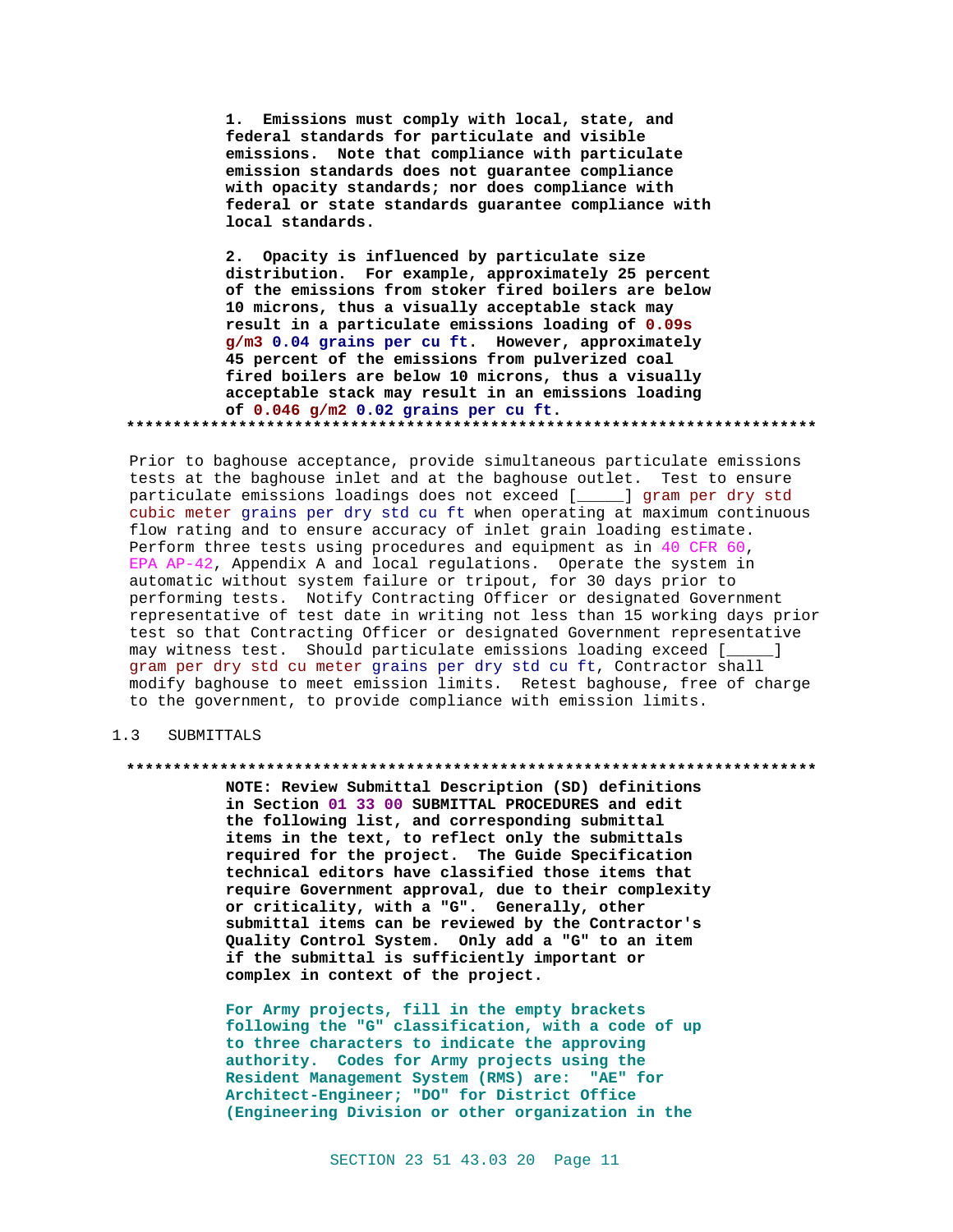**District Office); "AO" for Area Office; "RO" for Resident Office; and "PO" for Project Office. Codes following the "G" typically are not used for Navy, Air Force, and NASA projects.**

**The "S" classification indicates submittals required as proof of compliance for sustainability Guiding Principles Validation or Third Party Certification and as described in Section 01 33 00 SUBMITTAL PROCEDURES.**

**Choose the first bracketed item for Navy, Air Force, and NASA projects, or choose the second bracketed item for Army projects. \*\*\*\*\*\*\*\*\*\*\*\*\*\*\*\*\*\*\*\*\*\*\*\*\*\*\*\*\*\*\*\*\*\*\*\*\*\*\*\*\*\*\*\*\*\*\*\*\*\*\*\*\*\*\*\*\*\*\*\*\*\*\*\*\*\*\*\*\*\*\*\*\*\***

Government approval is required for submittals with a "G" or "S" classification. Submittals not having a "G" or "S" classification are [for Contractor Quality Control approval.][for information only. When used, a code following the "G" classification identifies the office that will review the submittal for the Government.] Submit the following in accordance with Section 01 33 00 SUBMITTAL PROCEDURES:

#### SD-02 Shop Drawings

Dust collector system components Dust collector system layout

Electrical and pneumatic circuit diagrams

SD-06 Test Reports

Dust collector model tests

Bag tests

Baghouse controls tests

Particulate emissions tests

Mechanical draft equipment tests

Damper tests

Baghouse inspection

### SD-07 Certificates

Certificate of experience

Dust collector model study procedures

Particulate emissions test procedures

Factory test completion certification

Baghouse installation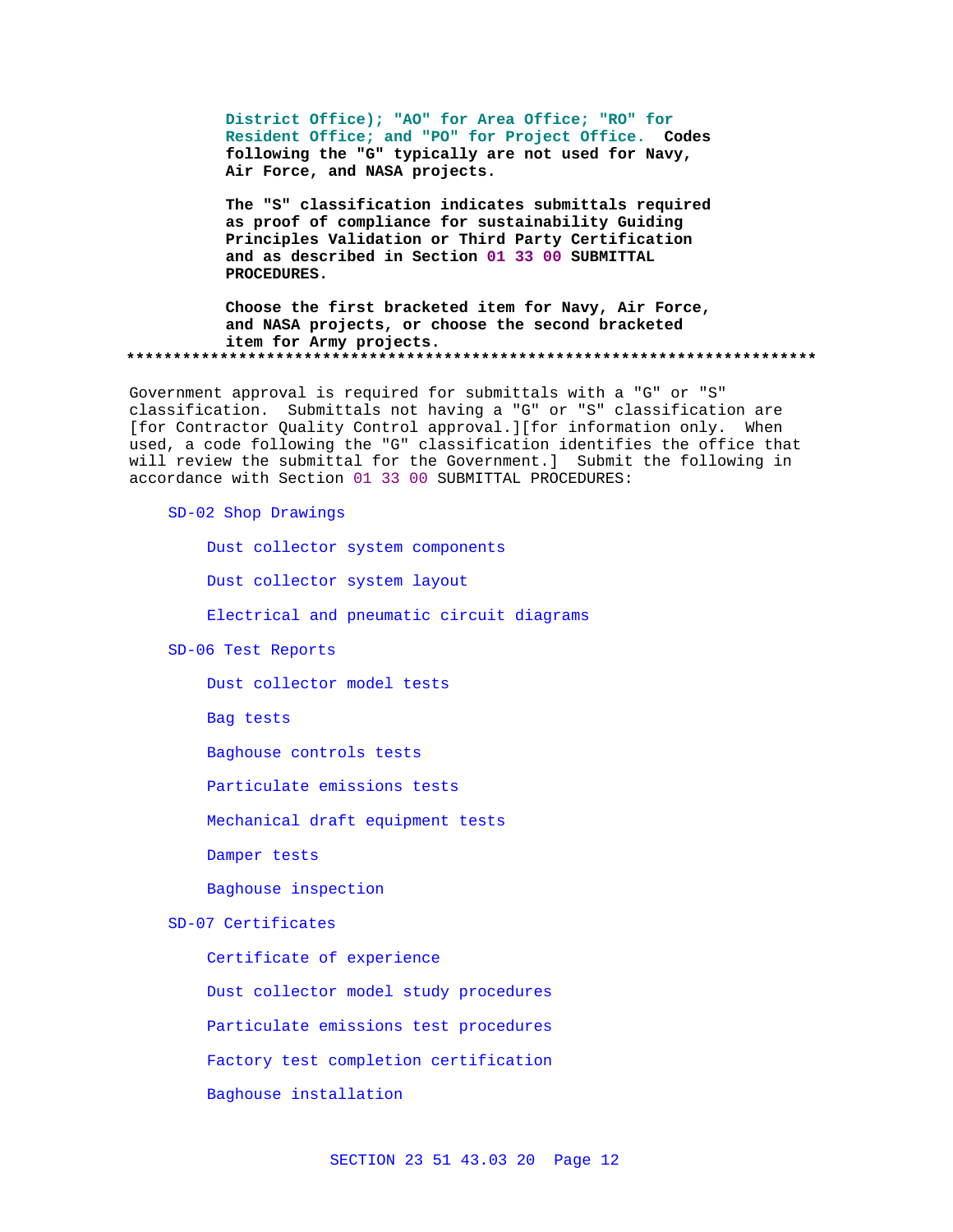SD-10 Operation and Maintenance Data

Baghouse, Data Package 3 Instrumentation and control systems, Data Package 3 Bypass system, Data Package 3 Dampers, Data Package 2 Fans, Data Package 3 Valves, Data Package 2 Submit in accordance with Section 01 78 23 OPERATION AND MAINTENANCE DATA. Include procedures for:

a. Bag precoating.

b. Baghouse startup; initial and routine.

c. Baghouse shutdown; short duration, long duration, and emergencies.

#### $1.4$ DELIVERY AND STORAGE

Ship equipment as shop welded, factory assembled modules, except when physical size, arrangement, equipment configuration, or shipping limitations, make the shipment of assembled equipment impracticable. Do not ship modules with bags installed. Package bags separately to prevent damage during shipping, handling, and during outdoor storage at the job site. Handle, store, and protect equipment and materials to prevent damage before and during installation as recommended by the manufacturer. Replace damaged or defective items free of charge to the Government. Describe sectional shipments in proposal, otherwise it shall be understood that equipment shall not require field assembly. The manufacturer shall pay field assembly costs of sections, accessories, or appurtenances not listed in the proposal as requiring field assembly.

#### $1.5$ DESIGN CRITERIA

#### $1.5.1$ Detail Drawings

Obtain approval of dust collector model tests prior drawing submittal. Submit drawings for dust collector system components, dust collector system layout, and electrical and pneumatic circuit diagrams. For each component, indicate kind, size, design, arrangement, assembly, breakdown for shipment, and weight. Include locations for external connections, controls, remote control panels, anchorages, and supports. Indicate dimensions for installation and correlation with other materials and equipment. Include foundation and loading information.

#### 1.5.2 [Boiler Data

\*\*\*\*\*\*\*\*\*\*\*\*\*\*\* NOTE: Select this paragraph or the paragraph below entitled "Incinerator Data."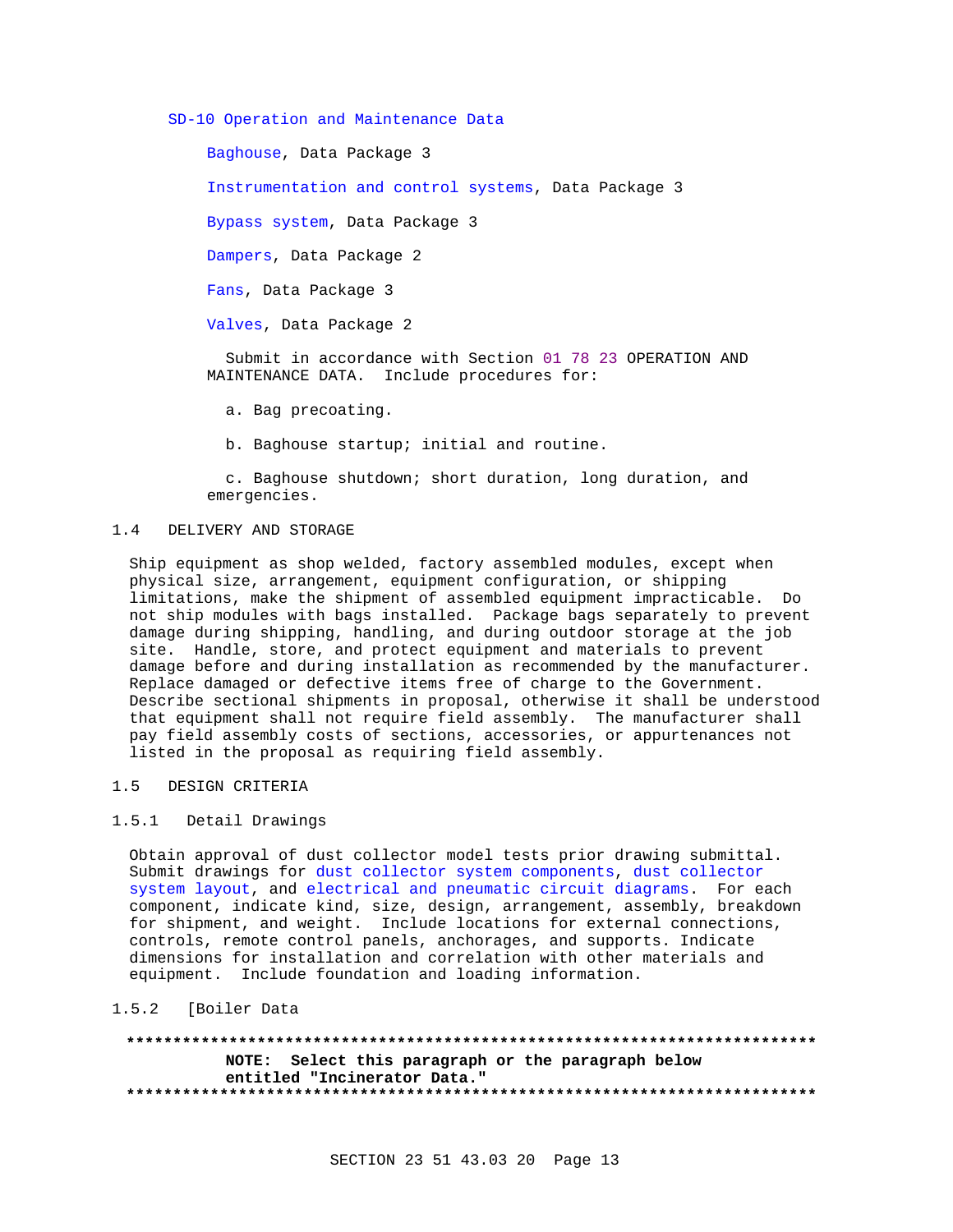# **\*\*\*\*\*\*\*\*\*\*\*\*\*\*\*\*\*\*\*\*\*\*\*\*\*\*\*\*\*\*\*\*\*\*\*\*\*\*\*\*\*\*\*\*\*\*\*\*\*\*\*\*\*\*\*\*\*\*\*\*\*\*\*\*\*\*\*\*\*\*\*\*\*\* NOTE: Insert appropriate Section number and title in the blanks below using format per UFC 1-300-02. \*\*\*\*\*\*\*\*\*\*\*\*\*\*\*\*\*\*\*\*\*\*\*\*\*\*\*\*\*\*\*\*\*\*\*\*\*\*\*\*\*\*\*\*\*\*\*\*\*\*\*\*\*\*\*\*\*\*\*\*\*\*\*\*\*\*\*\*\*\*\*\*\*\***

Design baghouse(s) for operation with [manually] [automatically] controlled [boiler(s) specified in [\_\_\_\_\_]] [boiler(s) manufactured by [\_\_\_\_\_], Type [\_\_\_\_\_], Model Number [\_\_\_\_\_]]. The boiler is a [new] [existing] [pulverized coal fired boiler] [[\_\_\_\_] grate spreader stoker fired boiler] [[\_\_\_\_\_] retort underfeed stoker fired boiler] rated [\_\_\_\_\_] kg/s lbs/hr steam at [\_\_\_\_\_] kPa psi. Boiler gross heat input is expected to be [\_\_\_\_\_] kW MBtu/hr and boiler steam output is expected to be between [[\_\_\_\_\_] and [\_\_\_\_\_]] kg/s lb/hr. Boiler shall burn coal meeting the following criteria. The standby fuel is [\_\_\_\_\_].

a. Proximate analysis, as received, percent by weight:

|                       | Range  |
|-----------------------|--------|
| Moisture              |        |
| Ash                   |        |
| Volatile Matter       |        |
| Fixed Carbon          |        |
| Total                 | 100.00 |
| Sulfur                |        |
| Heating Value, Btu/hr |        |

b. Ultimate analysis, as received, percent by weight:

|          | Range                                          |
|----------|------------------------------------------------|
| Moisture | $\mathbb{R}$                                   |
| Carbon   | $\mathbf{L}$                                   |
| Hydrogen | $\mathbf{L}$                                   |
| Sulfur   | $\mathbf{r}$                                   |
| Nitrogen | $\begin{bmatrix} 1 & 1 \\ 1 & 1 \end{bmatrix}$ |
| Oxygen   | $\mathbb{F}_{\mathbb{Z}}$                      |
| Ash      | $\mathbf{r}$                                   |
| Total    | 100.00                                         |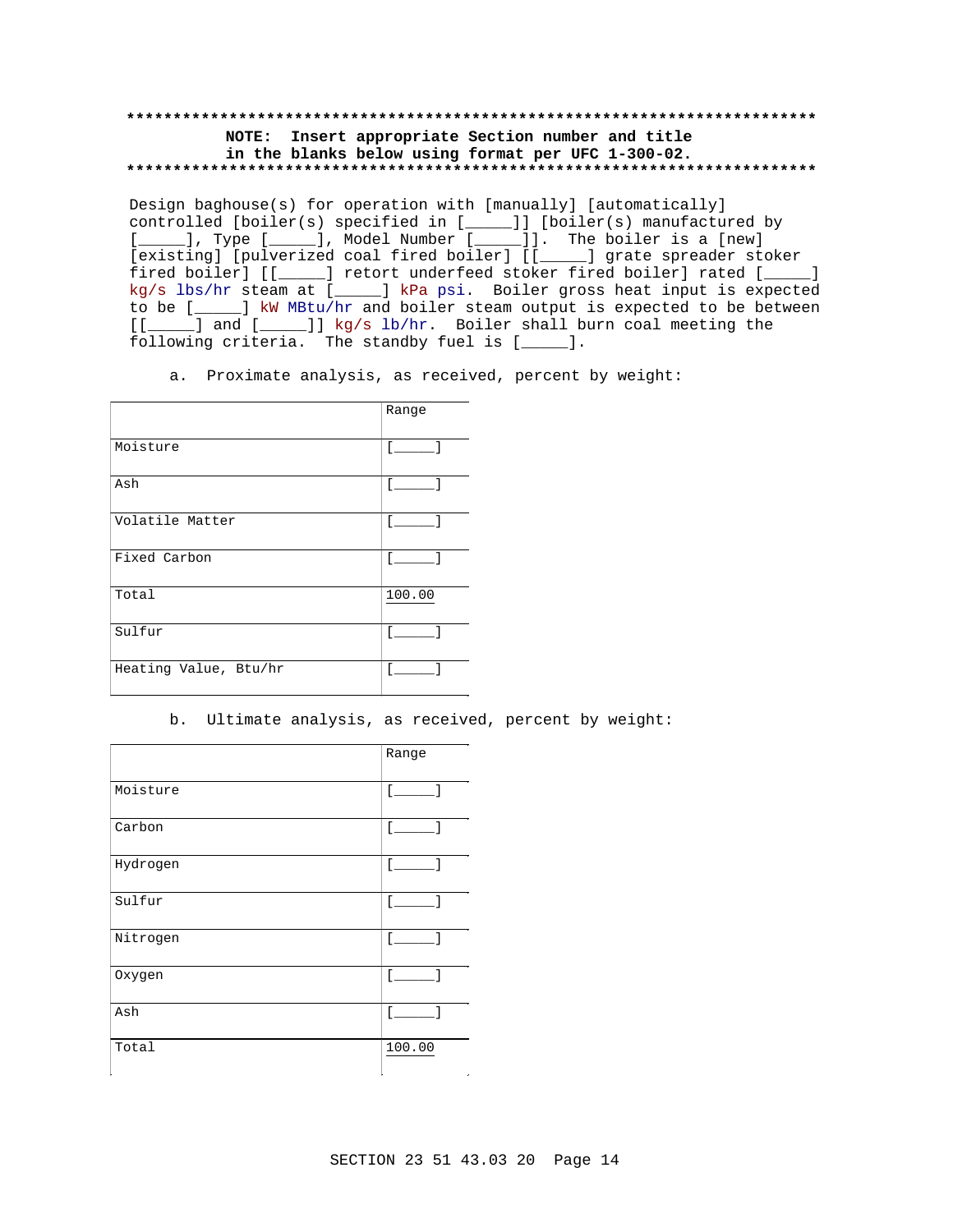# ]1.5.3 [Incinerator Data

# **\*\*\*\*\*\*\*\*\*\*\*\*\*\*\*\*\*\*\*\*\*\*\*\*\*\*\*\*\*\*\*\*\*\*\*\*\*\*\*\*\*\*\*\*\*\*\*\*\*\*\*\*\*\*\*\*\*\*\*\*\*\*\*\*\*\*\*\*\*\*\*\*\*\***

|  |  |  | NOTE: Waste standard classifications are as follows: |  |  |  |
|--|--|--|------------------------------------------------------|--|--|--|
|--|--|--|------------------------------------------------------|--|--|--|

| Type        | Description                                 | Principle Components                                                                                                                                             | Noncombustible<br>Solids (Max.<br>Percent | Moisture  <br>Content<br>(Max.<br>Percent) | Heating<br>Value (kJ<br>per kg) |
|-------------|---------------------------------------------|------------------------------------------------------------------------------------------------------------------------------------------------------------------|-------------------------------------------|--------------------------------------------|---------------------------------|
| 0           | (Trash)                                     | Highly combustible<br>waste, wood, cardboard<br>cartons, paper, rubber<br>and plastic scrap,<br>commercial and<br>industrial sources                             | 5                                         | 10                                         | 19,805                          |
| 1           | (Rubbish)                                   | Combustible waste, wood<br>scraps, cardboard<br>cartons, paper, rags,<br>and combustible floor<br>sweepings. Domestic,<br>commercial, and<br>industrial sources. | 10                                        | 25                                         | 15,145                          |
| *2          | (Refuse)                                    | Rubbish and garbage                                                                                                                                              | 7                                         | 50                                         | 10,019                          |
| $*3$        | (Garbage)                                   | Animal and vegetable<br>waste, restaurants,<br>hotels,<br>markets, institutional,<br>commercial, and<br>industrial sources                                       | 5                                         | 70                                         | 5825                            |
| $*4$        | (Animal<br>solids and<br>organic<br>wastes) | Carcasses, organs,<br>solid organic wastes;<br>hospital, laboratory,<br>abattoirs, animal<br>pounds, and similar<br>sources                                      | 5                                         | 85                                         | 2330                            |
| Loose Paper |                                             |                                                                                                                                                                  | $\overline{\phantom{a}}$                  | ÷                                          | 23,300                          |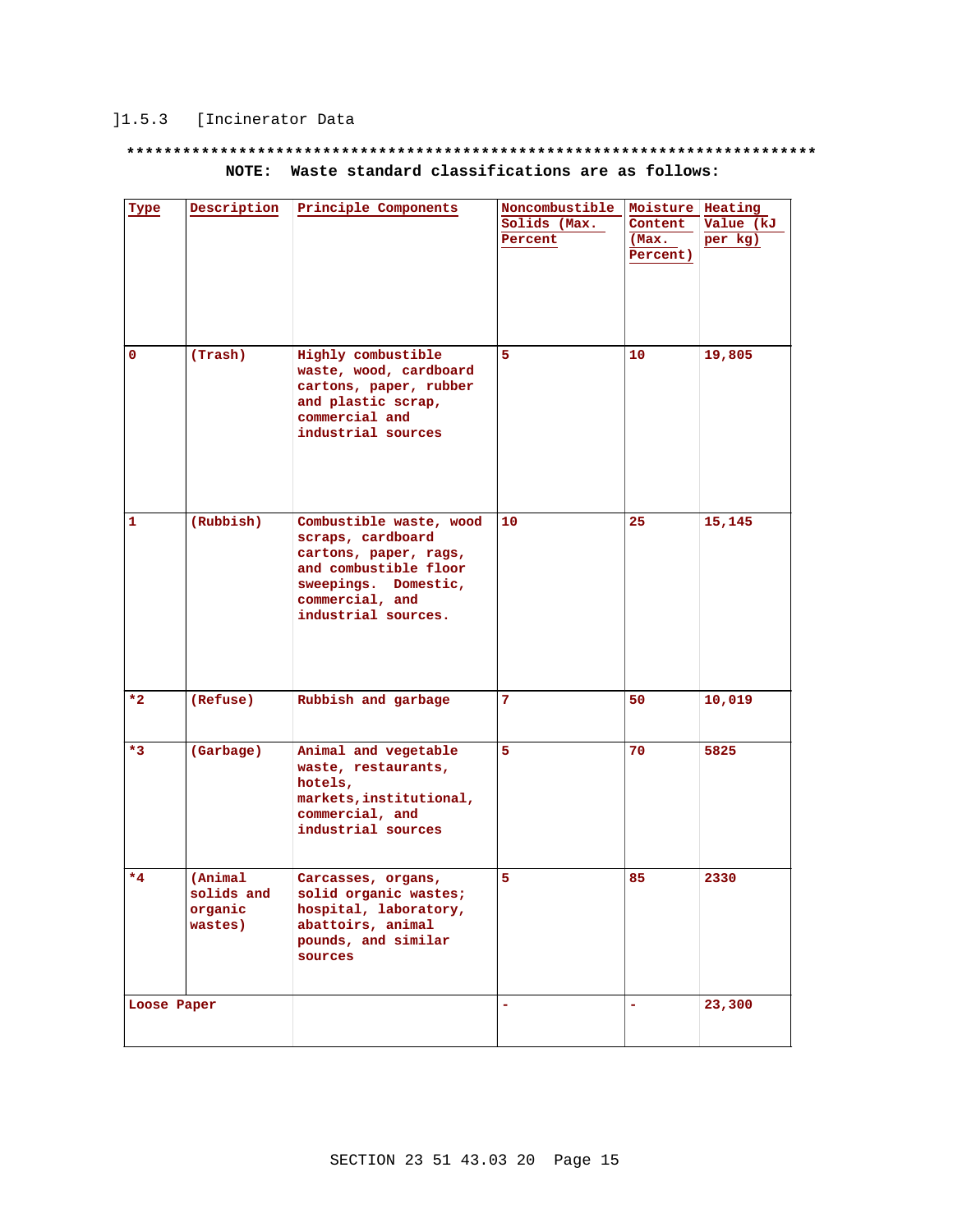| <b>Type</b>         | Description                                                                                             | Principle Components                                                                                                                 | Noncombustible<br>Solids (Max.<br>Percent | Moisture   Heating<br>Content<br>(Max.<br>Percent) | $\overline{\text{Value}}$ ( $kJ$<br>per kg) |  |  |
|---------------------|---------------------------------------------------------------------------------------------------------|--------------------------------------------------------------------------------------------------------------------------------------|-------------------------------------------|----------------------------------------------------|---------------------------------------------|--|--|
| $\mathbf{0}$        | (Trash)                                                                                                 | Highly combustible<br>waste, wood, cardboard<br>cartons, paper, rubber<br>and plastic scrap,<br>commercial and<br>industrial sources | 5                                         | 10 <sup>°</sup>                                    | 19,805                                      |  |  |
| Loose Wood          |                                                                                                         |                                                                                                                                      |                                           | ÷                                                  | 23,300                                      |  |  |
| Classified Material |                                                                                                         | Highly-combustible<br>waste, paper, cardboard<br>cartons including up to<br>10 percent plastics and<br>treated paper                 |                                           |                                                    | 23,300                                      |  |  |
|                     | * Types 2, 3 and 4 are not suitable for baghouse applications.<br>Include ash<br>analysis if available. |                                                                                                                                      |                                           |                                                    |                                             |  |  |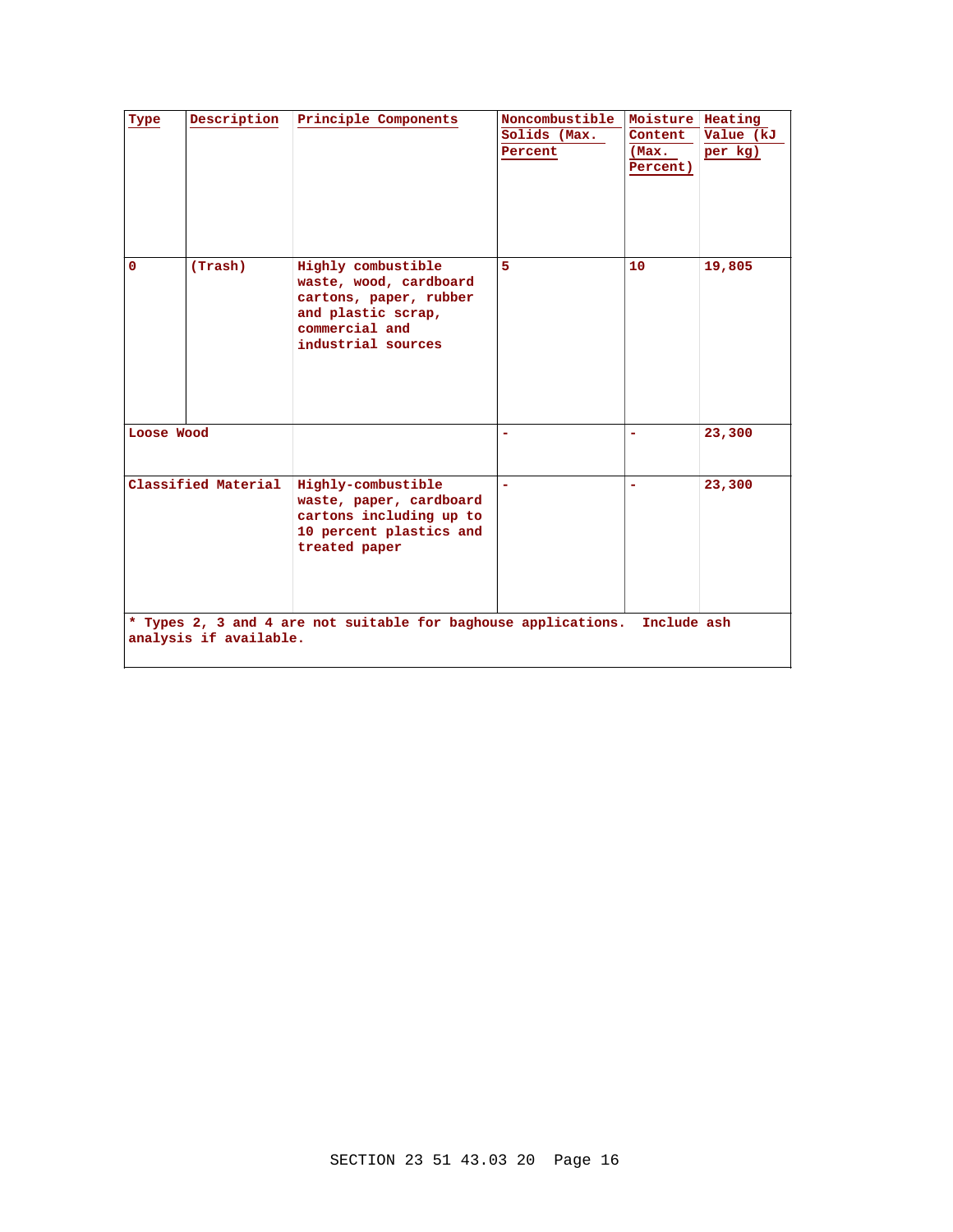| Type         | Description | Principle Components    | Noncombustible | Moisture   Heating       |          |
|--------------|-------------|-------------------------|----------------|--------------------------|----------|
|              |             |                         | Solids (Max.   | Content                  | Value    |
|              |             |                         | Percent        | (Max.                    | (Btu/1b) |
|              |             |                         |                |                          |          |
|              |             |                         |                | Percent)                 |          |
|              |             |                         |                |                          |          |
|              |             |                         |                |                          |          |
|              |             |                         |                |                          |          |
|              |             |                         |                |                          |          |
|              |             |                         |                |                          |          |
| $\mathbf{0}$ | (Trash)     | Highly combustible      | 5.             | 10                       | 8,500    |
|              |             |                         |                |                          |          |
|              |             | waste, wood, cardboard  |                |                          |          |
|              |             | cartons, paper, rubber  |                |                          |          |
|              |             | and plastic scrap,      |                |                          |          |
|              |             | commercial and          |                |                          |          |
|              |             | industrial sources      |                |                          |          |
|              |             |                         |                |                          |          |
|              |             |                         |                |                          |          |
|              |             |                         |                |                          |          |
|              |             |                         |                |                          |          |
|              |             |                         |                |                          |          |
| 1            | (Rubbish)   | Combustible waste, wood | 10             | 25                       | 6,500    |
|              |             | scraps, cardboard       |                |                          |          |
|              |             | cartons, paper, rags,   |                |                          |          |
|              |             | and combustible floor   |                |                          |          |
|              |             | sweepings. Domestic,    |                |                          |          |
|              |             | commercial, and         |                |                          |          |
|              |             | industrial sources.     |                |                          |          |
|              |             |                         |                |                          |          |
|              |             |                         |                |                          |          |
|              |             |                         |                |                          |          |
|              |             |                         |                |                          |          |
|              |             |                         |                |                          |          |
| *2           | (Refuse)    | Rubbish and garbage     | 7              | 50                       | 4,300    |
|              |             |                         |                |                          |          |
|              |             |                         |                |                          |          |
| $*3$         | (Garbage)   | Animal and vegetable    | 5.             | 70                       | 2,500    |
|              |             | waste, restaurants,     |                |                          |          |
|              |             | hotels,                 |                |                          |          |
|              |             | markets, institutional, |                |                          |          |
|              |             | commercial, and         |                |                          |          |
|              |             | industrial sources      |                |                          |          |
|              |             |                         |                |                          |          |
|              |             |                         |                |                          |          |
|              |             |                         |                |                          |          |
| $*4$         | (Animal     | Carcasses, organs,      | 5              | 85                       | 1,000    |
|              | solids and  | solid organic wastes;   |                |                          |          |
|              | organic     | hospital, laboratory,   |                |                          |          |
|              | wastes)     | abattoirs, animal       |                |                          |          |
|              |             | pounds, and similar     |                |                          |          |
|              |             | sources                 |                |                          |          |
|              |             |                         |                |                          |          |
|              |             |                         |                |                          |          |
| Loose Paper  |             |                         | ÷,             | $\overline{\phantom{a}}$ | 10,000   |
|              |             |                         |                |                          |          |
|              |             |                         |                |                          |          |
|              |             |                         |                |                          |          |
| Loose Wood   |             |                         |                | $\overline{\phantom{a}}$ | 10,000   |
|              |             |                         |                |                          |          |
|              |             |                         |                |                          |          |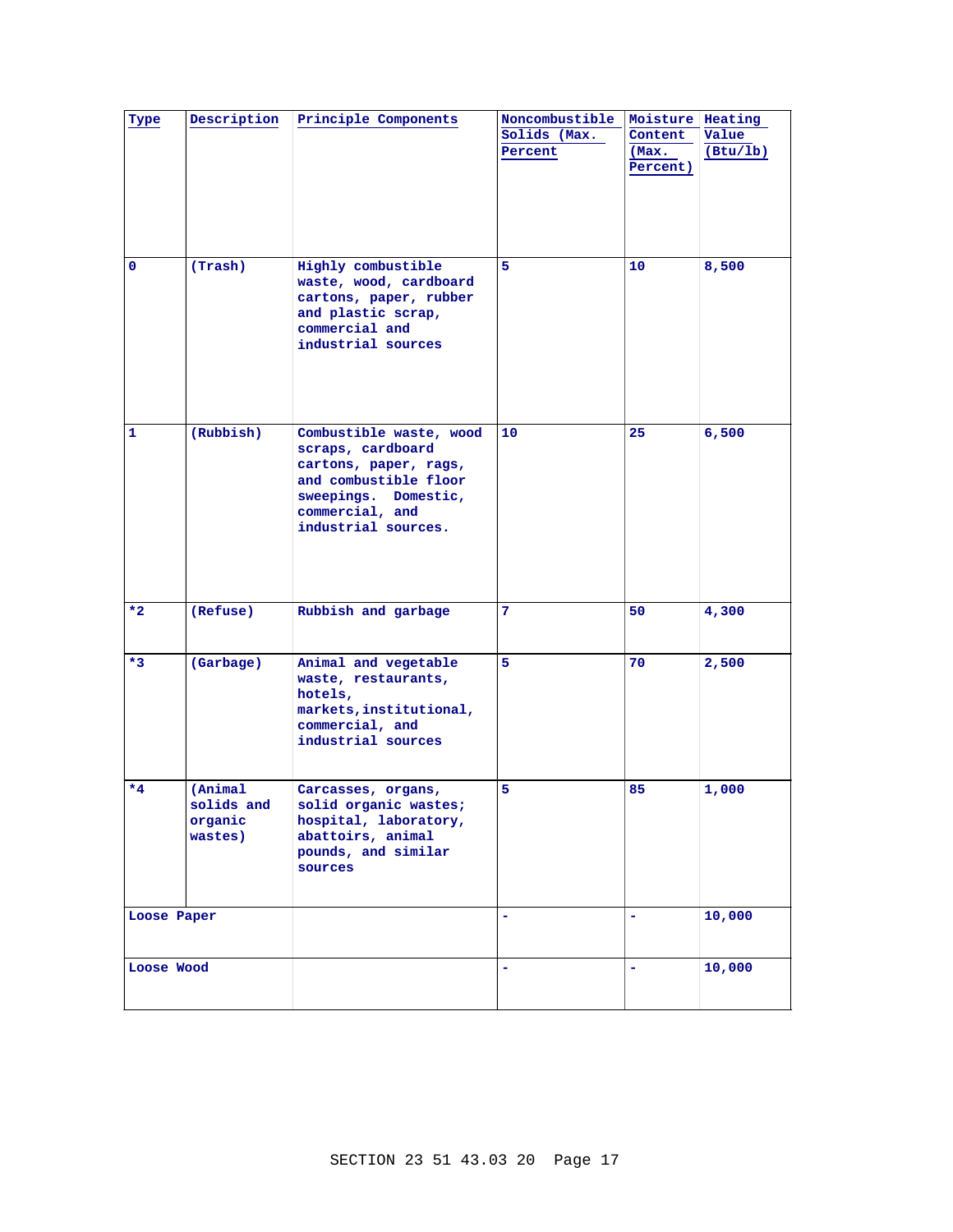| Type                                                                                                                                                                                                                                                                                                                                                                                                                                                                                                                     | Description                                                                                          | Principle Components                                                                                                                 | Noncombustible<br>Solids (Max.<br>Percent | Moisture<br>Content<br>(Max.<br>Percent) | Heating<br>Value<br>(Btu/1b) |  |  |
|--------------------------------------------------------------------------------------------------------------------------------------------------------------------------------------------------------------------------------------------------------------------------------------------------------------------------------------------------------------------------------------------------------------------------------------------------------------------------------------------------------------------------|------------------------------------------------------------------------------------------------------|--------------------------------------------------------------------------------------------------------------------------------------|-------------------------------------------|------------------------------------------|------------------------------|--|--|
| $\mathbf 0$                                                                                                                                                                                                                                                                                                                                                                                                                                                                                                              | (Trash)                                                                                              | Highly combustible<br>waste, wood, cardboard<br>cartons, paper, rubber<br>and plastic scrap,<br>commercial and<br>industrial sources | 5                                         | 10                                       | 8,500                        |  |  |
|                                                                                                                                                                                                                                                                                                                                                                                                                                                                                                                          | Classified Material                                                                                  | Highly-combustible<br>waste, paper, cardboard<br>cartons including up to<br>10 percent plastics and<br>treated paper                 |                                           |                                          | 10,000                       |  |  |
|                                                                                                                                                                                                                                                                                                                                                                                                                                                                                                                          | * Types 2, 3 and 4 are not suitable for baghouse applications. Include ash<br>analysis if available. |                                                                                                                                      |                                           |                                          |                              |  |  |
|                                                                                                                                                                                                                                                                                                                                                                                                                                                                                                                          |                                                                                                      |                                                                                                                                      |                                           |                                          |                              |  |  |
| Insert appropriate Section number and title<br><b>NOTE:</b><br>in the blanks below using format per UFC 1-300-02.                                                                                                                                                                                                                                                                                                                                                                                                        |                                                                                                      |                                                                                                                                      |                                           |                                          |                              |  |  |
| Design baghouse(s) for operation with [manually] [automatically]<br>controlled [incinerator(s) specified in $[\_\_$ [incinerator(s)<br>manufactured by [_____], Type [_____]] capable of burning [____] [kg/s<br>$lb/hr$ [Mgtons per day] of Type [0], [1], [2], [3], [4], [loose paper]<br>[loose wood] [classified material] wastes. Operation is expected to be<br>between $[\underline{\hspace{1cm}}]$ and $[\underline{\hspace{1cm}}]$ [kg/slb/hr] [Mgtons per day] of wastes.<br>The<br>auxiliary fuel is [_<br>1. |                                                                                                      |                                                                                                                                      |                                           |                                          |                              |  |  |

 $\star$ 

11.5.4 Mechanical Collector Data

#### 

NOTE: Avoid using a mechanical collector upstream of a baghouse. Since mechanical collectors are most effective on particulate greater than 5 microns, baghouse inlet gas conditions would be skewed towards a finer particulate size distribution. However, an excess of fine particulates tends to cause baghouse pressure drop and bag life problems. Not only is there an increased pressure drop in the baghouse due to the finer particulates but the mechanical collector will add 498 to 747 Pa 2 to 3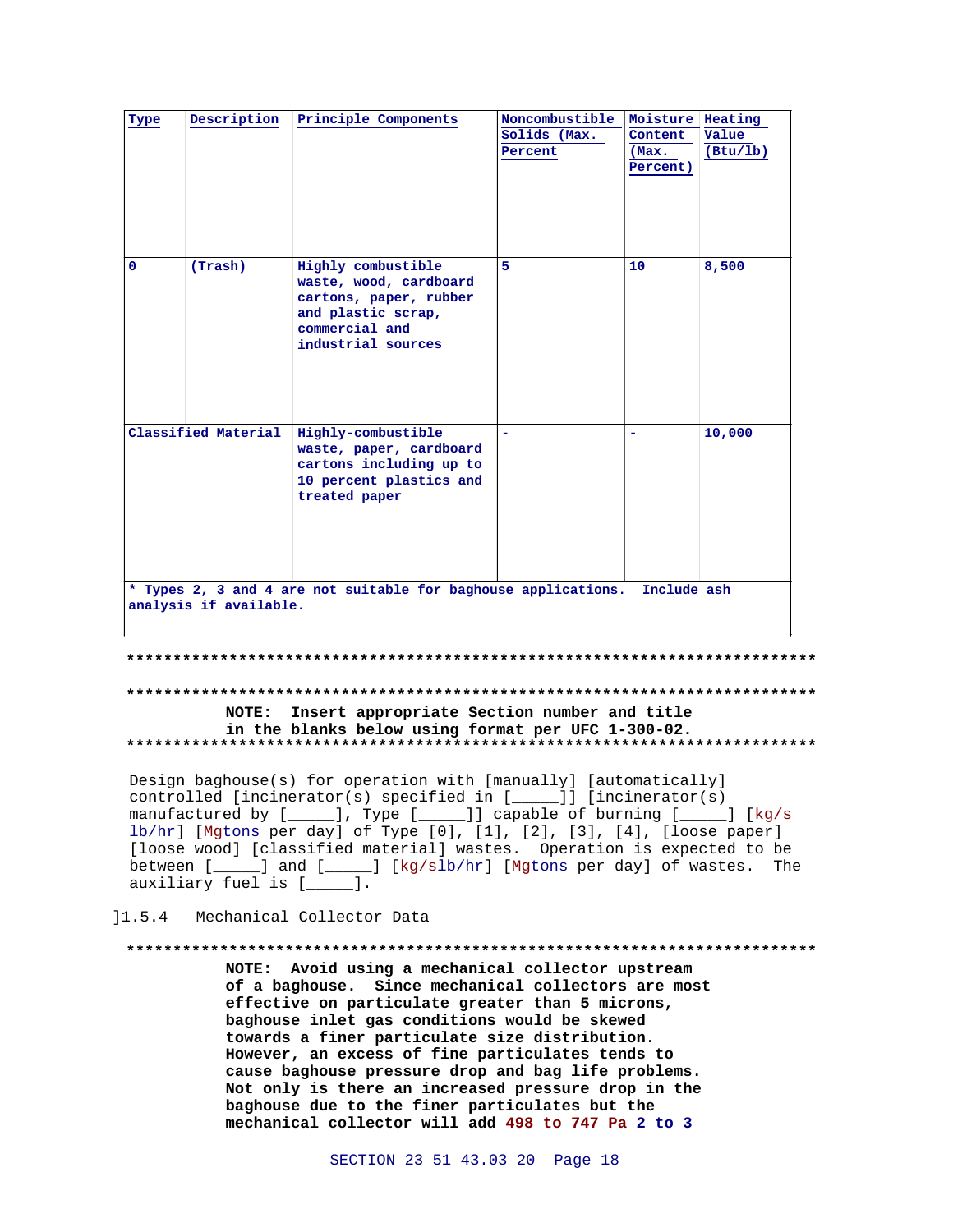inches WC to the overall system pressure drop. Use a mechanical collector upstream of a baghouse only if necessary to prevent glowing embers (from incinerators) from burning bags. 

Design baghouse(s) for operation with [Section 23 51 43.01 20 MECHANICAL CYCLONE DUST COLLECTOR OF FLUE GAS PARTICULATES] [mechanical cyclone dust collector(s) manufactured by [\_\_\_\_\_], Type [\_\_\_\_\_], Model Number [\_\_\_\_\_]]. The mechanical dust collector [is specified to have] [was designed for] an outlet particulate emissions loading no greater than [\_\_\_\_] grams per dry std cu meter grains per dry std cu ft.

#### $1.5.5$ Inlet Gas Conditions

d. Gas density, kg/m3

# NOTE:

1. Baghouse manufacturer must know the expected range of inlet gas conditions. For operation sensitive at reduced load applications, eg. stokers and incinerators, include upset partial load conditions. This information can best be supplied by the boiler or incinerator manufacturer; compensate for system component effects between the baghouse inlet and boiler, or incinerator, outlet.

2. For existing installations, conduct source testing to determine baghouse inlet gas conditions. Use EPA, 40 CFR 60, Appendix A, Method 1 through Method 4, to determine gas volume flowrates. Use ASME PTC 28 to determine particulate size distribution. For particulate loading only, use EPA, 40 CFR 60, Appendix A, Method 5, or Method 17.

3. For new installations, obtain inlet gas conditions from the manufacturer. If this is not possible, estimate using EPA AP-42 emission factors. Make corrections for expected combustible content. 

Maximum Minimum Peak a. Inlet gas volume, L/s: b. Inlet gas temperature, degrees C: c. Gas temperature, degrees C  $\overline{1}$ 

Baghouse inlet gas conditions, at [\_\_\_\_\_] meter feet above sea level, are:

 $\overline{1}$ 

T.

T

T.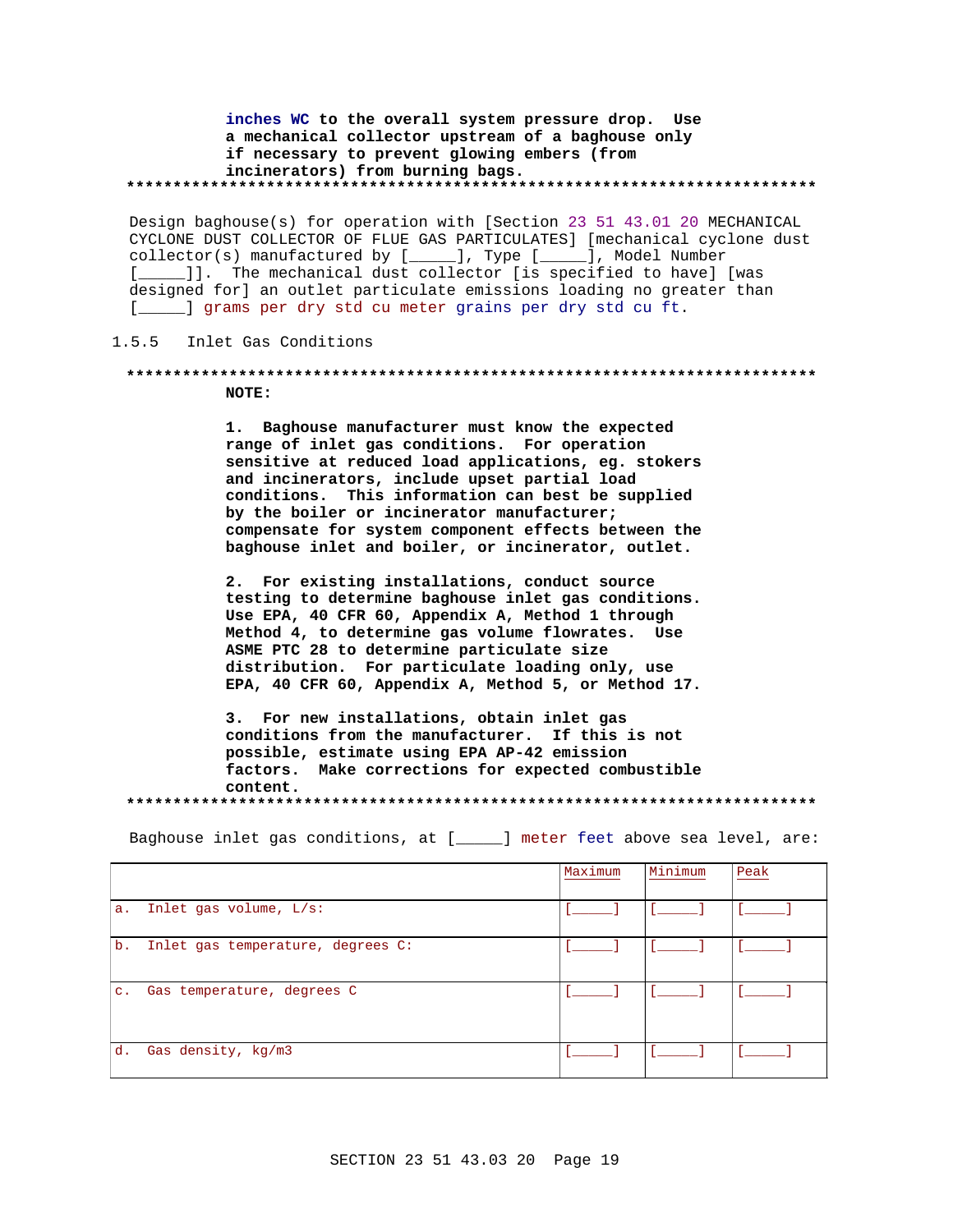|       |                                 | Maximum | Minimum | Peak |
|-------|---------------------------------|---------|---------|------|
| a.    | Inlet gas volume, $L/s$ :       |         |         |      |
| e.    | Gas moisture, percent by weight |         |         |      |
| $f$ . | Particulate size distribution:  |         |         |      |

|                |                                   | Maximum | Minimum | Peak |
|----------------|-----------------------------------|---------|---------|------|
| a.             | Inlet gas volume, acfm:           |         |         |      |
| b.             | Inlet gas temperature, degrees F: |         |         |      |
| $\mathbf{C}$ . | Gas temperature, degrees F        |         |         |      |
| d.             | Gas density, lb/ft3               |         |         |      |
| e.             | Gas moisture, percent by weight   |         |         |      |
| f.             | Particulate size distribution:    |         |         |      |

| Size, Microns | Maximum Percent<br>by Weight Less<br>Than Particle<br>Size                                       |  |
|---------------|--------------------------------------------------------------------------------------------------|--|
| 60            | $\mathbf{1}$<br><b>Linear</b>                                                                    |  |
| 40            | $\overline{1}$ $\overline{1}$                                                                    |  |
| 30            | $[\underline{\hspace{1cm}}]$                                                                     |  |
| 20            | $\begin{array}{ccc} \begin{array}{ccc} \end{array} & \begin{array}{ccc} \end{array} \end{array}$ |  |
| 15            | $\begin{array}{c} \overline{1} & \overline{1} \end{array}$                                       |  |
| 10            | $\begin{array}{ c c c }\n\hline\n\hline\n\hline\n\end{array}$                                    |  |
| $7.5\,$       | $[\underline{\hspace{1cm}}]$                                                                     |  |
| 1.0           | $[\underline{\hspace{1cm}}]$                                                                     |  |
| Total         | $[\underline{\hspace{1cm}}]$                                                                     |  |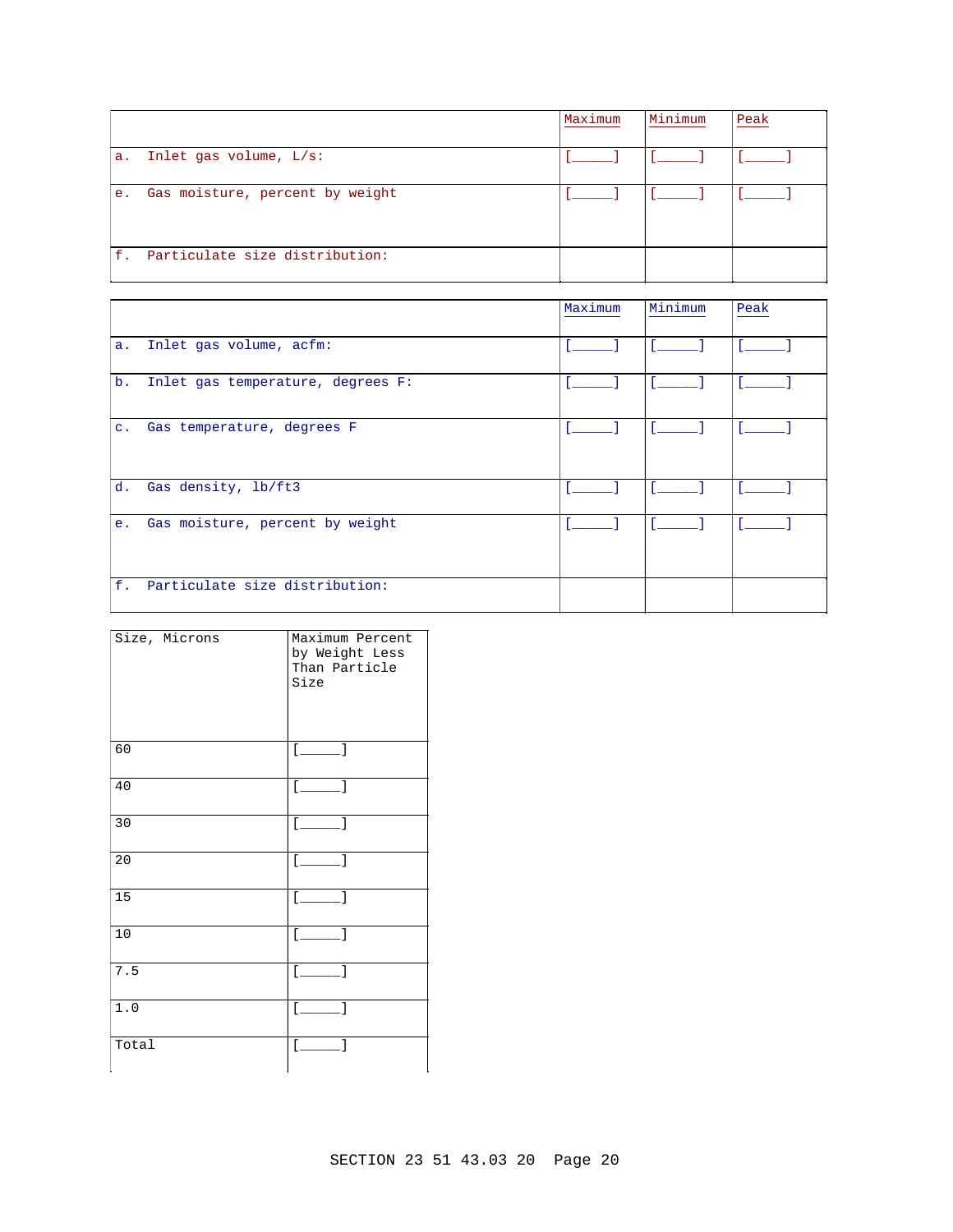|                                                                      | Maximum | <b>Minimum</b> |
|----------------------------------------------------------------------|---------|----------------|
| Particulate loading, grams per liter<br>q.                           |         |                |
| h. Flyash specific volume (loose) for hopper volume design,<br>m3/kq |         |                |
| i.<br>Flyash density (compacted) for hopper weight design, kg/m3     |         |                |
| Excess air, percent<br>i.                                            |         |                |

|             |                                                             | Maximum | Minimum |
|-------------|-------------------------------------------------------------|---------|---------|
| $q_{\star}$ | Particulate loading, grains per acf                         |         |         |
| ft3/lb      | h. Flyash specific volume (loose) for hopper volume design, |         |         |
| i.          | Flyash density (compacted) for hopper weight design, lb/ft3 |         |         |
|             | Excess air, percent                                         |         |         |

### 1.5.6 Fabric Filter Type Dust Collector (Baghouse)

#### **\*\*\*\*\*\*\*\*\*\*\*\*\*\*\*\*\*\*\*\*\*\*\*\*\*\*\*\*\*\*\*\*\*\*\*\*\*\*\*\*\*\*\*\*\*\*\*\*\*\*\*\*\*\*\*\*\*\*\*\*\*\*\*\*\*\*\*\*\*\*\*\*\*\* NOTE:**

**1. Review projects to determine feasibility of purchasing an additional compartment for out-of-service maintenance.**

**2. Provide a manual flue gas bypass system for oil firing startup and provide also an automatic flue gas bypass system for use during operational upsets, should flue gas temperature exceed the bag material temperature limit or should baghouse pressure drop exceed paragraph entitled "Design Criteria" by 10 percent. This is particularly important if the standby fuel is oil. Local environmental regulations may require a waiver to permit this necessary feature.**

**3. The air-to-cloth ratio effects the baghouse pressure drop, bag failure rate, and bag life. It is dependent upon the bag cleaning system, frequency of cleaning, and dust loading. Most reverse air baghouses have a net air-to-cloth ratio of 2-2.5 to 1. The Navy recommends use 2 to 1. Most pulse jet baghouses will have a net air-to-cloth ratio of 4-4.5 to 1, based on a continuous cleaning cycle. The Navy recommends use 4 to 1.**

**4. Pressure drop across the baghouse, measured after the bags have had time to season in service, is a function of the air-to-cloth ratio, inlet dust loading, and dust particulate characteristics. For**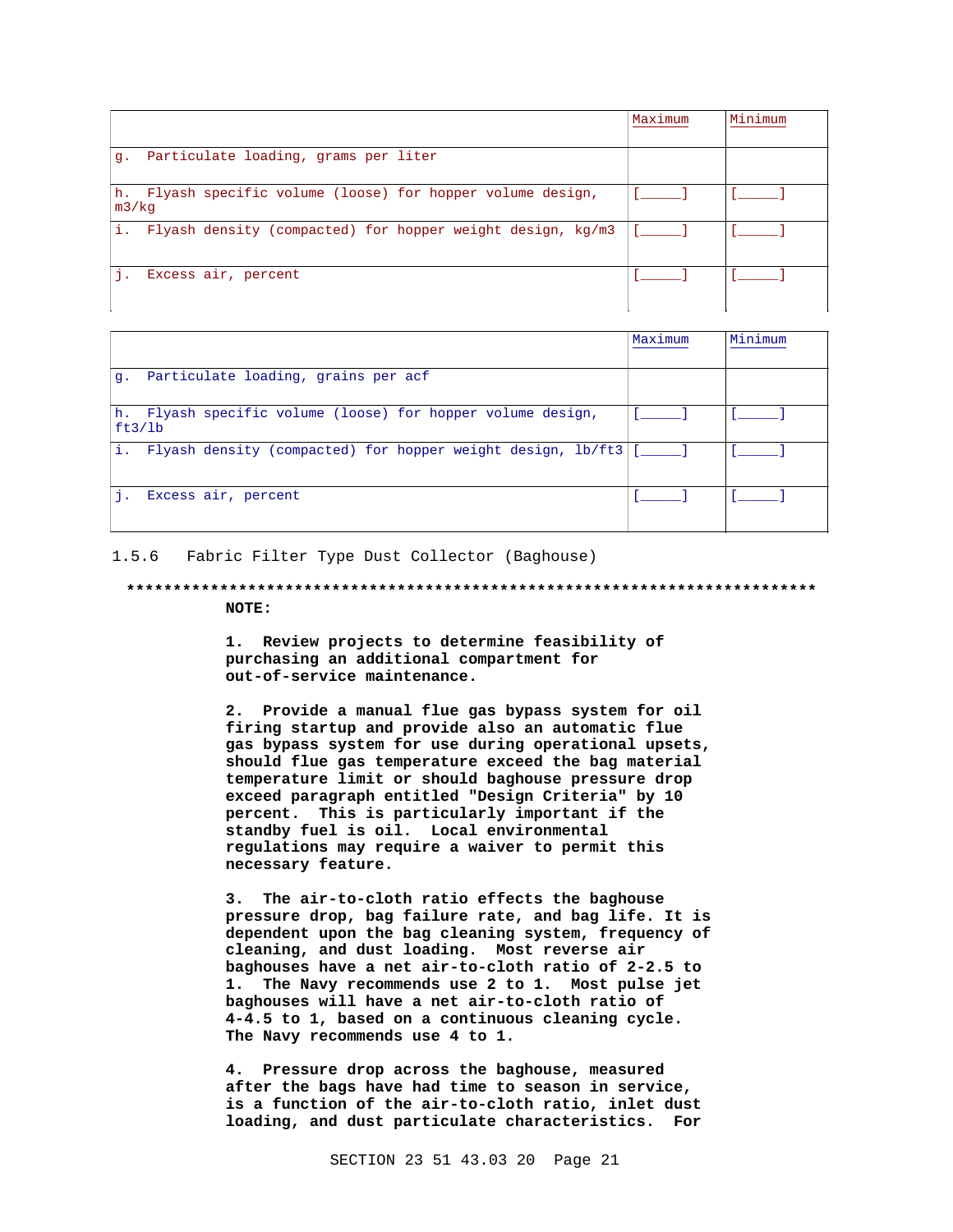**a 2 to 1 air-to-cloth ratio and 4.60 g/m3 2 grains per acf inlet dust loading, the flange to flange pressure drop should be approximately 1245 Pa 5 inches WC.**

**5. Use a 55 degree hopper valley angle unless the ash is "sticky" as for Western coal, or if moisture content is high; then use a 60 degree angle. Ash hopper collection capacity should be approximately 8 to 10 hours using 1/3 of the hopper volume. \*\*\*\*\*\*\*\*\*\*\*\*\*\*\*\*\*\*\*\*\*\*\*\*\*\*\*\*\*\*\*\*\*\*\*\*\*\*\*\*\*\*\*\*\*\*\*\*\*\*\*\*\*\*\*\*\*\*\*\*\*\*\*\*\*\*\*\*\*\*\*\*\*\***

Design baghouse(s) complete with structural supports, weather enclosure, manifolds, ductwork, dampers, bags, bag cleaning system, hoppers, and accessories to meet OSHA regulations, ICAC F-2, ICAC F-3, ICAC F-5, and the following criteria. Base applicable criteria on maximum flow conditions specified in the above paragraph with two compartments out of service; one out of service for cleaning and one out of service for maintenance.

- a. Maximum outlet particulate emissions loading, grams per dry std cu meter grains per dry std cu ft [\_\_\_\_\_]
- b. Maximum gas velocity, m/s fps [\_\_\_\_\_]
- c. Minimum number of online compartments \_\_\_\_4\_\_\_\_
- d. Maximum net air-to-cloth ratio, L/s per sq meter acfm per sq ft (at maximum continuous rating, including volume used for reverse air)  $[\_$  ]
- e. Minimum system pressure drop, Pa inches WC (from inlet flange to outlet flange) [\_\_\_\_\_]
- f. Maximum system pressure drop, Pa inches WC (from inlet flange to outlet flange) [\_\_\_\_\_]
- g. Minimum individual hopper storage capacity, hours [\_\_\_\_\_]
- h. Minimum individual hopper storage capacity, cu m cu ft[\_\_\_\_\_]
- i. Minimum hopper valley angle, degrees from horizontal \_\_\_55\_\_\_
- j. Maximum negative pressure, Pa inches WC [\_\_\_\_\_]
- k. Maximum snow load, kg/m2 psf [\_\_\_\_\_]
- l. Maximum wind load, kg/m2 psf [\_\_\_\_\_]
- m. Maximum live load, kg/m2 psf [\_\_\_\_\_]
- 1.5.7 [Bags--Reverse Air Cleaning System

### **\*\*\*\*\*\*\*\*\*\*\*\*\*\*\*\*\*\*\*\*\*\*\*\*\*\*\*\*\*\*\*\*\*\*\*\*\*\*\*\*\*\*\*\*\*\*\*\*\*\*\*\*\*\*\*\*\*\*\*\*\*\*\*\*\*\*\*\*\*\*\*\*\*\* NOTE: Select this paragraph or the following paragraph entitled "Bags--Pulse Jet Cleaning System." \*\*\*\*\*\*\*\*\*\*\*\*\*\*\*\*\*\*\*\*\*\*\*\*\*\*\*\*\*\*\*\*\*\*\*\*\*\*\*\*\*\*\*\*\*\*\*\*\*\*\*\*\*\*\*\*\*\*\*\*\*\*\*\*\*\*\*\*\*\*\*\*\*\***

a. Maximum bag diameter, 305 mm 12 inches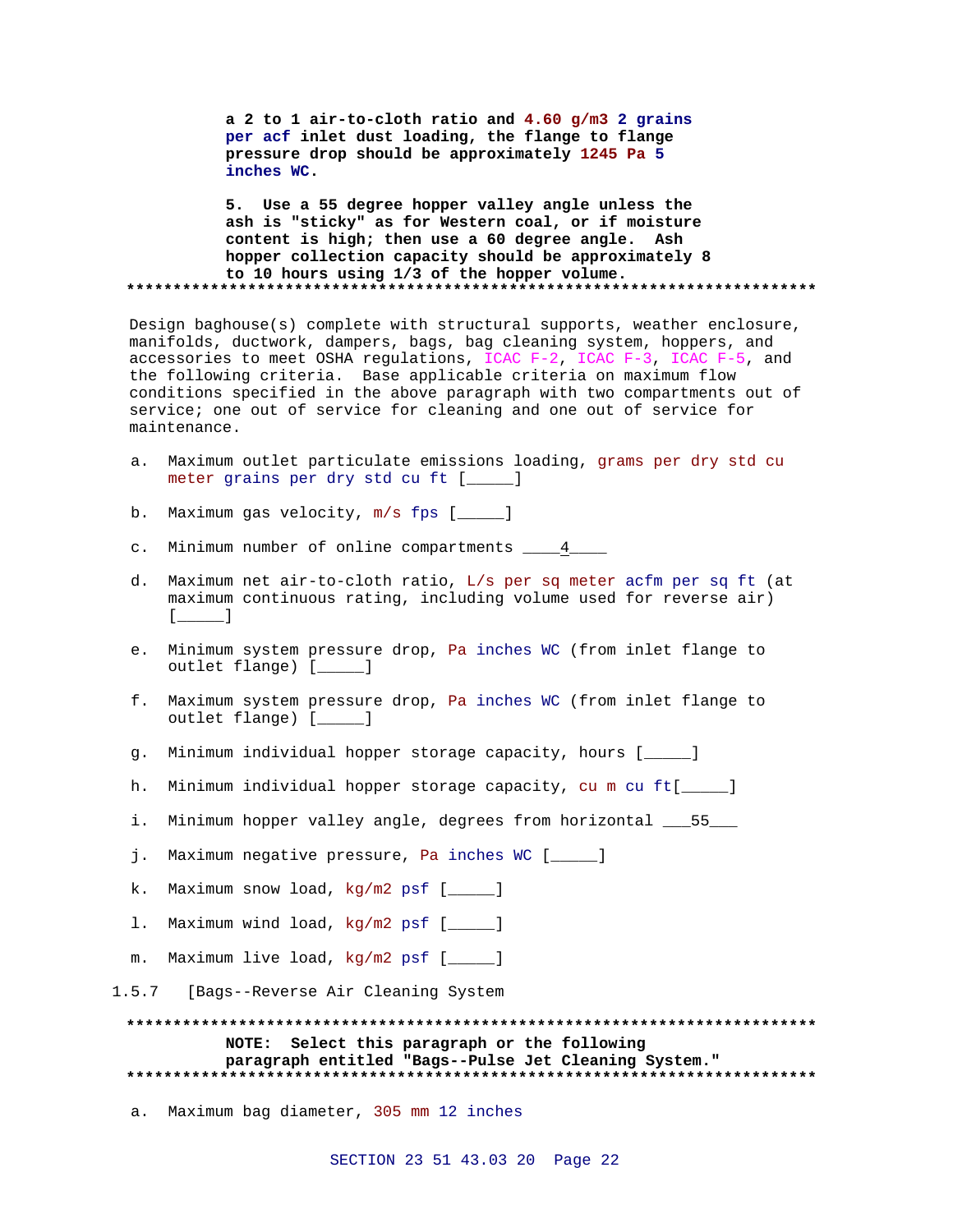- b. Maximum bag length, 10.70 m 35 feet
- c. Minimum tensile strength (warp direction), kPa psi [\_\_\_\_\_]
- d. Minimum tensile strength (fill direction), kPa psi [\_\_\_\_\_]
- e. Minimum yarn weight, g per sq m oz per sq yd [\_\_\_\_\_]
- f. Minimum permeability, L/s per sq m cfm per sq ft (clean at 125 Pa 1/2 inch WC) [\_\_\_\_\_]
- g. Minimum thickness, mm mil [\_\_\_\_\_]
- h. Minimum M.I.T. flex (warp direction), cycles [\_\_\_\_]
- i. Minimum M.I.T. flex (fill direction), cycles [\_\_\_\_\_]
- j. Minimum count, ends per 25 mm inch by picks per 25 mm inch [\_\_\_\_\_]
- k. Minimum fabric weight, 2894 g per sq m 9.5 oz per sq ft
- 1. Minimum bursting strength, kPa psi [\_\_\_\_]
- ]1.5.8 [Bags--Pulse Jet Cleaning System
	- a. Maximum bag diameter, 152 mm 6 inches
	- b. Maximum bag length, 4.25 m 14 feet
	- c. Minimum tensile strength (warp direction), kPa psi [\_\_\_\_\_]
	- d. Minimum tensile strength (fill direction), kPa psi [\_\_\_\_\_]
	- e. Minimum yarn weight, g per sq m oz per sq yd [\_\_\_\_\_]
	- f. Minimum permeability, L/s per sq m cfm per sq ft (clean at 125 Pa 1/2 inch WC) [\_\_\_\_\_]
	- g. Minimum thickness, mm mil [\_\_\_\_\_]
	- h. Minimum M.I.T. flex (warp direction), cycles [\_\_\_\_]
	- i. Minimum M.I.T. flex (fill direction), cycles [\_\_\_\_\_]
	- j. Minimum count, ends per 25 mm inch by picks per 25 mm inch [\_\_\_\_\_]
	- k. Minimum fabric weight, 4874 g per sq m 16 oz per sq ft
	- l. Minimum bursting strength, kPa psi [\_\_\_\_\_]

# ]1.5.9 Test

1.5.9.1 Particulate Emissions Test Procedures

Include:

a. Name, address, and telephone number of testing organization.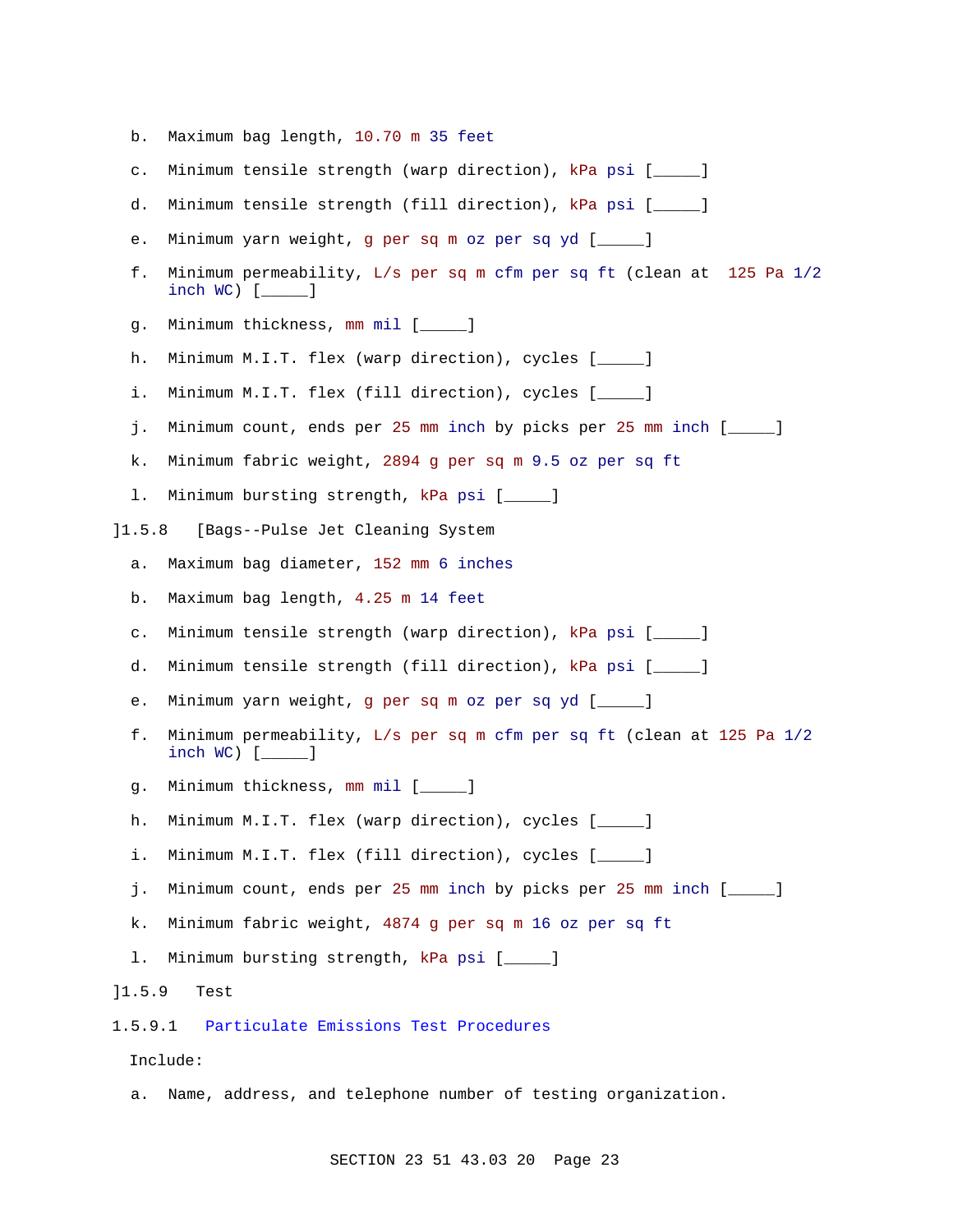- b. Procedures and equipment description.
- c. Analytical techniques.
- 1.5.9.2 Dust Collector Model Tests Report

Submit the model study report within 45 days of test completion. Model study report shall include:

- a. Scale drawing of the model showing actual dimensions and modifications, and devices required as a result of the model study.
- b. Photographs and videotape recordings of model during air flow tests.
- c. Uniform gas velocity diagrams and histograms indicating the root mean square deviation, standard deviation, and mean velocity, at locations including the inlet and outlet to the baghouse, and the inlet and outlet to each baghouse compartment.
- d. Test procedures including flow rates, pressures, calculations, and assumptions.
- e. List of and justifications for dynamic or geometric similitude deviations in the model from the full size unit.
- f. Pressure drop data at each pressure tap during each test run, including data from initial runs used for identifying gas flow distribution problems and test data from runs made after the addition of supplemental gas flow distribution devices.
- g. Recommendations for test port locations, instrumentation monitor locations, and for providing uniform gas flow; breeching configuration changes, gas flow vaning, straightening, or gas distribution devices.
- h. Name and resumes of test personnel.
- 1.5.9.3 Bag Tests Data

Submit test certification and sample for each finished material lot. Test certification data shall include, for each material lot analysis:

- a. Yarn weight.
- b. Permeability.
- c. Tensile strength.
- d. Thickness.
- e. M.I.T. flex.
- f. Count.
- g. Fabric weight.
- h. Bursting strength.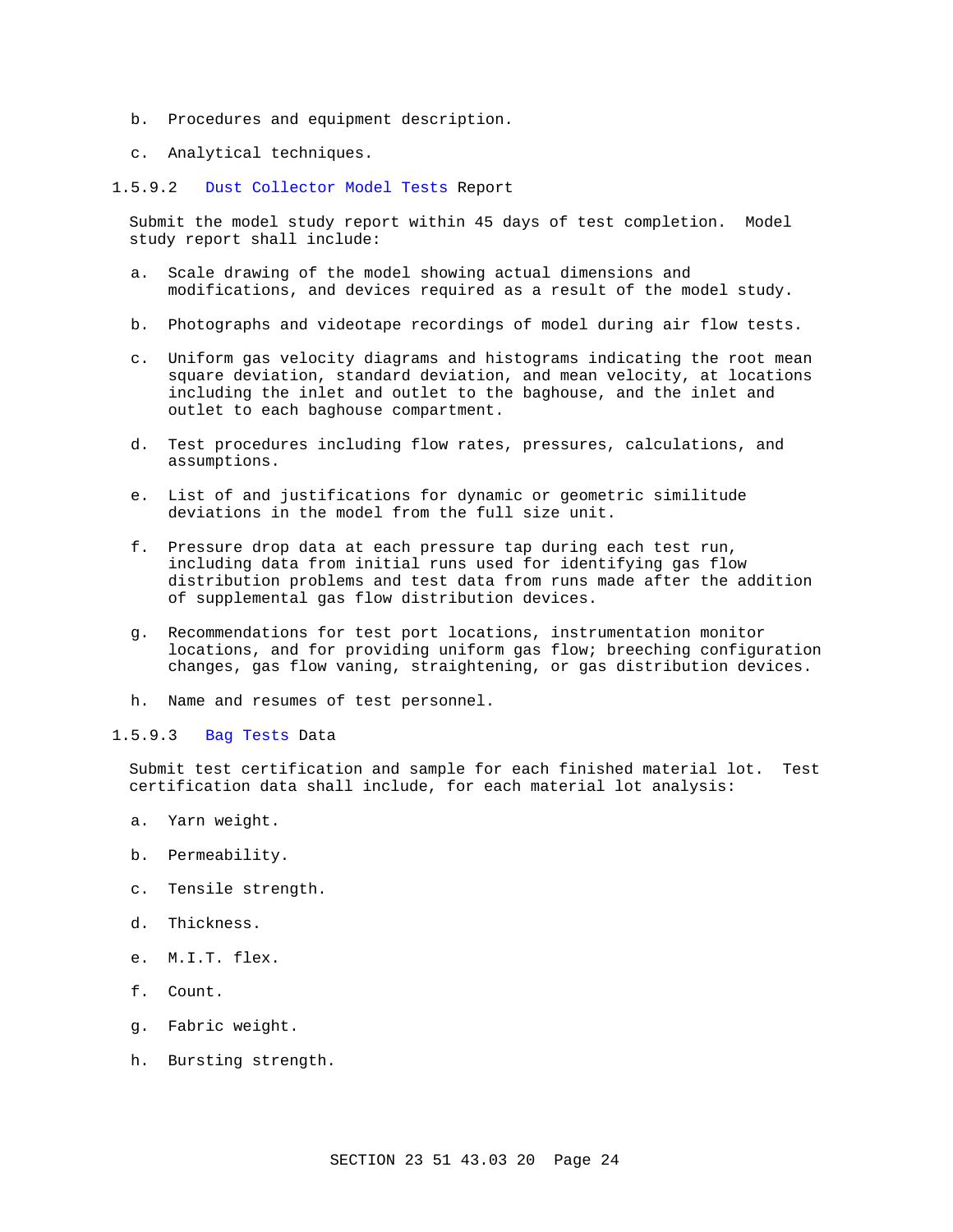#### 1.5.9.4 Particulate Emissions Tests Report

Submit the particulate emission test report within 45 days of test completion. Test report shall include:

- a. Process description.
- b. Schematic drawings.
- c. Test procedures including chain of custody and analytical techniques.
- d. Test results including inlet loading, emission rates, and isokinetic sampling rates.
- e. Raw data for each test run, including calculations, load sheets, and calibration data.
- f. Name and resumes of test personnel.
- 1.5.9.5 Damper Tests Reports

Submit test reports in accordance with the paragraph entitled "Dampers." In lieu of poppet damper factory tests include field testing results for poppet dampers at similar installations.

1.5.9.6 Baghouse Inspection

Submit a written inspection report from the baghouse manufacturer's service engineers within 15 days after inspection.

1.6 EXTRA STOCK

Provide ten percent of total bags and two percent of total cages as spares. Provide fluorescent powder for one year of normal inspections and provide a portable ultraviolet light to leak test the bags.

- 1.7 MODEL
- 1.7.1 Dust Collector Model Study Procedures

Include:

- a. Name, address, and telephone number of testing organization.
- b. Procedures and equipment to be used.
- c. Model design and construction.
- d. Model dust use justification.

# 1.7.2 Delivery

Deliver model used during model study, including a support table, [to the Contracting Officer] within one year of startup of the full size unit.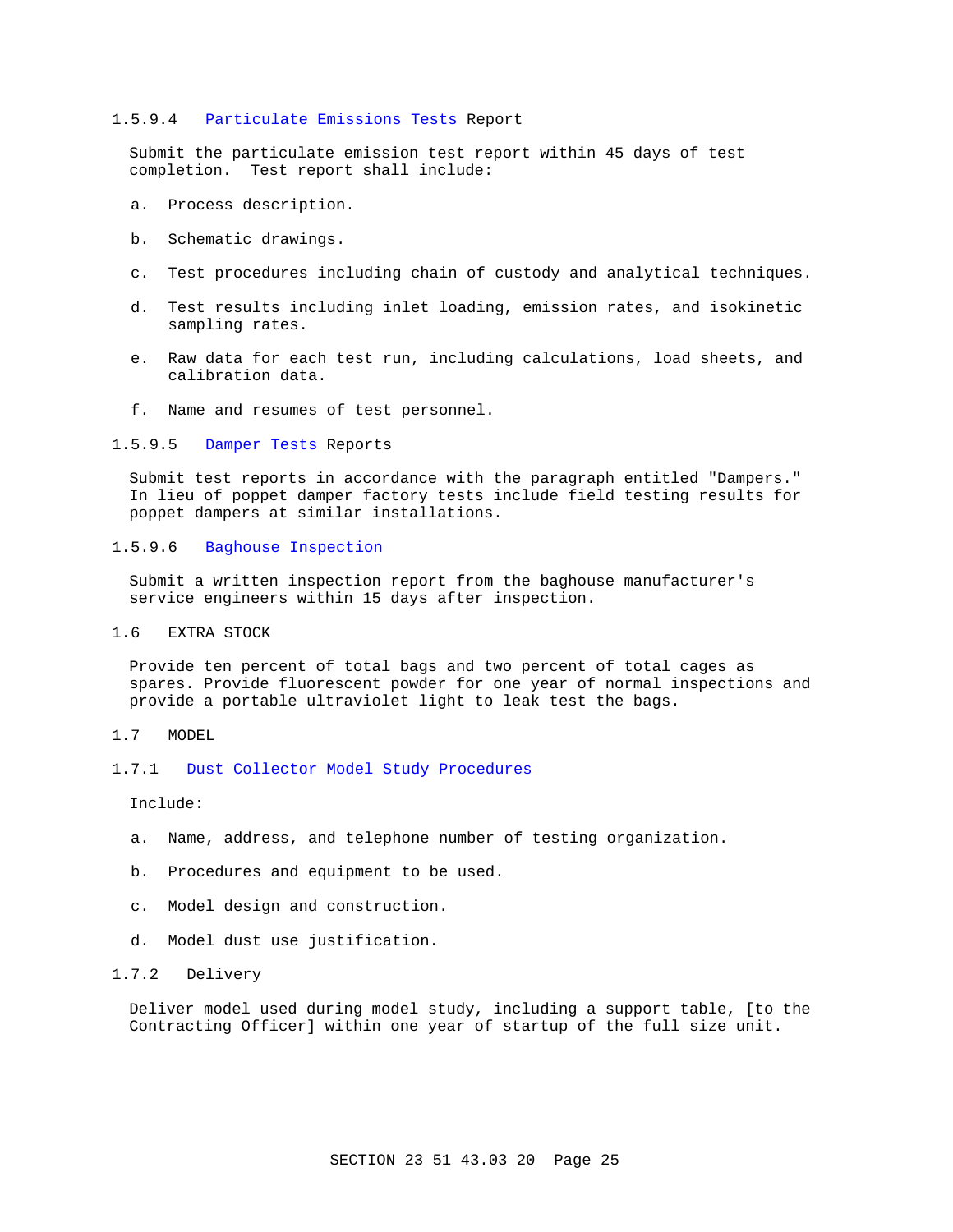#### PART 2 PRODUCTS

#### 2.1 MATERIALS

**\*\*\*\*\*\*\*\*\*\*\*\*\*\*\*\*\*\*\*\*\*\*\*\*\*\*\*\*\*\*\*\*\*\*\*\*\*\*\*\*\*\*\*\*\*\*\*\*\*\*\*\*\*\*\*\*\*\*\*\*\*\*\*\*\*\*\*\*\*\*\*\*\*\***

**NOTE: This guide specification presents nonpropriety materials and equipment. When the guide specification is edited or supplemented to suit project requirements, exercise care to present a project specification section which contains no proprietary materials or equipment. \*\*\*\*\*\*\*\*\*\*\*\*\*\*\*\*\*\*\*\*\*\*\*\*\*\*\*\*\*\*\*\*\*\*\*\*\*\*\*\*\*\*\*\*\*\*\*\*\*\*\*\*\*\*\*\*\*\*\*\*\*\*\*\*\*\*\*\*\*\*\*\*\*\***

Provide materials suited for the intended service. The material of parts exposed to the flue gas shall withstand chemical action of flue gas and flyash.

#### 2.1.1 General

Provide the following materials and minimum thicknesses:

- a. Ductwork ( 6 mm 1/4 inch): ASTM A36/A36M
- b. Hoppers ( 6 mm 1/4 inch): ASTM A36/A36M
- c. Housing ( 6 mm 1/4 inch): ASTM A36/A36M
- d. Structural steel ( 6 mm 1/4 inch): ASTM A36/A36M
- e. Tube sheet ( 6 mm 1/4 inch): ASTM A36/A36M
- f. Weather enclosure ( 6 mm 1/4 inch): ASTM A36/A36M
- g. Floor grating: NAAMM MBG 531
- h. Stair tread grating: NAAMM MBG 531
- i. Weather enclosure roof and top surface of appurtenant structures ( 6.40 mm 1/4 inch): ASTM A242/A242M, Type I, raised pattern plate.

# 2.1.2 Insulation

Insulate baghouse ductwork including [reverse air ductwork,] inlet manifold ductwork, and outlet manifold ductwork, hoppers, housing, and weather enclosure. Do not use materials containing asbestos, magnesium oxide, or Mica. Provide the following materials and minimum thicknesses:

- a. Ductwork ( 80 mm 3 inches): ASTM C592, mineral fiber blanket; or ASTM C612, mineral fiber block.
- b. Hoppers ( 100 mm 4 inches) (with 50 mm 2 inchair gap): ASTM C533, calcium silicate block; ASTM C592, mineral fiber blanket; or ASTM C612, mineral fiber block.
- c. Housing ( 100 mm 4 inches): ASTM C533, calcium silicate block; ASTM C592, mineral fiber blanket; or ASTM C612, mineral fiber block.
- d. Weather enclosure ( 80 mm 3 inches): ASTM C533, calcium silicate.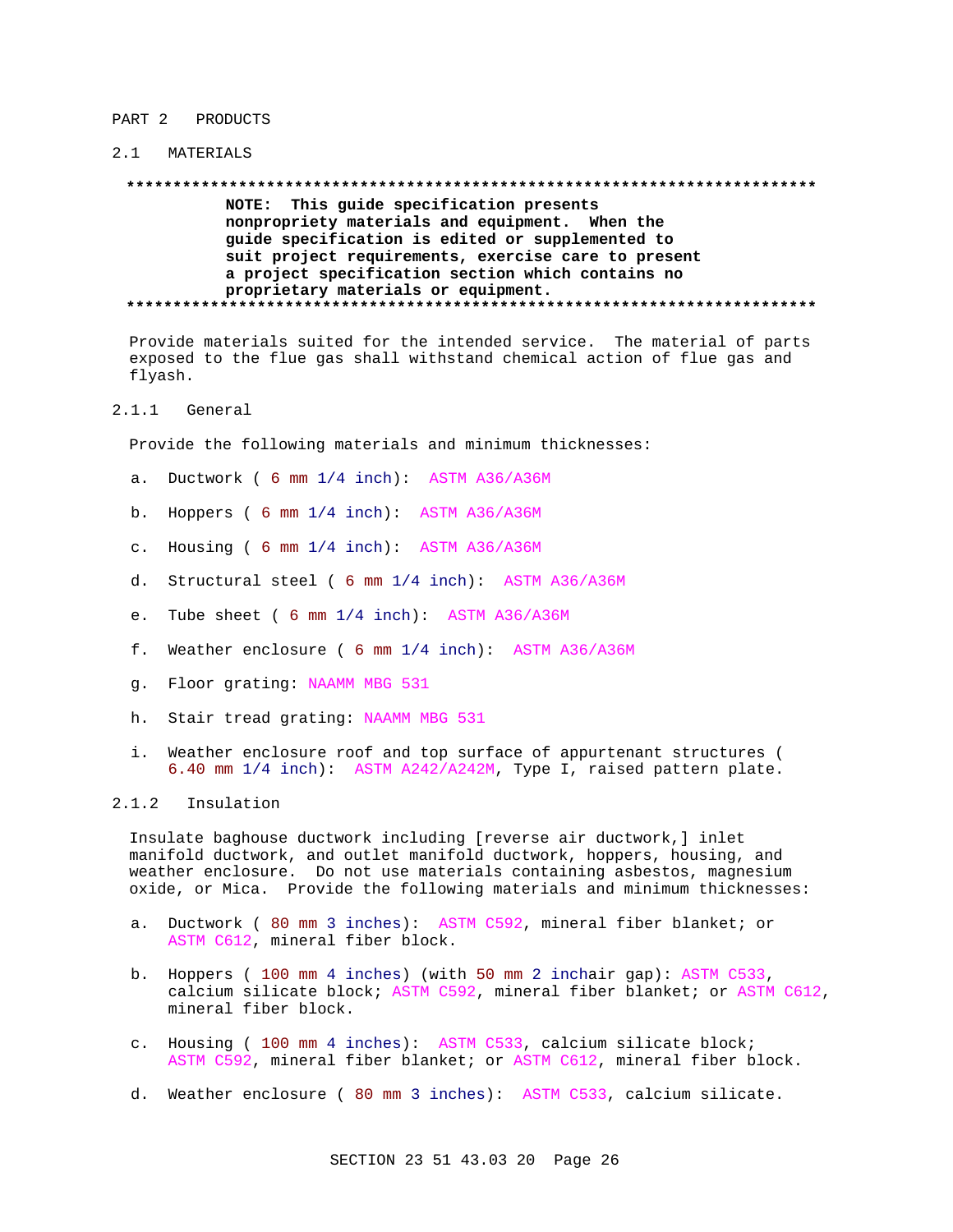### 2.1.3 Casing

Case baghouse ductwork including [reverse air ductwork,] inlet manifold ductwork, and outlet manifold ductwork, hoppers, housing, and weather enclosure. Provide the following materials and minimum casing thicknesses:

- a. Top ductwork surface and weather enclosure roof ( 2 mm 0.080 inch): ASTM B209M ASTM B209, flat aluminum sheet supported to permit use as a walking surface without causing distortion or damage.
- b. All other surfaces ( 100 mm 4 inch rib) ( 1.25 mm 0.050 inch): ASTM B209M ASTM B209, unpainted aluminum panel and stucco embossed.

# 2.2 BAGS AND HARDWARE

2.2.1 [Bags and Hardware, Reverse Air Cleaning System

### **\*\*\*\*\*\*\*\*\*\*\*\*\*\*\*\*\*\*\*\*\*\*\*\*\*\*\*\*\*\*\*\*\*\*\*\*\*\*\*\*\*\*\*\*\*\*\*\*\*\*\*\*\*\*\*\*\*\*\*\*\*\*\*\*\*\*\*\*\*\*\*\*\*\* NOTE: Select this paragraph or the paragraph below entitled "Bags and Hardware, Pulse Jet Cleaning System." \*\*\*\*\*\*\*\*\*\*\*\*\*\*\*\*\*\*\*\*\*\*\*\*\*\*\*\*\*\*\*\*\*\*\*\*\*\*\*\*\*\*\*\*\*\*\*\*\*\*\*\*\*\*\*\*\*\*\*\*\*\*\*\*\*\*\*\*\*\*\*\*\*\***

Provide glass fiber bags, 3 kg per sq m 9.5 oz per sq ft, 3 by 1 twill weave, as specified in paragraph entitled "Design Criteria." Coat bags with 100 percent Teflon B lubricant for 10 percent add on weight. Bags 305 mm 12 inches in diameter and maximum 10.70 meters 35 feet in length shall have not less than eight 3 mm 1/8 inchsewn-in cadmium plated welded steel anti-collapse rings. Bags 200 mm 8 inches in diameter and maximum 7.30 meters 24 feet in length shall have not less than five 3 mm 1/8 inch sewn-in cadmium plated welded steel anti-collapse rings. Provide leakproof quick release Type 301 stainless steel clamps to attach the lower portion of the bags to the caps and thimbles. Provide an adjustable suspension system without using nuts and bolts to attach the upper portion of the bags. Cadmium plate bag caps and suspension hardware which come into contact with the bag fabric. Provide ten percent of total bags as spare bags. Stitch bags using [\_\_\_\_\_] thread. Provide fluorescent powder for one year of normal inspections and provide a portable ultraviolet light to leak test the bags.

]2.2.2 [Bags and Hardware, Pulse Jet Cleaning System

Provide glass fiber bags, 4874 gram per sq m 16 oz per sq ft, 3 by 1 twill weave, as specified in paragraph entitled "Design Criteria." Coat bags with 100 percent Teflon B lubricant for 10 percent add on weight. Provide the manufacturer's standard cage design including venturis, provided it has a reliable service record with the bags proposed. Attach bags and cages to the tub sheet to provide proper air seal, bag tension, and cage alignment. Clamp bags at top between the cage and tube sheet so that the bags may be readily removed without special tools yet not sway.

# ]2.3 STRUCTURAL SUPPORTS

Provide structural and miscellaneous steel to frame and support the baghouse, ductwork, weather enclosure, component parts, and equipment. Structural steel includes columns, beams, trusses, baseplates, girts, bracing, purlins, girders, and hangers. Miscellaneous steel includes edge plates, handrails, stairs, grating, and ladders. Provide steel supports for paragraph entitled "Access Provisions." Provide concrete foundations,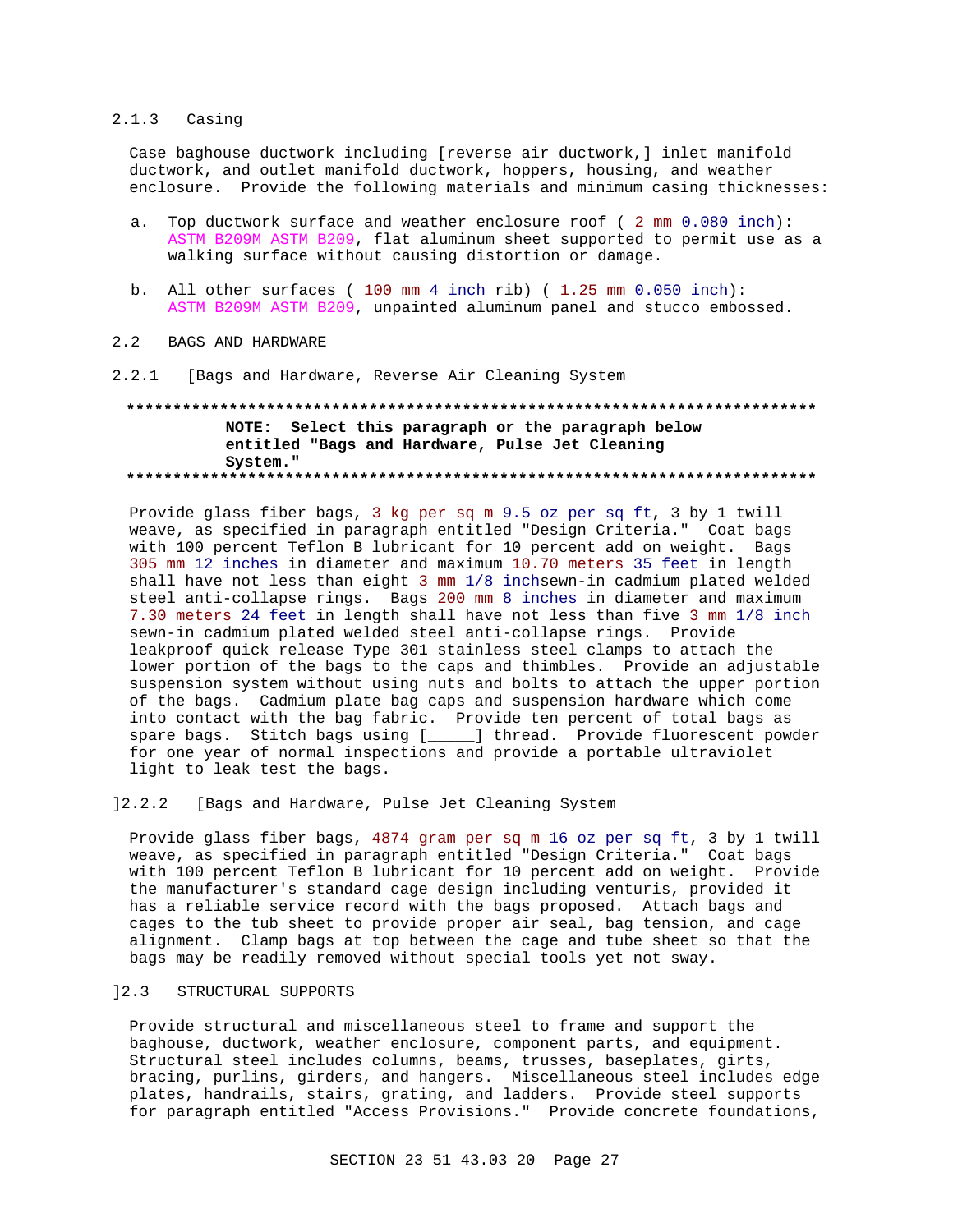anchor bolts, and grouting. Allow 50 mm 2 inches for grout so that bottom of baseplates are at an elevation of [\_\_\_\_\_] meters feet. Design structural steel support of baghouse to withstand differential thermal expansion and to support its own dead weight plus insulation, the maximum weight of accumulated flyash, and the maximum loads as specified in paragraph entitled "Design Criteria," or 4.8 kPa 100 psf, whichever is greater. Design to support equipment from the top of concrete foundations set an elevation of [[\_\_\_\_\_] metersfeet] [150 mm6 inches above grade]. Platform live loads may be excluded. Design for a roof dead load of one kPa 20 psf and a live load of 1.50 kPa 30 psf. Design for seismic loads using Section 22 05 48.00 20 MECHANICAL SOUND VIBRATION AND SEISMIC CONTROL, and earthquake regulations. Use site periods between [[\_\_\_\_\_] and  $[\_\_]$  [0.8 and 1.2] seconds for Zone [ $\_\_$ ] structures, whichever results in the highest lateral force. Use the normal operating weight of the unit including dead loads as "W."

#### 2.3.1 Girts and Opening Frames

Provide doors, door frames, and ventilators. Provide structural subframing for doors and ventilators located above grade [\_\_\_\_\_] meters feet. Provide girts to support outside face of metal wall panel, spaced at maximum 2.10 meters 7 feet center-to-center. Locate lowest girt above grade [[\_\_\_\_\_] meters feet] with support at the wall base. Design girt line or outside edge distance from the supporting column centerline for 0.56 meter one foot 10 inches. Provide closed ends or miter cut girts at corners.

#### 2.3.2 Slide Bearings

Provide structural slide bearings using fluoroplastic self-lubricating bearing elements to ensure correct alignment and to prevent equipment damage and stress. Use slide bars to prevent ash and dirt from accumulating on the bearings.

#### 2.4 DUCTWORK SYSTEM

Provide insulated weather-tight ductwork system from the [economizer] [air heater] [\_\_\_\_\_] outlet to the stack inlet including [reverse air ductwork,] bypass ductwork, and manifolds complete with transitions, structural steel, structural slide bearings, turning vanes, expansion joints, dampers, test ports, and mechanical draft equipment. Weld by continuous fillet or complete penetration groove welds. Design ductwork system for temperatures of minus 12 to plus 204 degrees C 10 to 400 degrees F, internal pressures of positive 5 kPa to negative 7.60 kPa 20 to negative 30 inches Water Column (WC), velocities of [\_\_\_\_\_] m/s fps, and for flyash fallout of 1171 kg/m2 240 lb/sq ft. Provide penetrations for control instruments.

### 2.4.1 General Ductwork

Provide insulated weather-tight ductwork. For ductwork sections greater than [\_\_\_\_\_] meters feet in length, provide hoppers, clean-out doors, and additional structural support. Do not apply loads at interface points. Provide 9.50 mm 3/8 inch thick turning vanes for turns greater than 45 degrees and where indicated by the model study. Brace turning vanes with pipes and angles but do not brace with rods. Brace ductwork maintaining bolt hold tolerances of 0.8 mm 1/32 inchbetween adjacent holes and 1 .50 mm 1/16 inch between two holes on the same side. Provide bolts, nuts, and ethylene propylene terpolymer (EPDM) gaskets for flanged connections.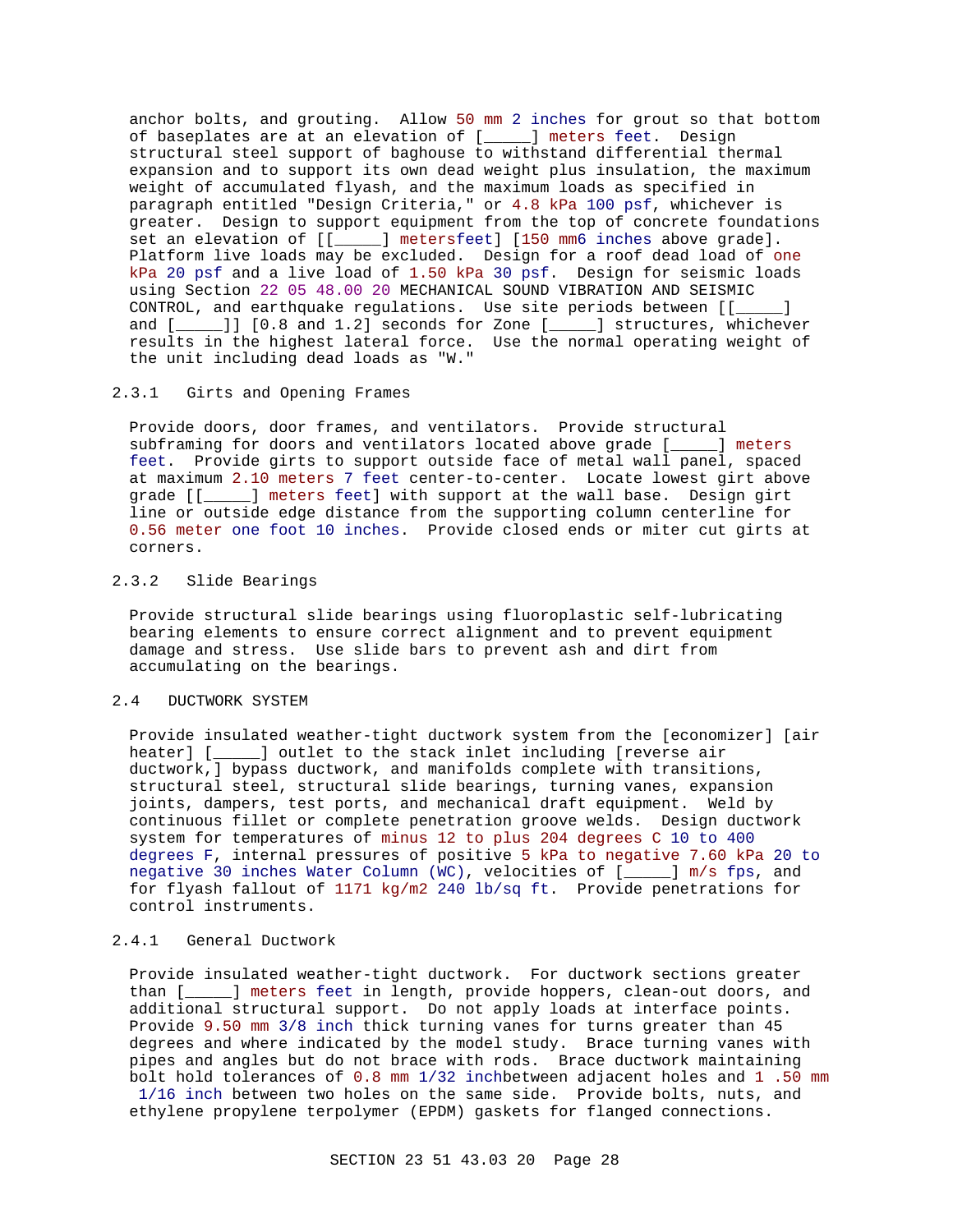#### $2.4.2$ Manifolds

Provide insulated weather-tight inlet and outlet manifolds supported from the baghouse structure. Include expansion joints. Locate manifolds, minimum 6 mm 1/4 inch stiffened ASTM A36/A36M of welded construction, between two rows of compartments and design to minimize pressure drop yet avoid low velocities which may allow flyash fallout. Base structural design on the assumption that manifolds are 30 percent full of flyash. Taper inlet manifold and provide take-offs to each compartments at or near the manifold bottom to assist flyash into the compartments. Provide a replaceable, abrasion resistant baffle plate at each compartment inlet.

#### $2.4.3$ Expansion Joints

Provide nonmetallic belt expansion joints with minimum 80 by 80 by 6 mm 3 by 3 by 1/4 inch carbon steel angle flanges. Belt material shall be minimum 6 mm 1/4 inch thick, two-ply, aramid or fiberglass reinforced, solid fluoroelastomer polymer, spliced to form an endless belt without sewn joints. Provide nuts and bolts to attach fabric to the flanges and to attach expansion joints to the ductwork. Flange bolt holes shall be factory punched and located at maximum 100 mm 4 inchcenters.

#### $2.4.4$ Dampers

# NOTE: Provide items in brackets for reverse air cleaning system baghouses only.

Provide automatically controlled damper units, including framing, operators, and accessories, for the induced draft fan inlet, [the reverse air fan inlet, ] the inlet manifold, the outlet manifold, the inlet of each compartment, [the outlet of each compartment,] [the inlet reverse air ductwork, ] and the bypass ductwork. Dampers shall conform to AMCA 500-D, AMCA 801, and AMCA 802 and shall withstand, without affecting damper operation, differential thermal expansion, 1464 kg/m2 300 lb/sq ft flyash load at the bottom of the damper frame, 908 kg 2,000 pound concentrated load at the maximum frame deflection point, and maximum loads specified in paragraph entitled "Design Criteria. "Damper frame shall support the damper unit including controls, motors, drive mechanisms, and seal air system, with only one flange bolted to the ductwork without swaying or without causing the blade to blind. Bearings, bearing mount, and linkage system including connections shall withstand three times the damper blade load plus the operator output torque, at worst case design conditions. Damper units shall include:

- a. Pneumatic operators; except guillotine dampers which shall have the manufacturer's standard motor operators. Locate outside of the gas stream and within access for maintenance during baghouse operation.
- b. Control drive units with permanently mounted handwheels which may be disengaged during pneumatic or motor operation; exclude poppet damper actuators.
- c. Limit switches to show damper position (opened or closed).
- d. Mechanical position indicator, at the damper, to show percent of damper opening.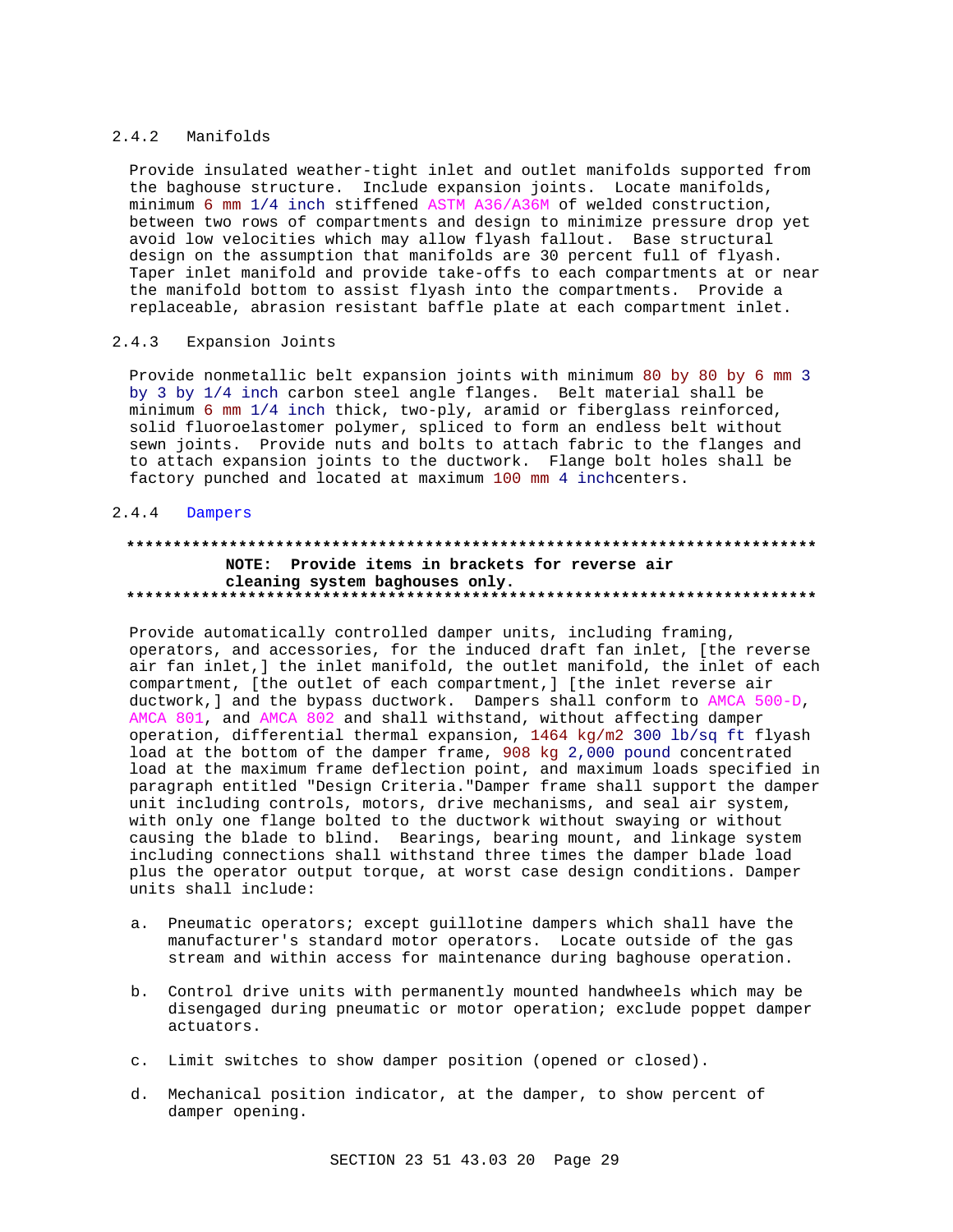- e. Flanged frames for bolting to connecting ductwork.
- f. Lifting lugs for transportation and installation handling.
- g. External, locally mounted audible alarms to signal loss of seal air. Upon loss of power or air, dampers shall fail in [failshut] [failopen] position.
- h. Bearings. Permanently lubricated, self-aligning bearings located outside of the damper unit, insulation, and lagging, so that leaking packing shall not contaminate the bearing with flyash.
- i. Sealing strips, bolting materials and backing strips: ASTM B443. Not required for induced draft fan dampers.
- j. Nuts, bolts, and washers. Use self-locking Type 316 stainless steel, Unified Numbering System Number S31600 (0.03 to 0.08 percent carbon) bolts, so that damper unit vibrations do not cause bolts to back out.

### 2.4.4.1 Louver Dampers

Provide the induced draft fan inlet [and the reverse air fan inlet] with parallel or opposed airfoil louver damper units. Frame length shall be 25 mm one inch greater than the blade width; blade width shall be maximum 610 mm 24 inches. Provide a minimum of two blades. Dampers having an open area of 3.72 to 7.43 sq meter 40 to 80 sfshall have a minimum of three blades. Dampers having an open area over 7.43 sq meter 80 sf shall have a minimum of four blades. Allowable bending stresses shall not exceed 60 percent of yield at design conditions. Provide louver damper units with the following:

- a. Damper blade shaft assembly. Limit deflections at maximum damper seal conditions to  $L/360$  (L = blade length in mm inches) or 6 mm  $1/4$  inch, whichever is less, and to deliver the full operator torque to a blade without exceeding one-third of the shaft yield stress when operating at the worst case design conditions.
- b. Stuffing boxes. Provide dust-tight stuffing boxes, to seal shaft openings, so that fluoroplastic packing may be adjusted or removed from the outside of the duct without removing bearings or linkage.
- c. Linkage system. Provide fully adjustable self-locking linkage system outside of the damper unit. Key arms to the shaft for easy removal. Pin or bolt stub shafts to the through shaft or blade so that individual damper blades may be adjusted or removed. Use Type 304 stainless steel, Unified Numbering System Number S30400 (0.03 to 0.08 percent carbon), linkage pins or bolts to connect carbon steel clevis arm to the stub shaft. Provide two operators on the linkage system, one to operate the top blade, and one to operate the bottom blade. The upper blades shall closed first, then the bottom blade shall close. Design linkage so that the number of blades operated by each operator may be changed.
- d. Lock system. Provide a lock system using heavy-duty padlocks so the damper system can not be operated until the padlocks are removed.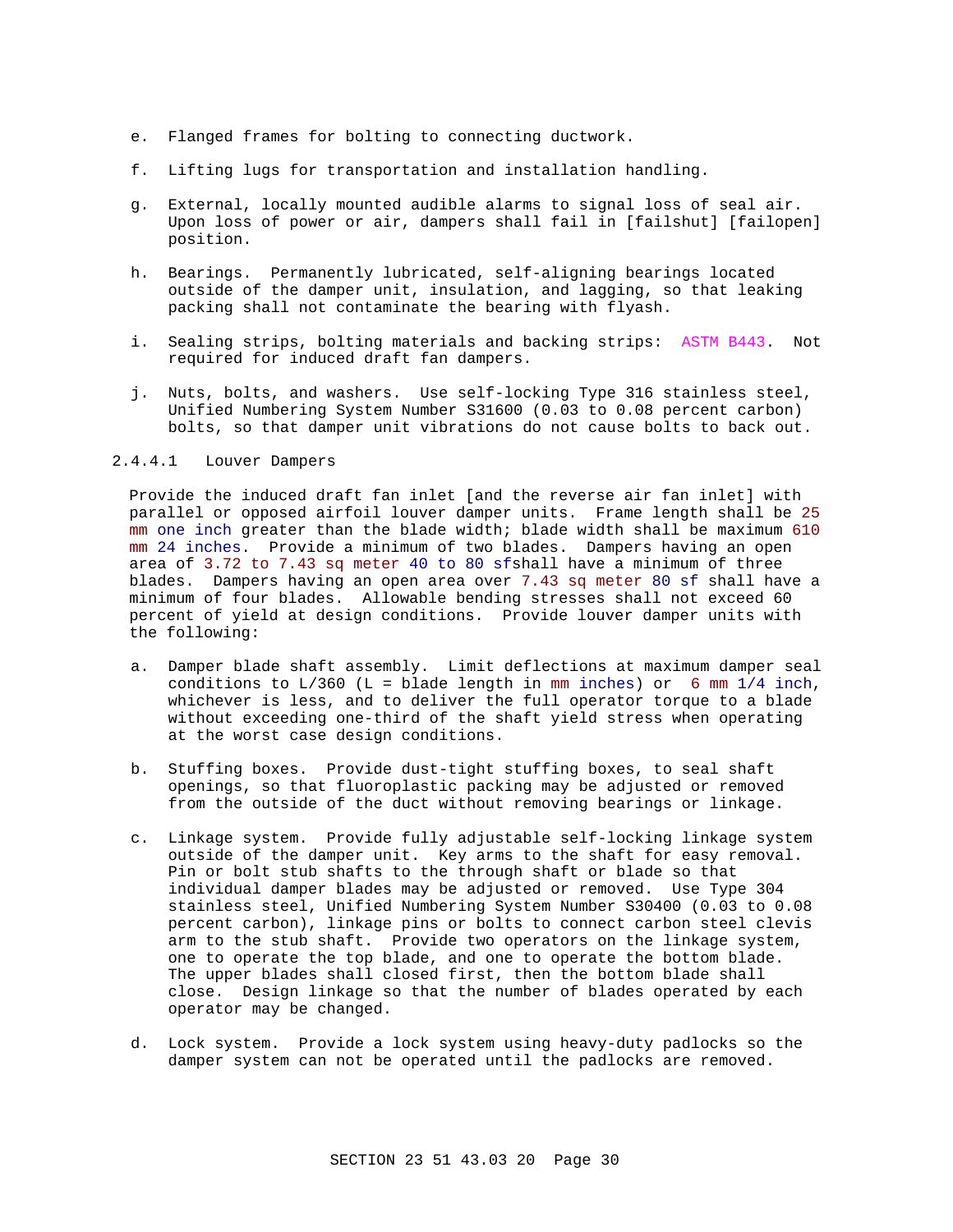#### $2.4.4.2$ Poppet and Butterfly Dampers

Provide each compartment with an inlet [, an outlet, and an inlet reverse air] damper having a maximum air leakage rate of 0.5 percent to provide for essentially zero leakage at maximum baghouse design differential pressure. Dampers shall be either poppet dampers or butterfly dampers with adjustable speed and stroke operators, shaft packing glands, replaceable seal plates, and machined steel seating cylinder and guide shaft. Provide a lock system to lock dampers closed to protect service personnel. Locate shafts out of the dirty gas stream, otherwise provide shaft seals.

#### 2.4.4.3 Double Guillotine Dampers

# NOTE: An outlet manifold damper is not required for single baghouse installations. Where two or more<br>baghouses share a single stack, provide dampers at each baghouse outlet manifold to prevent flue gas from exiting one baghouse and entering another.

Provide the inlet manifold, [the outlet manifold,] and the inlet bypass, with double plate steel guillotine dampers having a maximum air leakage rate of 0.5 percent to provide for essentially zero leakage at maximum baghouse design differential pressure. One damper shall be open while the other damper is closed. Include a mechanical crank for manual operation. Provide dampers with carbon steel bonnets over the top frame, removable side plates for inspection of the damper drive assembly, and a removable bottom plate for access to the frame seal. Design bonnet for continuous<br>seal air purge and provide an air reservoir to activate the damper upon loss of plant air. Design damper drive to lift the damper blade evenly on both sides. Provide damper units with the following:

- a. Sealing strips, bolting materials and backing strips: ASTM B443. Provide both the upstream and downstream side of blade with sealing strips around the periphery of the blade and on the seating surfaces of the frame.
- b. Control interlocks: Provide control interlocks to prevent dampers from simultaneously closing when the induced draft fan is operating.

#### $2.4.4.4$ Seal Air Systems

Provide each guillotine damper with a seal air system, consisting of an isolation damper or valve and a fan system, mounted onto the frame and located within access for maintenance. Mount so that condensation between the dampers flows into the ductwork. If installation on the damper frame is not possible, provide a platform to support the equipment. Fan, at design conditions, shall supply two times the guaranteed L/s cfmleakage rate through the dampers and shall maintain not less than 747 Pa 3 inches WC between the seal chamber and the flue gas. Control the seal chamber pressure using a mild steel manual control damper or a minimum 55 percent nickel, 20 percent chromium and 8 percent molybdenum gate or butterfly valve. Valve shall operate on 552 to 862 kPa (gage) 80 to 125 psig instrument air using a pneumatic piston operator. Should the air supply fail, the piston actuator shall remain in the last position. Provide instrumentation to monitor seal air system operation; tube and mount a 4-way dual-coil solenoid valve, with Class H coils rated for 120 VAC service. Provide two dual-pole dual-throw limit switches, one to actuate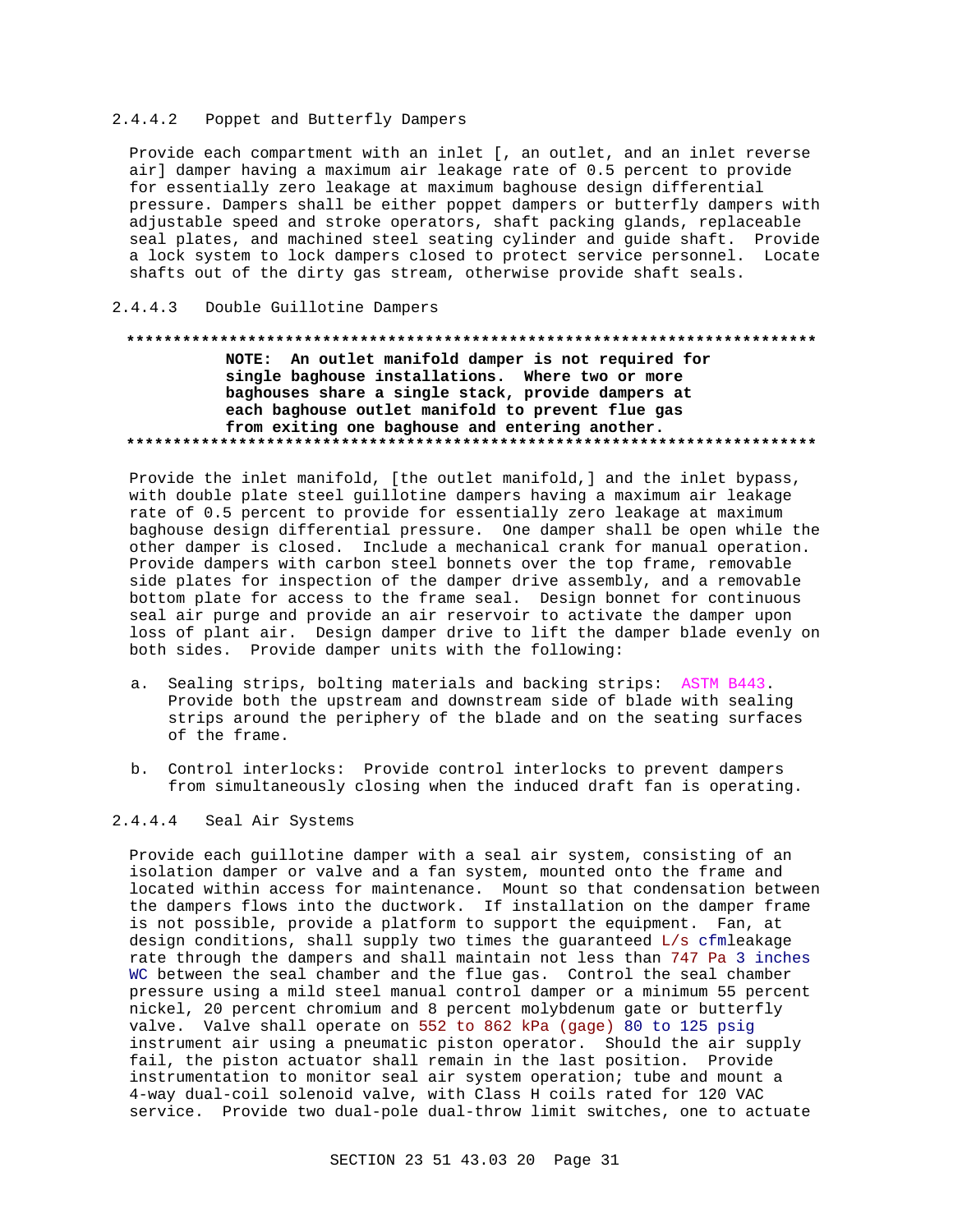in the open position, one to actuate in the closed position, and house within a NEMA ICS 6, Type 4 enclosure.

#### 2.4.5 Test Ports

ASTM A167, Type 316 stainless steel pipe, Schedule 40. Provide three 50 mm 2 inch pipe nipples with caps and rod-out on the topside of each guillotine damper seal chamber and provide one 50 mm 2 inch port with rod-out on the ductwork adjacent to each guillotine seal chamber, to attach seal chamber pressure measurement tubing. Provide 150 mm 6 inch diameter test ports on the horizontal side of the ductwork for air pollution sampling; locate the test ports upstream baghouse and downstream baghouse. Ports on ductwork shall extend 150 mm 6 inches beyond stiffeners to clear insulation and lagging. Provide a screw plug for each test port. Coat each plug with an antiseize lubricant appropriate for the design inlet temperatures. Determine number, arrangement, and location of air pollution sampling test ports using 40 CFR 60, EPA AP-42, Appendix A, Method 1. Final number, location, and arrangement of test ports is subject to Contracting Officer approval.

#### 2.4.6 Mechanical Draft Equipment

Provide mechanical draft equipment complete with operators, accessories, and field service.

#### 2.5 HOPPERS

Provide insulated gas tight pyramidal hoppers as specified in paragraph entitled "Design Criteria." Design to withstand vibration due to vibrators and differential thermal expansion. Hoppers shall span no more than one compartment. Weld hoppers to the baghouse compartments using continuous fillet or complete penetration groove welds. Provide a minimum 300 mm 12 inch diameter flanged flyash outlet connection on each hopper.

### 2.5.1 Poke Hole

Provide each hopper with a 100 mm 4 inch diameter poke hole extending a minimum of 150 mm 6 inches beyond the stiffeners and the hopper side, to clear insulation and lagging. Include a screwed cap. Locate the poke hole near the hopper outlet flange, orient to be accessible from the platform, and position to permit downward thrusts into hopper throat.

### 2.5.2 Vibrators

Provide each hopper with both mechanical and manual vibrators. Mechanical vibrators shall consist of two automatically controlled vibrators, with manual override control, set at mid height and on opposite sides of the hopper. Interface vibrator controls with the ash evacuation system so that vibrators operate at the inception of and during an ash evacuation cycle. Enclose controls in cases to prevent accidental energizing of system. Place a warning over the vibrator manual override control, "WARNING; VIBRATOR CONTROL. DO NOT ACTIVATE UNLESS HOPPER EVACUATION SYSTEM IS OPERATING." Manual vibrators shall consist of two uninsulated reinforced strike plates set at mid height and on opposite sides of the hopper. Provide strike plates, 300 by 300 by 25 mm 12 by 12 by one inch ASTM A36/A36M steel, within hinged insulated panels. Provide space around strike plate to swing a small sledge hammer. Provide a work platform with stairs for strike plates greater than 1.50 meters 5 feet above ground.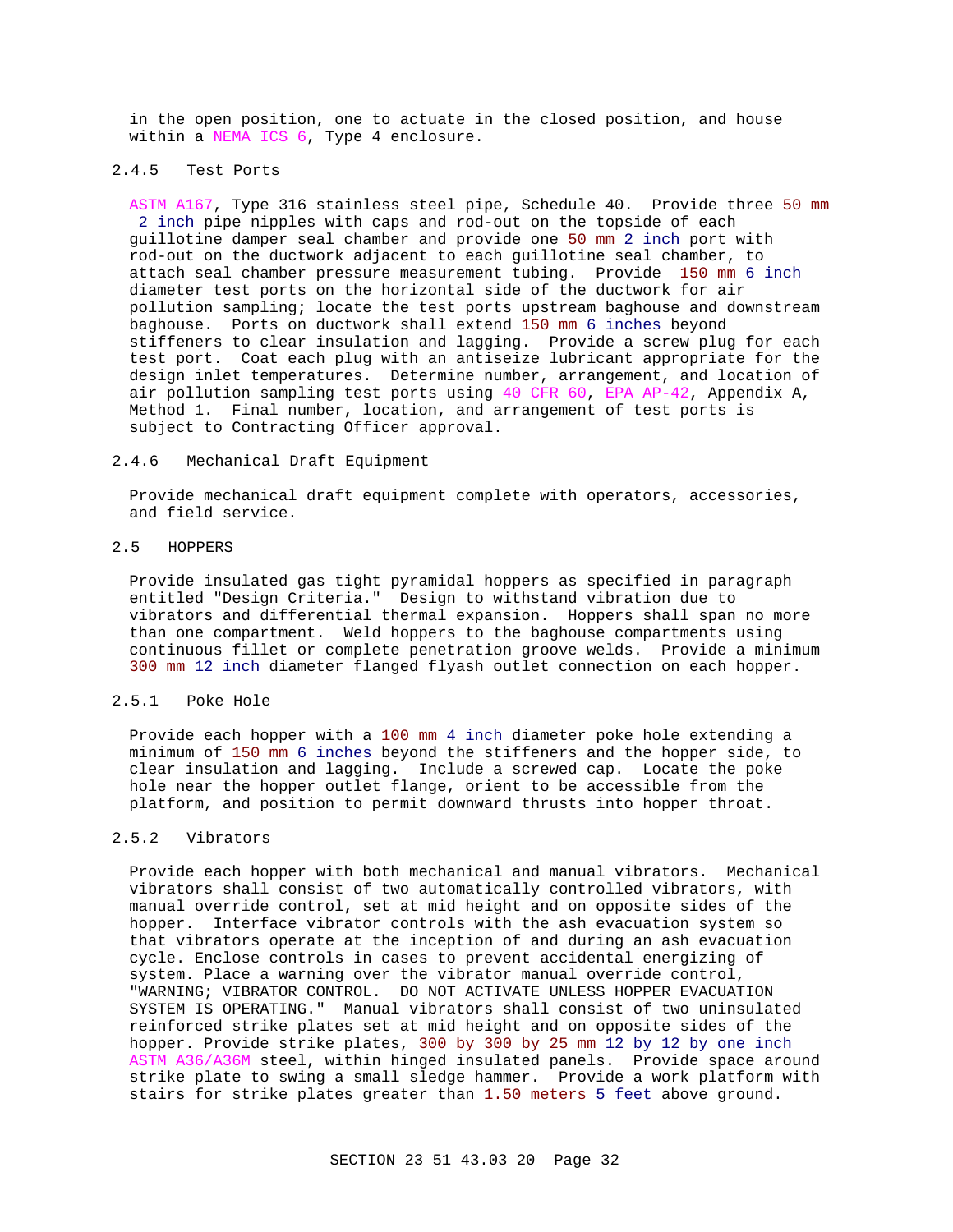### 2.5.3 Flyash Level Alarm System

Provide each hopper with a flyash level alarm system consisting of a nuclear flyash level detector and alarm relays to indicate the 50 percent hopper capacity level and the empty level. The nuclear detector shall be an explosion proof, Cesium 137 single point gamma source detector having a lockable shutter mechanism operated by an external handle. Reproducibility shall be within one inch. Design to withstand vibration and temperatures up to 427 degrees C 800 degrees F. Interlock with hopper access doors to prevent entry into the hopper when the source is activated. Provide one access key per hopper door. The alarm relays shall be rated at 10 A, 120 VAC, or 125 VDC continuous duty. House flyash level detector controls in a [explosion proof] [dustproof] enclosure and mount in an easily accessible location. System shall be operational at outdoor temperatures between minus 40 and 93 degrees C 40 F and 200 degrees F.

#### 2.5.4 Hopper Heater System

Provide each hopper with an automatically controlled hopper and hopper throat heater system able to withstand 454 degrees C 850 degrees F, the maximum expected mechanical (normal operation) vibrations, and manual (strike plate use) vibrations. Design using a minimum 1.1 heating safety factor and a minimum 1.12 wind loss. Hopper and hopper throat heaters with insulation in place, at minimum ambient temperature of [\_\_\_\_] degrees C F, shall maintain an internal skin temperature of 121 degrees C 250 degrees F while offline and during startup, and shall maintain an internal skin temperature of 177 degrees C 350 degrees F or acid dew point temperature while online.

### 2.5.4.1 Hopper Heaters

Hopper heaters shall cover not less than 33 percent of the total hopper area and shall extend not less than 70 percent up the hopper height. Provide modular hopper heaters having a flexible heating face to conform to the irregularities of the hopper surface to provide maximum heat transfer. Where modular heaters do not fit, provide tape heaters or flexible blanket heaters. Heaters shall be maximum 0.0046 W/mm2 3 W/in2 of resistance element, with a minimum 6 parallel resistance path, rated at 2.7 kw/m2 250 W/ft2 but designed to operate at 2.2 kW/m2 200 W/ft2. Use Series 600 stainless steel alloy or nickel-chrome heating elements and encase in a minimum 20 Gage aluminum or aluminized-steel mounting pan or casing. Provide heaters with attached metal labels listing the heater's wattage and voltage.

2.5.4.2 Throat Heaters

#### **\*\*\*\*\*\*\*\*\*\*\*\*\*\*\*\*\*\*\*\*\*\*\*\*\*\*\*\*\*\*\*\*\*\*\*\*\*\*\*\*\*\*\*\*\*\*\*\*\*\*\*\*\*\*\*\*\*\*\*\*\*\*\*\*\*\*\*\*\*\*\*\*\*\***

**NOTE: The hopper throats are normally part of the ash evacuation valve connected to the hopper outlet flange. This cast iron valve housing creates a restrictive outlet, a common area for pluggage unless the flyash is heated; thus the hopper throat heaters are intended for the inlet of the ash evacuation valve housing. Insulate the hopper throats with a 50 mm 2 inch air gap with 80 mm 3 inches of insulation. \*\*\*\*\*\*\*\*\*\*\*\*\*\*\*\*\*\*\*\*\*\*\*\*\*\*\*\*\*\*\*\*\*\*\*\*\*\*\*\*\*\*\*\*\*\*\*\*\*\*\*\*\*\*\*\*\*\*\*\*\*\*\*\*\*\*\*\*\*\*\*\*\*\***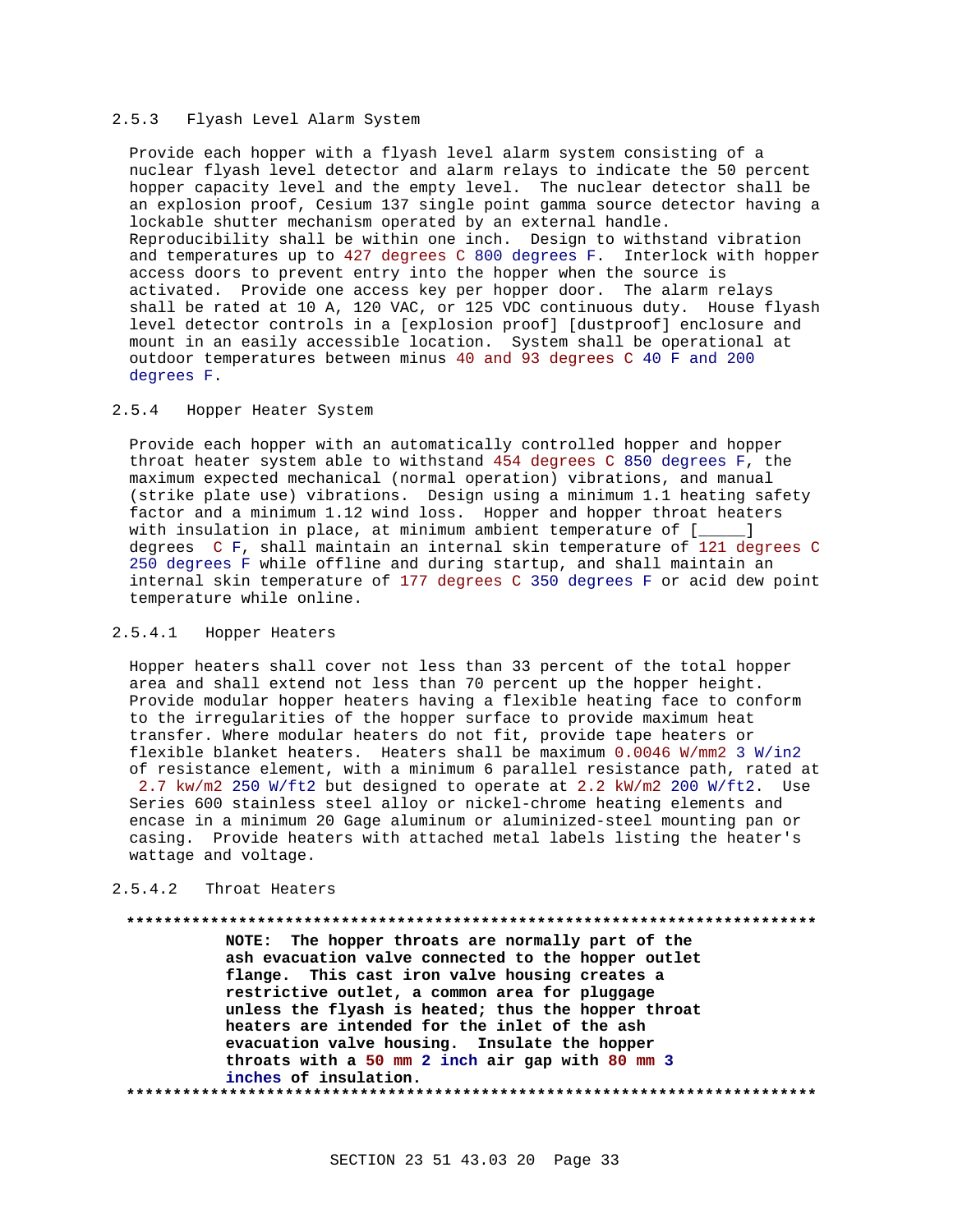Provide tape heaters or flexible blanket heaters having a single Series 600 stainless steel alloy or nickel-chrome heating element, rated at 2.7 kW/m2 250 W/ft2. Design heaters to operate at 2.2 kW/m2 200 W/ft2 and to remain on during startup, offline, and online operating conditions. Encase in a minimum 20 Gage aluminum or aluminized-steel mounting pan or casing. Provide attached metal labels listing the heater's wattage and voltage.

#### $2.6$ [WEATHER ENCLOSURES--REVERSE AIR CLEANING SYSTEM

### NOTE: Select the applicable paragraph(s) from the following:

Provide a weather-tight enclosure, including lighting, to enclose the top and the bottom of the baghouse. Enclose hoppers within the bottom weather enclosure. Conform to SMACNA 1793. Seal joints by continuous fillet or complete penetration groove welds. Do not use caulking. Design enclosures to withstand differential thermal expansion between housing and weather enclosures. Design weather enclosure roof to support minimum 4.8 kPa 100 psf. Space roof purlins so that roof deck span will not exceed 2.12 m 7 feet. Provide additional support for equipment placed on the roof. Slope and extend top surface and top surfaces of appurtenant structures, but not less than 25 mm one inch beyond side insulation, to allow water runoff and to prevent pooling. Provide a safety rail around the top perimeter surface, a 80 mm 3 inch fascia rain barrier of 6 mm 1/4 inch ASTM A242/A242M steel plate, a 80 mm 3 inch kickplate of 6 mm 1/4 inch ASTM A242/A242M steel plate, and drain holes to permit water runoff.]

[WEATHER ENCLOSURE--PULSE JET CLEANING SYSTEM

Provide an insulated clean gas outlet plenum directly above the bags. Since the outlet plenum shall enclose the entire top of the baghouse, do not provide a weather enclosure above the outlet plenum. However, enclose hoppers within a bottom weather enclosure. Plenum height shall be \7[minimum\^ 305 mm^\\~ one foot~\ greater in height than bags] [minimum 4.50 meters 15 feet when using 4.30 meters 14 feet bags] to provide an indoor bag replacement area. Conform to SMACNA 1793. Include lighting. Seal joints by continuous fillet or complete penetration groove welds. Do not use caulking. Design enclosure to withstand differential thermal expansion between housing and weather enclosure. Design plenum to support minimum 4.8 kPa 100 psf. Space roof purlins so that roof deck span will not exceed 2.13 meters 7 feet. Provide additional support for equipment placed on the roof. Slope and extend top surface and top surfaces of appurtenant structures, by not less than 25 mm one inch beyond side insulation, to allow water runoff and to prevent pooling. Provide a safety rail around the top perimeter surface, a 80 mm 3 inch fascia rain barrier of 6 mm 1/4 inch ASTM A242/A242M steel plate, a 80 mm 3 inch kickplate of 6 mm 1/4 inch ASTM A242/A242M steel plate, and drain holes to permit water runoff.

#### $]2.7$ BAG CLEANING SYSTEM

#### $2.7.1$ General

Clean bags by [reverse air] [pulse jet]. Clean one compartment at a time on a predetermined adjustable programmed cycle or when the differential pressure across the bags reaches a set point. Provide 50 mm 2 inch capped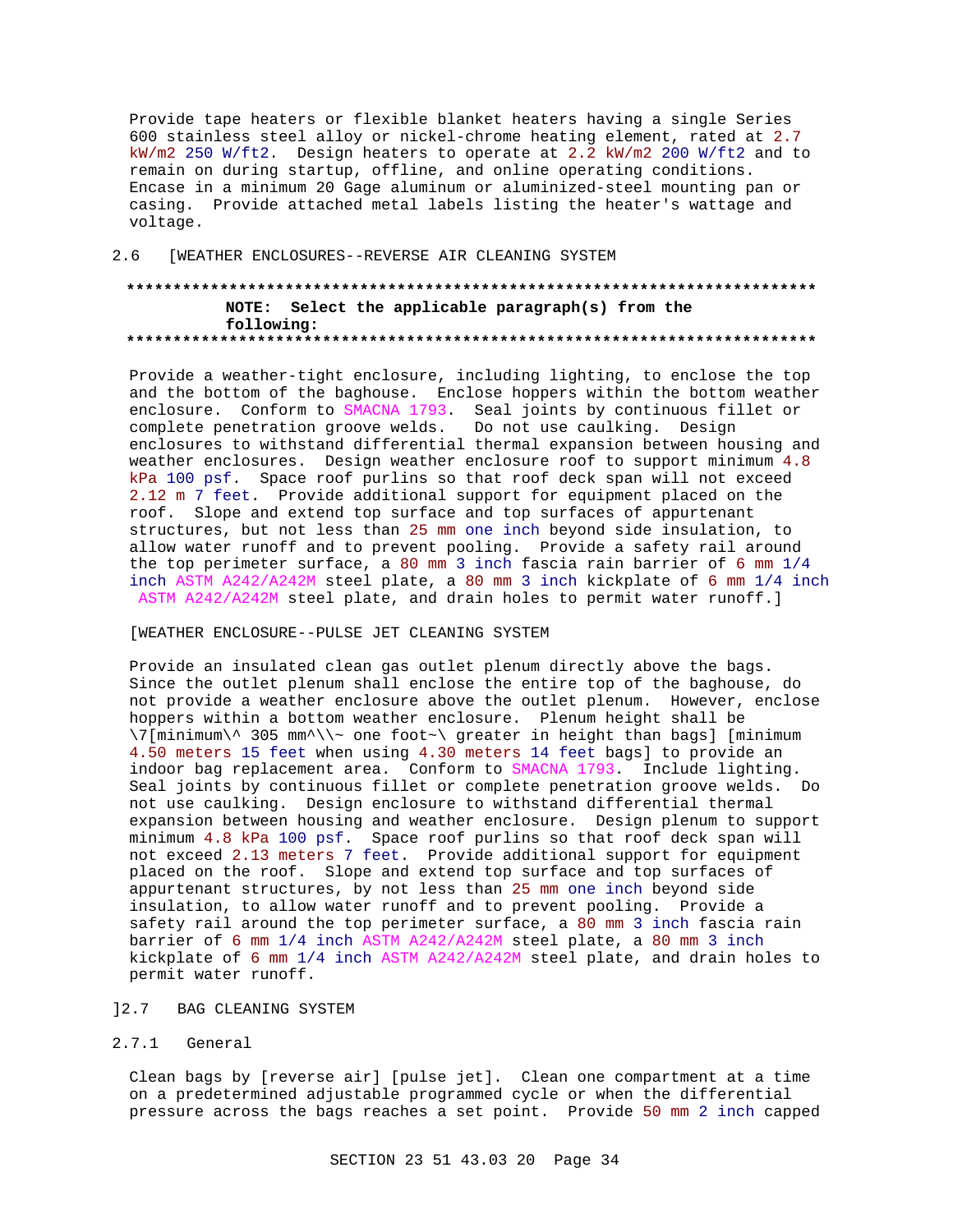pressure taps with rod-outs on each side of the tube sheet, accessible from the access platforms, to measure differential pressure. Connect pressure taps to remote indicators in the control room using minimum 10 mm 3/8 inch stainless steel tubing. Provide tubing with three-way valves, adjacent to the pressure indicators within the control room panel, to allow cleaning of the pressure lines with compressed air.

#### $2.7.2$ [Reverse Air Cleaning System

Provide each baghouse with a reverse air cleaning system including two reverse air fans, connecting ductwork, dampers, valves, and automatic controls. Bags shall gradually reinflate after cleaning. Use air from the outlet manifold for reverse air cleaning and to maintain the reverse air ductwork temperature above the dewpoint temperature. Thimbles for 200 mm 8 inch diameter bags shall be of 12 Gage carbon-steel plate, one nominal bag diameter in length, and spaced not less than 241 mm 9 1/2 inch on centers. Thimbles for 300 mm 12 inch diameter bags shall be of 12 Gage carbon-steel plate, one nominal bag diameter in length, and spaced not less than 356 mm 14 inch on centers. Thimbles shall be inline, not staggered. Tubesheet and bag alignment shall be within 3 mm 1/8 inch for plumb.

#### $2.7.2.1$ Reverse Air Fans

# NOTE: One fan is sufficient for most applications. However, two fans, each rated at 100 percent of required capacity, may be required where increased reliability, logistics, or service dictate.

Provide two heavy duty 100 percent capacity industrial reverse air fans; one fan shall be placed on standby while the other fan is operational. Each fan shall have a single flanged inlet, a single flanged outlet, and an automatically operated louver damper. Louver dampers shall be as specified in paragraph entitled "Ductwork System" and shall be designed for staged closing. Minimum reversing air flow shall be 10 L/s per sq m 2 acfm per sf of net cloth area in a single compartment. Fan shall be V-belt driven by a constant speed motor through an adjustable speed sheave, rated for flow, pressure, power, speed of rotation, and efficiency as in AMCA 210, AMCA 201, and AMCA 99. Mount the motor, Section 16, Electrical, on a slide motor base designed to allow belt tension adjustment from a screw mechanism. Provide motor with a belt guard. Provide a heat slinger for temperatures above 177 degrees C 350 degrees F.

 $2.7.2.2$ Reverse Air Dampers

# NOTE: Specify air pressure available for pneumatic installation and location. Include control wiring installation as part of this section or as part of Division 16, Electrical. If included in this section, it must comply with Division 16, Electrical. A duplicate control timer may be specified if increased reliability is desired.

Provide each compartment with dampers for the dirty gas inlet, the clean gas outlet, and the reverse air inlet, as specified in paragraph entitled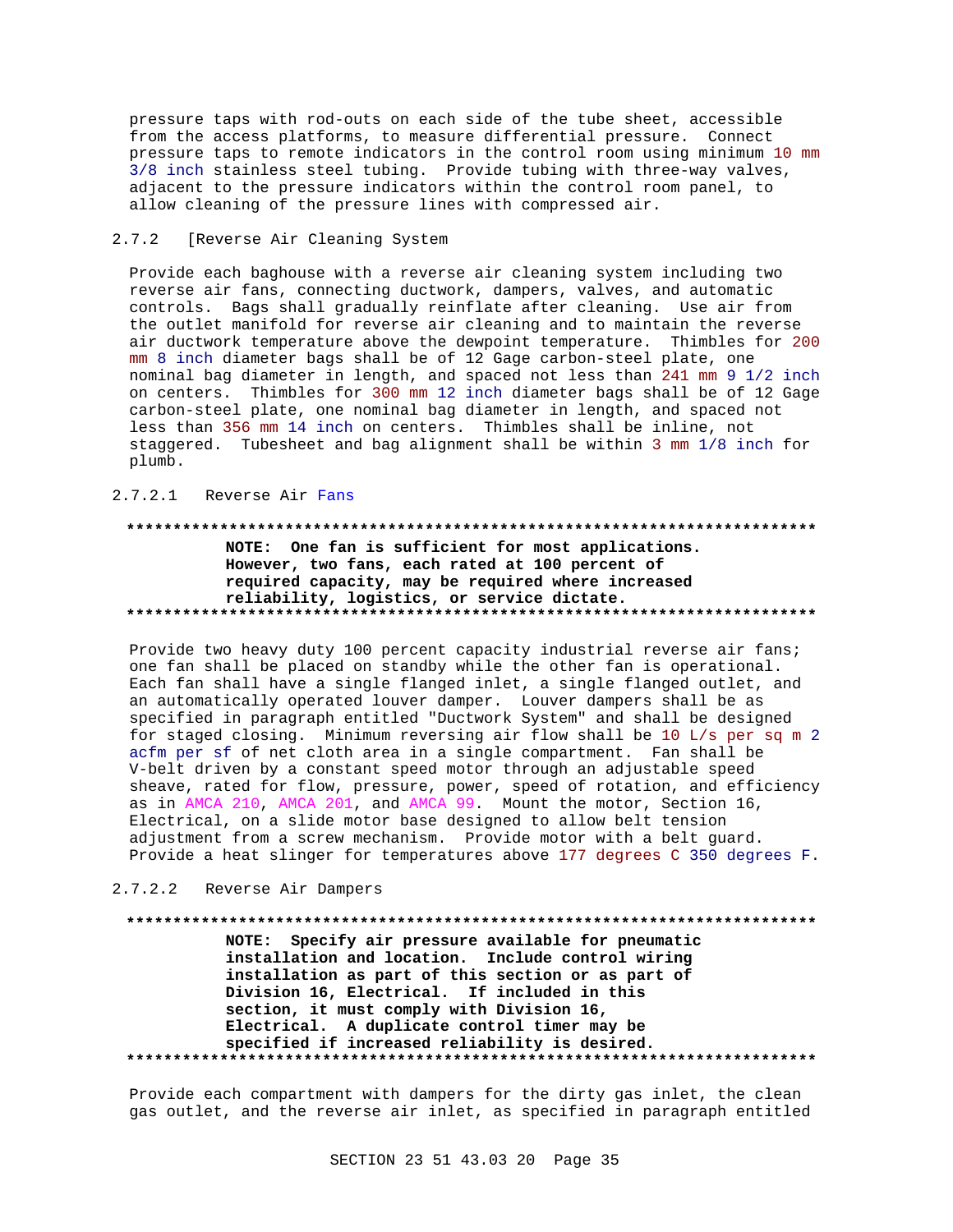"Ductwork System." The dirty gas inlet damper shall be a manually operated poppet or butterfly damper with the operator located within access for maintenance. The clean gas outlet damper and the reverse air inlet damper shall be [air cylinder] [electrical motor] operated, adjustable speed poppet or butterfly dampers arranged for manual lockout capability with position indicating switches at both ends of travel. The clean gas outlet damper shall fail-safe in the open position and the reverse air damper shall fail-safe in the closed position.

### Pulse Jet Cleaning System

Provide each compartment with a pulse jet cleaning system including compressed air dryer and filter system, isolation valves, pulse valves, and piping. Provide tube sheet arrangement and bag clearance to limit gas velocity between bags to a maximum 1.27 m/s 250 fpm at design conditions. Bag to bag clearance and bag to wall clearance shall be minimum 50 mm 2 inches. Provide additional space between rows of bags, if necessary, to clear access door supports crossing the tube sheet. Arrange tube sheet for individual top bag and cage removal, and reinforce for minimum 488 kg/m2 100 psf pedestrian traffic.

### Dryer and Filter System

Provide a dryer and filter system to remove moisture and particulate from compressed air for pulse jet cleaning. Size dryer and filter system for maximum 2 degrees C 35 degrees F dewpoint temperature at 690 kPa (gage) 100 psig, 120 percent of design air flow, and for 90 days of operation without service under normal operating conditions. Locate filters to be easily accessible for inspection and service.

### Valves and Piping

Provide each compartment with an isolation valve to isolate the compartments for offline cleaning. When offline, individually pulse each row of bags with 483 to 690 kPa (gage) 70 to 100 psig dry, filtered compressed air. Provide each row with a compressed air header including heavy duty, stainless steel, internal, diaphragm pulse valves and solenoid actuators to distribute the compressed air to the bags. Diaphragm valves shall be factory wired to a junction box and shall be no louder than 84 dBA, 1.50 meters 5 feet from the valve. After the bags are cleaned, the compartment shall remain offline for [\_\_\_\_\_] seconds to allow the dust to settle into the hoppers. Provide the distribution piping with couplings to allow removal of piping for bag replacement.

#### ]2.8 BAGHOUSE CONTROLS

#### 2.8.1 Control Functions

Provide main baghouse control from the boiler plant control room panel board. The main control system shall include the following operational and monitoring functions:

- a. Automatic and manual startup and shutdown. Provide manually initiated automatic startup sequence.
- b. Automatic baghouse control.

# **\*\*\*\*\*\*\*\*\*\*\*\*\*\*\*\*\*\*\*\*\*\*\*\*\*\*\*\*\*\*\*\*\*\*\*\*\*\*\*\*\*\*\*\*\*\*\*\*\*\*\*\*\*\*\*\*\*\*\*\*\*\*\*\*\*\*\*\*\*\*\*\*\*\* NOTE: For pulse jet cleaning systems both off line**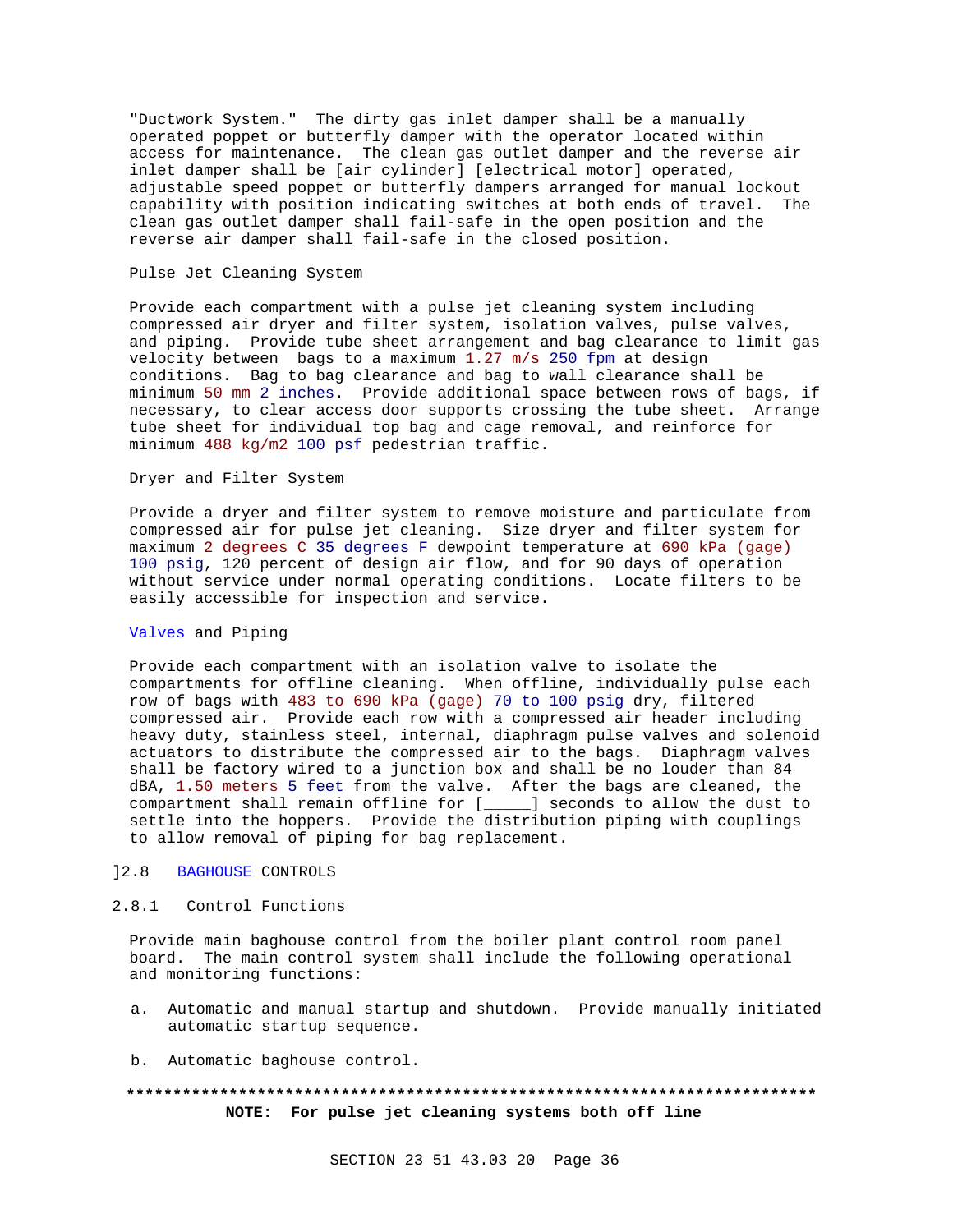#### **cleaning (normal) and on-line cleaning are available. \*\*\*\*\*\*\*\*\*\*\*\*\*\*\*\*\*\*\*\*\*\*\*\*\*\*\*\*\*\*\*\*\*\*\*\*\*\*\*\*\*\*\*\*\*\*\*\*\*\*\*\*\*\*\*\*\*\*\*\*\*\*\*\*\*\*\*\*\*\*\*\*\*\***

- c. Automatic bag cleaning. Provide an automatic timer to initiate compartment cleaning when differential pressure across the bags reaches a set point.
- d. Programmed bag cleaning. Provide an overriding timer to initiate compartment cleaning on a predetermined adjustable programmed cycle independent of pressure differential. Provide for [adjustable pulse jet duration time,] [adjustable pulse jet sequencing,] adjustable cleaning cycle time, adjustable settling time, and adjustable isolation valve operation.
- e. Manual bag cleaning. Provide a manual selector switch to allow manual compartment cleaning.
- f. Operations monitoring. Provide graphics and audible alarms to monitor equipment status for abnormal operation, malfunction, failure, or trip.
- g. Automatic shutdown of malfunctioning components. Provide automatic and safe shutdown of malfunctioning components with minimal disruption to boiler operational capabilities.
- h. Automatic and manual bypass. Provide automatic and manual bypass for out of service compartments or for system upset conditions. Design controls to bypass the baghouse when the inlet temperature is below [\_\_\_\_\_] degrees C F or above [\_\_\_\_\_] degrees C F. When a compartment is bypassed, exclude from the automatic cleaning cycle.
- i. Compartment lockout. Interlock the automatic timer, overriding timer, and manual selector switch of each compartment with an isolation switch located at the tube sheet access door to isolate the compartment for maintenance.

Provide two position selector switches for the following:

- a. Power--ON/OFF
- b. Module--ACTIVE/INACTIVE
- c. Cleaning Mode--OFFLINE/ONLINE

Provide momentary contact push buttons for the following:

- a. System--START (green head)
- b. Hopper level alarms
- c. Alarm--ACKNOWLEDGE

Provide auxiliary devices for the following:

- a. Position indication switches on isolation valves.
- b. Hopper level alarms.
- c. Temperature indicators, thermocouple alarm, and switch, to initiate bypass, at the baghouse inlet.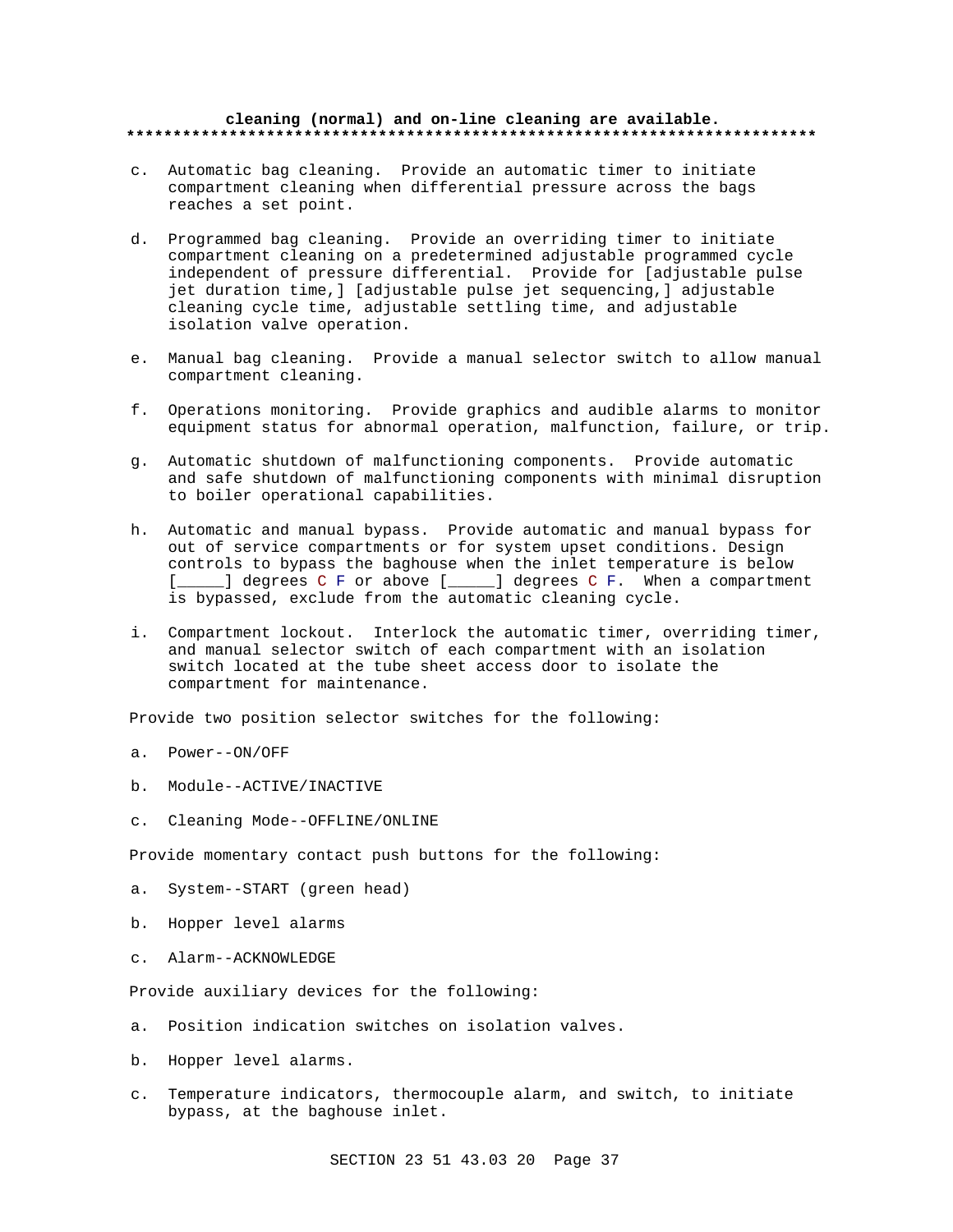- d. Temperature indicators and thermocouples at the baghouse outlet.
- e. Temperature indicators and thermocouples for each hopper throat.
- f. Differential pressure gages with pressure switch and audible alarm for each compartment.
- g. Differential pressure gages with pressure switch and audible alarm for the baghouse inlet and outlet.
- h. Opacity at baghouse outlet.

#### 2.8.2 Instrumentation and Control Systems

Use solid-state analog circuitry. Assemble circuits using readily available pretested components making maximum use of integrated circuits. Gold plate pins and mating connectors on nickel to withstand chemical attack by ambient atmospheric chemicals. Arrange logic elements on circuit cards in functional groups so that failure of a single logic circuit or compartment shall not affect more than one separate functional sequence. Memory shall be static. Factory assemble, wire, test, and debug circuit cards using the operating stations and actual plug-in cables for the system. Test circuit card logic in the completed system for a minimum of 170 hours continuous operation. Provide programming aids to permit easy field reprogramming of adjustable parameters. Battery power backup may be approved by the Contracting Officer.

2.8.3 System Electrical Power and Power Supplies

The Government shall furnish one 120 VAC power source from the station service. Provide fuses or circuit breakers to protect each source against faults, overloads, and power failures. Fuses, fuse panels, breakers, and breaker panels shall be readily accessible and clearly identified. Provide input filters for noise suppression. Provide a full-capacity internal DC power supply for each bus.

### 2.8.4 Control Drive

Provide adjustable speed pneumatic control drives including handwheels, couplings, adapters, linkage system, drive arms, and damper arms, to respond to signals from the control system. Provide dual-pole dual-throw limit switches to electronically sense open and closed damper positions without using a slide mechanism. The full-stroke travel time of the damper drive piston in either direction shall be adjustable from one second to one minute.

# 2.8.5 Main Baghouse Control Panel

Provide an enclosed control panel cabinet for each baghouse. Baghouse controls and indicators shall include meters, recorders, thermocouples, pressure gages, graphics, annunciators, power supplies, power switches, and wiring. The cabinets, 3 mm 1/8 inch hot-rolled steel paneled NEMA ICS 6, Type 12 enclosures, reinforced inside with angles and channels, shall have lifting lugs for shipping and handling. Provide a shipping pallet for each control panel cabinet. Cabinets shall also include one two-tube 40 W, 120 V fluorescent light fixture, one 120 VAC duplex 3 wire polarized grounded outlet, terminal blocks, interior panels for mounting auxiliary equipment, front and rear hinged access doors with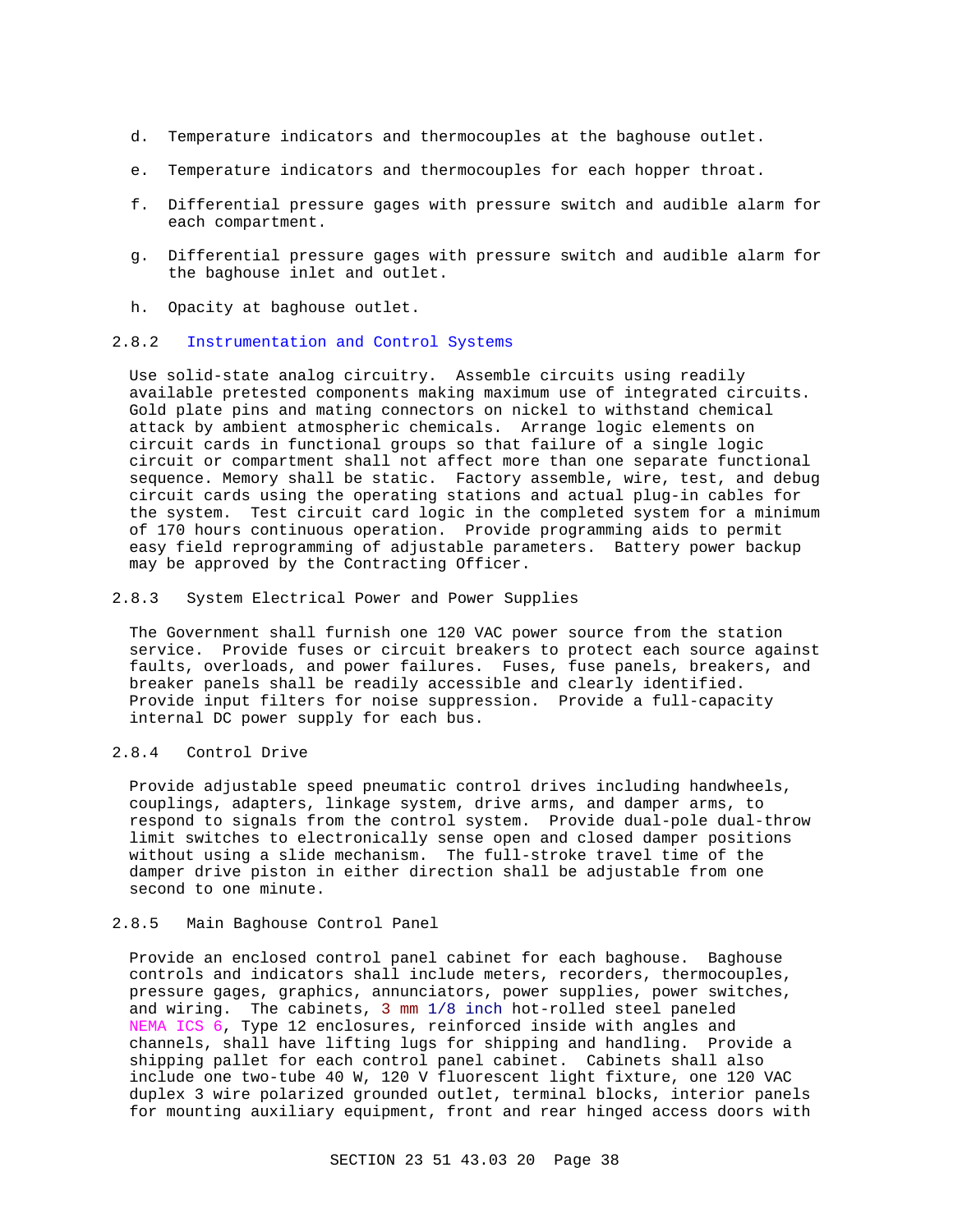key locks, cutouts with removeable cover plates for items designated as future, and floor anchoring or a floor foundation. Install cabinet sections side by side and provide bottom side openings to interconnect the cables without routing the cables outside of the cabinets. Do not bring power greater than 120 V into the cabinet. Fill and grind cabinet edges to a 6 mm 1/4 inch radius. Maintain cabinets at minimum 125 Pa 0.5 inch WC using a fan powered by a 120 V, single-phase minimum 0.09 kW 1/8 hp motor. Provide a ventilation system including ventilation louvers, grills, exhaust fans, ductwork, and filters to ensure heat is dissipated. Filter pressurizing air for particulates greater than one micron at a minimum 98.5 percent efficiency.

#### 2.8.5.1 Recorders

Provide each miniature pen strip chart recorder with an engraved scaled legend plate, a rubber legend stamp, internal fluorescent lighting, a set of tools and accessories, and a 12 month supply of charts and ink. Design recorders for 120 VAC power. Miniature pen strip chart recorders shall be 100 mm 4 inches in width having a 25 mm one inch per hour chart speed.

#### 2.8.5.2 Thermocouples

Provide Type K ungrounded thermocouples with AWG Size 20 iron-constantan wires for measuring ductwork, and surface temperatures. Provide universal thermocouple heads with screwed covers, chains, terminal connectors, and stainless steel nipples so that head clears insulation by 50 mm 2 inches. Ductwork thermocouples shall be spring loaded with two hole insulators, Type 304 stainless steel sleeve sheath, and silver plug tip. Insulate surface thermocouples using a glass fiber insulating jacket to protect thermocouples from high temperatures.

#### 2.8.5.3 Pressure Gages

Provide pressure gages indicating pressures from zero to 2490 Pa 10 inches WC, with high and low pressure rip set points. Pressure gages shall withstand up to 172 kPa (gage) 25 psig. Enclose pressure switch elements, 120 VAC, dual-pole dual-throw relays, in a NEMA ICS 6enclosure.

# 2.8.5.4 Graphics

Provide a graphic subpanel to pictorially describe the flue gas flow path through each baghouse, including through the ductwork, bypass, dampers, fans, and valves, to display the operating status of each fan, and to display the position of each valve and damper. Provide control switches, indicating lights, and meters adjacent to the corresponding graphic equipment symbol. Provide smooth finished display openings for the switches, lights, and meters, in the panel metal behind acrylic sheeting. The graphic symbols, flow lines, nameplates shall be:

- a. Base material: 6 mm 1/4 inch phenolic or 4.76 mm 3/16 inch solid acrylic sheeting.
- b. Letters and symbol material: Laminated phenolic or acrylic sheeting.
- c. Equipment symbols, flow arrows, and nameplates thickness: one mm 0.040 inch.
- d. Flow line thickness: 0.50 mm 0.020 inch.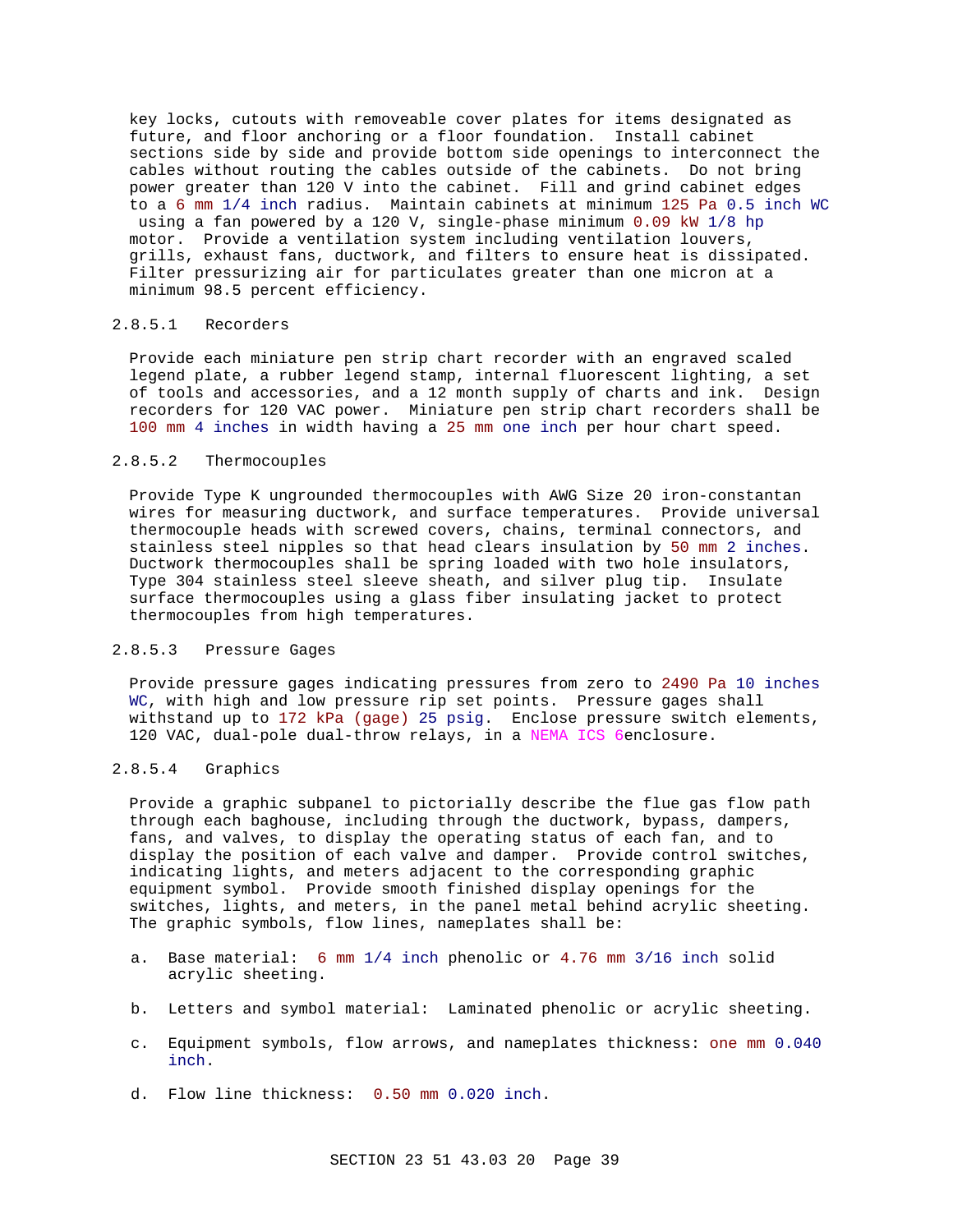- e. Color: Solid white core with colored satin finish overlay.
- f. Engraving: Engrave through colored overlay to expose solid core. Cut laminate with beveled edges, except flow lines, to expose solid core on perimeter.
- g. Mounting: Mount to front face sheet with contact cement. Cement shall be removeable using a solvent that will not damage face sheet or symbols. Do not use double-faced adhesive tapes.

Indicating lights shall be nominal 15 mm 1/2 inch diameter and rated for 120 VAC. Provide the following indicating lights; lens colors are in parentheses, \* indicates items activating an audible alarm:

- a. Inlet damper--OPEN (green)
- b. Inlet damper--CLOSED (red)
- c. Outlet poppet--OPEN (green)
- d. Outlet poppet--CLOSED (red)
- e. Module--ACTIVE (green)
- f. Module--INACTIVE (red)
- g. Hopper throat heater--ON (green)
- h. Hopper throat heater--OFF (red)
- i. High ash level (red)\*, one per hopper
- j. High inlet gas temperature (red)\*
- k. High temperature drop across baghouse (red)\*
- l. Low hopper temperature (red)\*, one per hopper
- m. Low compressed air pressure (red)\*
- n. High pressure drop across baghouse (red)\*
- o. Power--ON (red)
- p. SYSTEM START (green)
- q. SYSTEM STOP (red)
- r. Cleaning mode OFFLINE selected (white)
- s. Cleaning mode ONLINE selected (white)
- t. Cleaning mode MALFUNCTION (red)\*

#### 2.8.5.5 Annunciators

Construct annunciators using factory-tested, burned in solid state electronics. Contact circuitry shall meet IEEE C37.90.1. Power equipment from the Government's 120 VAC station service source. Arrange power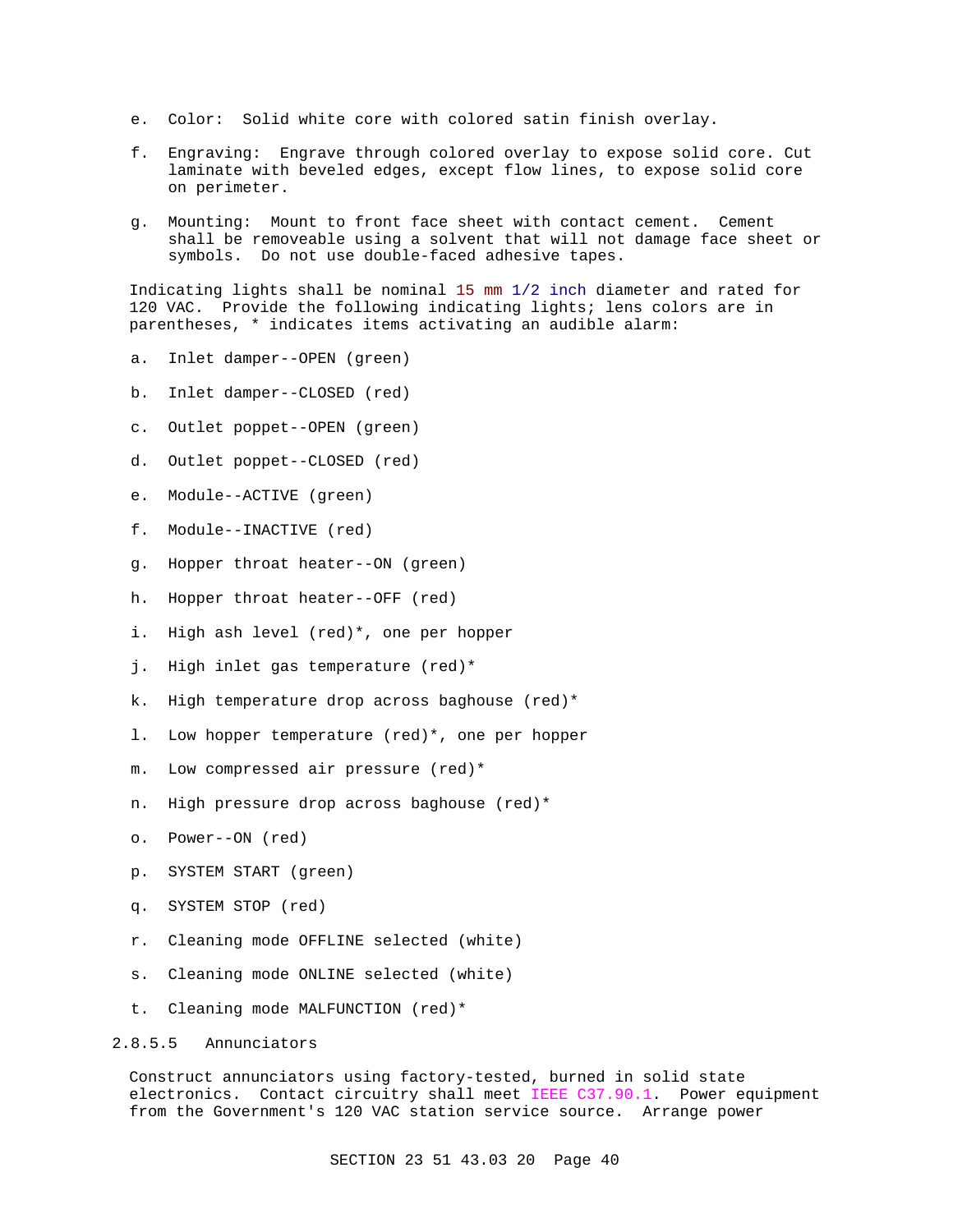supplies, circuit breakers, and input terminal blocks in groups to permit servicing single section of the annunciator system without disabling the entire system. Alarm window shall be 50 to 80 mm 2 by 3 inch. Use electronic tone generators with variable pitch and volume controls.

#### $2.8.5.6$ Power Supplies and Switches

Provide mechanically interlocked, main circuit breakers mounted in the baghouse panelboard for switching, and for primary and backup power services. Provide a 20 A molded case circuit breaker for each tap from the control bus. Provide one AC alarm relay connected to each AC bus with two sets of contacts to close after a 2 second delay on loss of AC. Provide a 120 VAC control bus and a 120 V utility bus. Provide a 24 VAC power supply for low voltage indicating lights and meters. Use metal position marking nameplates and plastic identification nameplates.

#### $2.8.5.7$ Wiring

NOTE: Include control wiring installation and amperage ratings as part of this section or as part of Division 16, Electrical. If included in this section, it must comply with Division 16, Electrical. Amperage ratings shall comply with load requirements. Provide an automatic transfer switch to switch to the backup source upon primary source failure. Provide a manual reset and provide an alarm contact on transfer. 

Provide cables, terminal blocks, grounding buses, and fuse boxes as follows:

- a. Cables: Prefabricated cables, [\_\_\_\_\_] meters feet in length, with plug-in connectors at both ends of the interconnecting wire. Provide a mechanical restraint between the cable connector mating halves so that the connecting pin-pair does not separate due to mechanical vibration or cable sag. Design the male connector to protect the pins from cable pulling and to align the two halves during mating. The connector shall be rated for 600 V and 90 degree C 194 degrees F conductor temperature, with minimum 18 Gage copper conductors, neoprene or polychlorosulphonate jackets, and shielding.
- b. Terminal Blocks: Heavy-duty, sliding-link rated not less than 20 A, 600 V with not less than 13 mm 1/2 inch spacing between terminals. Provide 10 percent spares. Main power supply circuit terminal blocks and control bus termination terminal blocks shall be rated not less than 40 A. Design to allow individual circuit testing without disconnecting cabinet wiring. Design terminal to receive ring-tongue cable connectors on the field side. Mount terminal blocks in rows within the panel cabinets at heights greater than 305 mm 12 inches, for connections of remote devices. Group and wire terminal blocks by function. Wire using insulated switchboard wire rated for 600 VAC, 60 Hz, 90 degree C conditions. Use American Wire Gage (AWG) Size 14 or larger for 120 VAC control and indicating circuits, AWG Size 10 or larger for 120 VAC main power supplies and tap circuits, and AWG Size 20 for devices not greater than 28 V. Permanently stamp or mark the marking strip with the terminal designation. Do not use self-adhesive embossed plastic label tape.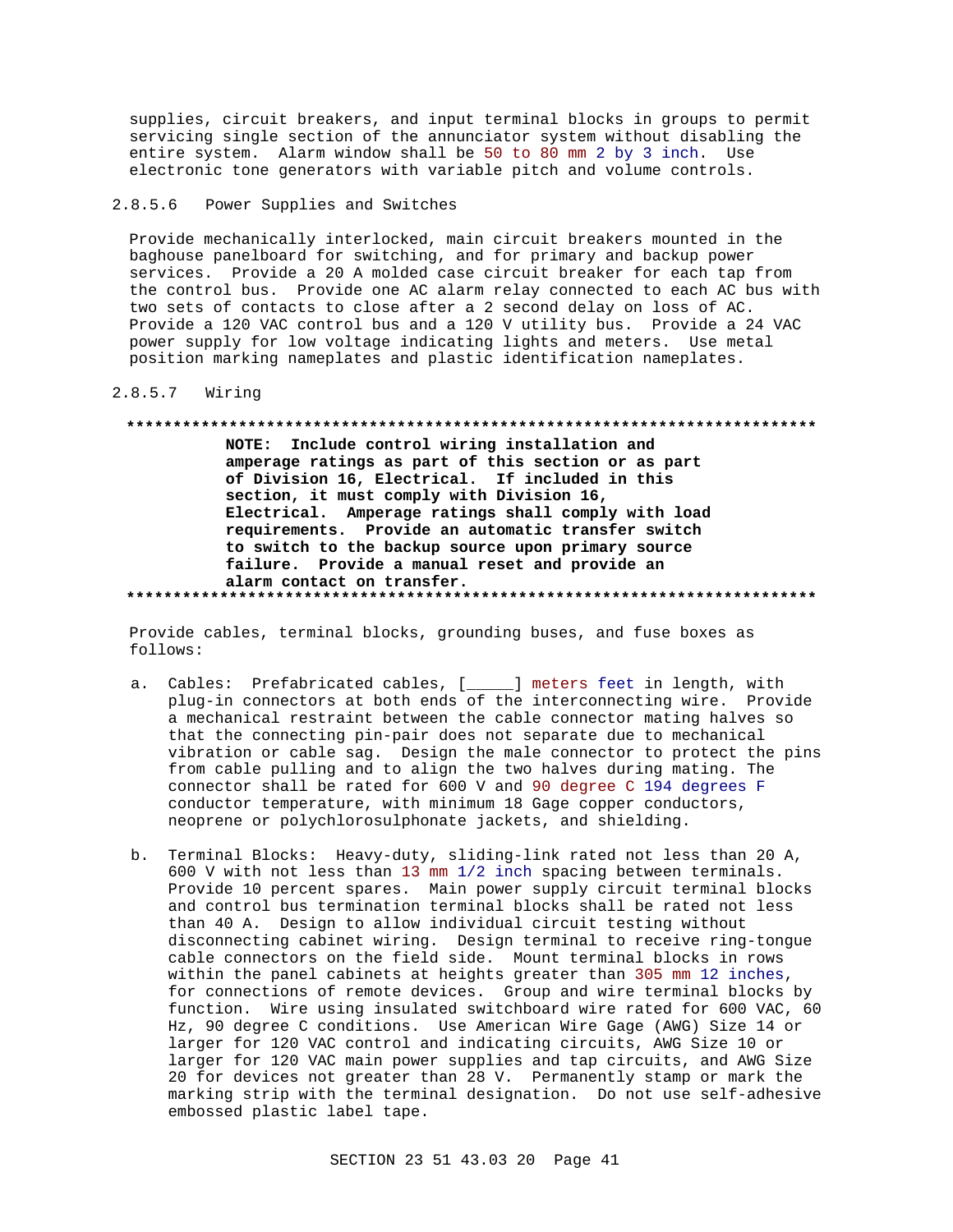- c. Grounding Buses: Minimum 25 by 6 mm one inch by 1/4 inchgrounding bus running the full length of the panel cabinet sections. Provide with Number 4, 250 thousand circular mil (MCM) lugs for ground cable connection at each end. Connect internal grounds to the ground bus.
- d. Fuse boxes: Provide single-pole and three-pole fuse boxes with fuses for each set of relaying and metering potential circuits. Provide plug-in strips to connect 120 VAC supplies to meters and recording equipment.

#### $2.8.6$ Local Hopper Heater Control Panels

### NOTE: Specify parallel alarm contacts within the control panel and connect to a terminal block within the panel to a remote alarm system.

Provide each hopper with a factory wired local hopper heater control panel containing relays, contactors, circuit breakers, and control transformers. Use non-spliced interconnecting multistrand copper wire with high temperature (454 degrees C 850 degrees F) insulation, from the hopper heater and from the hopper throat heater, to the local hopper heater control panel. Locate local hopper heater control panels near the corresponding hopper. Provide each hopper heater with individual automatic heater controls having adjustable setpoints and proportional bands. Heaters shall not operate when access doors are open. Heater voltage shall be [\_\_\_\_\_] VAC. Control voltage shall be 120 VAC. Size wiring, circuits, and controls for 2690 W/m2 250 W/ft2. Arrange heater wiring and connections to provide a balanced load on a [\_\_\_\_] V, 3-phase power supply system. Enclose in a NEMA ICS 6 [Type 12] [Type 4] [floor] [wall] mounted enclosure and include the following:

- a. One control temperature thermostat (with bulbs and 1524 mm 60 inch flexible cable capillaries).
- b. One low temperature alarm thermostat (with bulbs and 1524 mm 60 inch flexible cable capillaries).
- c. One high temperature alarm thermostat (with bulbs and 1524 mm 60 inch flexible cable capillaries).
- d. One main 3 pole [\_\_\_\_\_] V circuit breaker.
- e. One individual fuse circuit protector for the [\_\_\_\_] V power circuit to each local hopper heater terminal box.
- f. One [\_\_\_\_\_] V/120 V dry control transformer with one secondary lead fused and the other secondary lead grounded.
- g. One 600 V contactor with a 120 V operating coil for each thermostatically controlled heater circuit.
- h. Magnetic contactor and alarm relay with two normally open contacts.
- i. Terminal blocks for termination of control and alarm circuits including 10 percent spares on each block.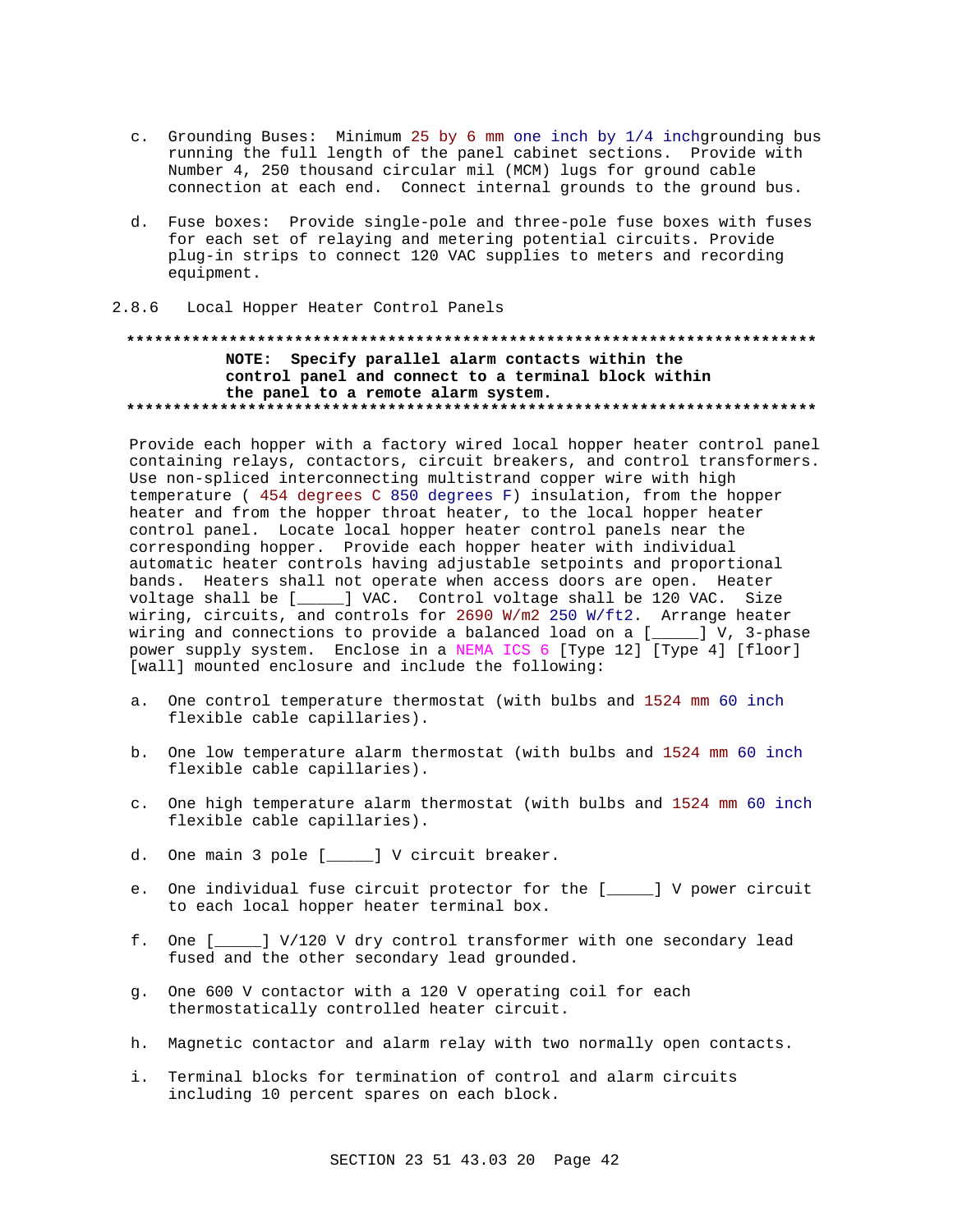- j. Auxiliary relays for automatic operation of the heater system terminal blocks for power, control, and alarm circuits.
- k. Throat heater surface thermocouples, one thermocouple per hopper heater.

Provide each local hopper heater control panel cover with the following:

- a. "ONLINE," "OFF," "AUTO" selector switch.
- b. 120 V "HIGH LEVEL" red light with integral transformer, one each zone.
- c. 120 V "ON" green light with integral transformers, one each zone.
- d. 120 V "LO TEMP" white light with integral transformer, one each zone.
- e. Device and enclosure nameplates screwed or riveted to panel.

Wire the selector switch for the following system operation:

- a. "ONLINE": Heaters operating (includes throat heater).
- b. "OFF": All elements off.
- c. "AUTO": Control functions transfer to Master Hopper Heater Control Panel.
- 2.8.7 Master Hopper Heater Control Panel

Provide a factory wired master hopper heater control panel containing relays, contactors, circuit breakers, control transformers, and devices for complete control of each hopper heater system, in the control room. Enclosed in a NEMA ICS 6 [Type 12] [Type 4] [floor] [wall] mounted enclosure and include the following:

- a. One main circuit breaker.
- b. One circuit breaker and contactor alarm relay with two normally open contacts for each hopper zone. The contactor shall have a 120 V operating coil.
- c. "ONLINE," "OFF," "AUTO" selector switch for each hopper.
- d. 120 V "HIGH LEVEL" red light with integral transformer for each hopper.
- e. 120 V "ON" green light with integral transformers for each hopper.
- f. 120 V "LO TEMP" white light with integral transformer for each hopper.
- g. Device and enclosure nameplates screwed or riveted to panel.
- h. Auxiliary relays and equipment required for operation of the heating and alarm systems.
- i. Fused control transformer having a 120 VAC secondary.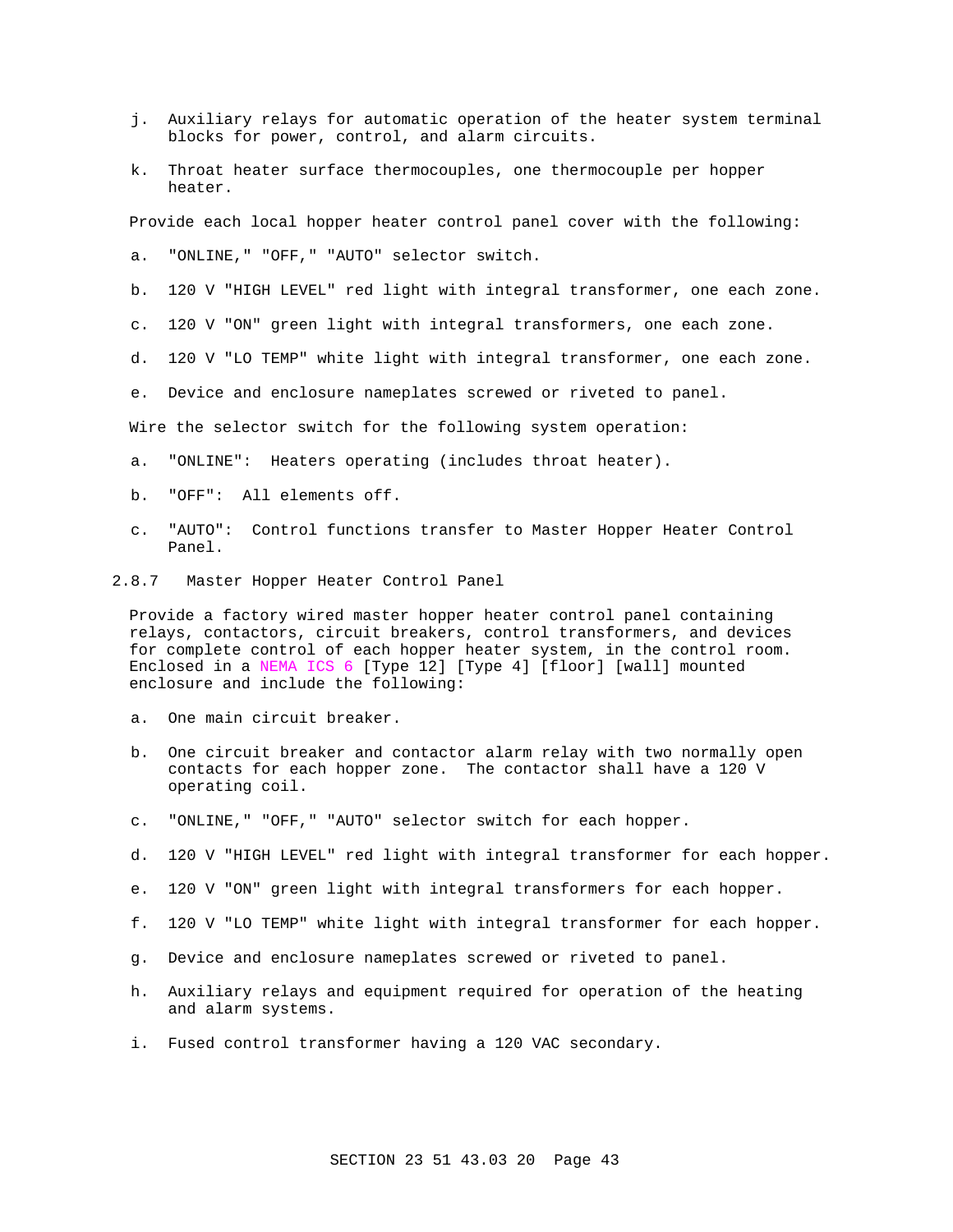#### 2.9 ACCESS PROVISIONS

#### 2.9.1 Access Requirements

Provide access stairs, walkways, and platforms from boiler to baghouse. Baghouse access shall include interior and exterior access, including access to manifolds, bags, tube sheet, weather enclosure, hoppers, valves, conveyors, expansion joints, dampers, gas sampling ports, poke holes, and equipment requiring routine maintenance, repair, or replacement. Access provisions shall comply with OSHA regulations. Interconnect walkways and platforms on each side of the baghouse or each side of equipment, at the same elevation, by walkways. Connect walkways, including roof, by stairs. Provide caged ladders at each level for secondary egress. Provide allowance for installing piping, conduit, electrical outlets, and lighting fixtures. Provide 7 feet headroom clearance above walkways, platforms, and stairs. Provide manholes, inspection doors, and access doors with internal and external access walkways, lights, and platforms, at areas requiring access for operation and maintenance. Operation and maintenance access requirements are listed, by Class, below:

#### 2.9.1.1 Class 1

Regularly attended areas including: lubricated equipment, bearings, instruments, valve operators, damper operators, damper linkages, damper drives, test ports, instrument connections, and equipment requiring daily inspection, maintenance, and operation. Provide platforms accessible by stairs. Do not use a ladder or ship ladders.

# 2.9.1.2 Class 2

Periodic maintenance access areas including expansion joints, ductwork inspection doors, safety valves, valve packing, and equipment requiring access every two years or more. Provide platforms accessible by ladders. Provide not less than two avenues of escape from safety valves or other hazardous equipment.

#### 2.9.1.3 Class 3

Infrequent maintenance access areas, where access is required for painting, reinsulation, or replacement of components which have a service life of 10 years or more. Provide area to erect temporary scaffolding, ladders, platforms, and safety nets. Provide rotating machinery and mechanical equipment components weighing greater than 91 kg 200 pounds with lifting lugs and provide monorails to remove and lower the equipment to grade in a single lift.

### 2.9.2 Interior Access Provisions

Provide minimum 5 mm 3/16 inch ASTM A36/A36M manholes, inspection doors, and access doors to allow interior access to the hoppers, manifolds, ductwork, bags, and tube sheet. Access openings shall have gas-tight, insulated, externally hinged, ethylene propylene terpolymer (EPDM) gasketed doors with 13 mm 1/2 inch diameter smooth hand holds above the inside and outside of each door. Hinges shall support the doors when open. Provide safety chains to allow doors to be cracked slightly open before opening completely and padlocks to allow padlocking doors in the open position. Additional requirements are as follows: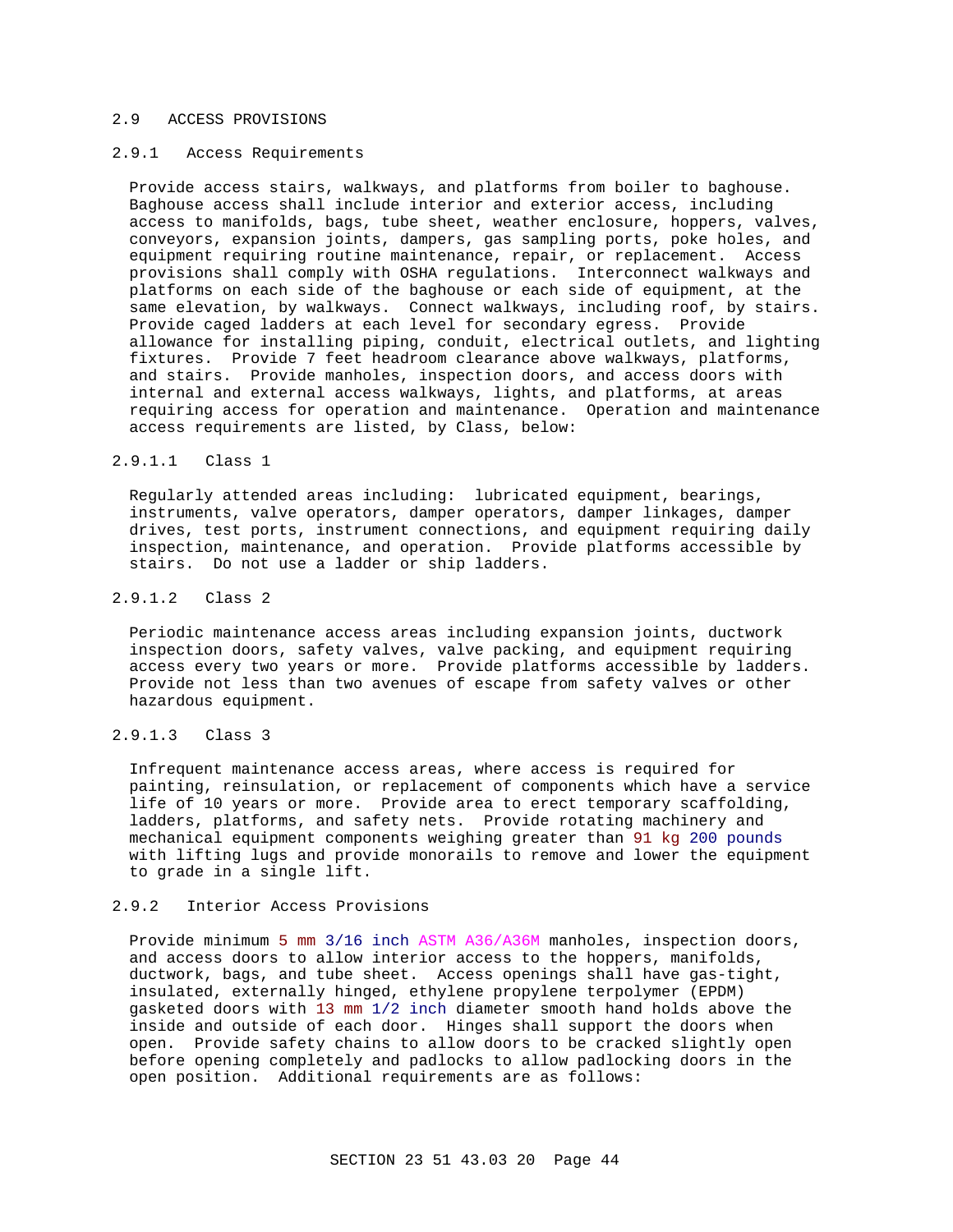### 2.9.2.1 Access to Hoppers

Provide each hopper with one quick-opening, minimum 610 mm 24 inchdiameter manhole having an access door as specified in the above paragraph. Interlock hopper access doors to level detectors to prevent access when the nuclear level detectors are operational. Provide 13 mm 1/2 inch diameter smooth hand holds inside each hopper, every 460 mm 18 inches down the side of the hopper to the bottom, to serve as a ladder.

# 2.9.2.2 Access to Manifolds and Ductwork

Provide at least one quick-opening, minimum 610 mm 24 inch diameter manhole or one quick-opening minimum 460 by 610 mm 18 by 24 inchinspection door at the inlet manifold, the outlet manifold, and at ductwork areas greater than [\_\_\_\_\_] meters feet in length. Provide either a quick-opening, minimum 610 mm 24 inch diameter manhole or a quick-opening minimum 460 by 610 mm 18 by 24 inch inspection door at both sides of dampers, expansion joints, and both sides of gas distribution devices. The doors shall be as specified in the above paragraph.

#### 2.9.2.3 [Access to Reverse Air System Bags

### **\*\*\*\*\*\*\*\*\*\*\*\*\*\*\*\*\*\*\*\*\*\*\*\*\*\*\*\*\*\*\*\*\*\*\*\*\*\*\*\*\*\*\*\*\*\*\*\*\*\*\*\*\*\*\*\*\*\*\*\*\*\*\*\*\*\*\*\*\*\*\*\*\*\* NOTE: Select the applicable paragraph(s) from the following: \*\*\*\*\*\*\*\*\*\*\*\*\*\*\*\*\*\*\*\*\*\*\*\*\*\*\*\*\*\*\*\*\*\*\*\*\*\*\*\*\*\*\*\*\*\*\*\*\*\*\*\*\*\*\*\*\*\*\*\*\*\*\*\*\*\*\*\*\*\*\*\*\*\***

Provide each compartment with interior walkways and access doors to allow access to the bags and both upper and lower bag supports. Interior walkways shall be minimum 610 mm 24 inches wide with kickplates. Access doors shall be minimum 508 by 1118 mm 20 by 44 inch with external bolt-down lugs and safety interlocks, and as specified in the above paragraph. Space lugs evenly around the door perimeter including the hinged side, minimum one lug per 305 mm foot of door perimeter, to assure uniform gasket pressure around the entire door periphery. Provide permanently attached caution signs and opening instructions at each door for operating personnel. Locate walkways between rows of bags maintaining minimum 13 mm 1/2 inch clearance with the bags inflated, to prevent bags from coming into contact with the walkways and wearing out, and maintaining a maximum three-bag reach. Provide upper access walkways one meter 3 feet below the upper support frame. Provide a minimum 1 .22 meters 4 feet crawl space above the upper support frame.]

[Access to Pulse Jet System Bags

Provide each compartment with interior walkways and access doors to allow access to the bags and bag support. Interior walkways shall be minimum 610 mm 24 inches wide with kickplates. Access doors shall be minimum 508 by 1118 mm 20 by 44 inch with external bolt-down lugs and safety interlocks, and as specified in the above paragraph. Space lugs evenly around the door perimeter including the hinged side, minimum one lug per foot of door perimeter, to assure uniform gasket pressure around the entire door periphery. Provide permanently attached caution signs and opening instructions at each door for operating personnel. Locate lower walkways between rows of bags to maintain a maximum three-bag reach. Locate the lower walkways 152 mm 6 inches below the lower end of the bags to prevent bags from coming into contact with the walkways and wearing out. Provide upper access walkways along the floor of the outlet plenum.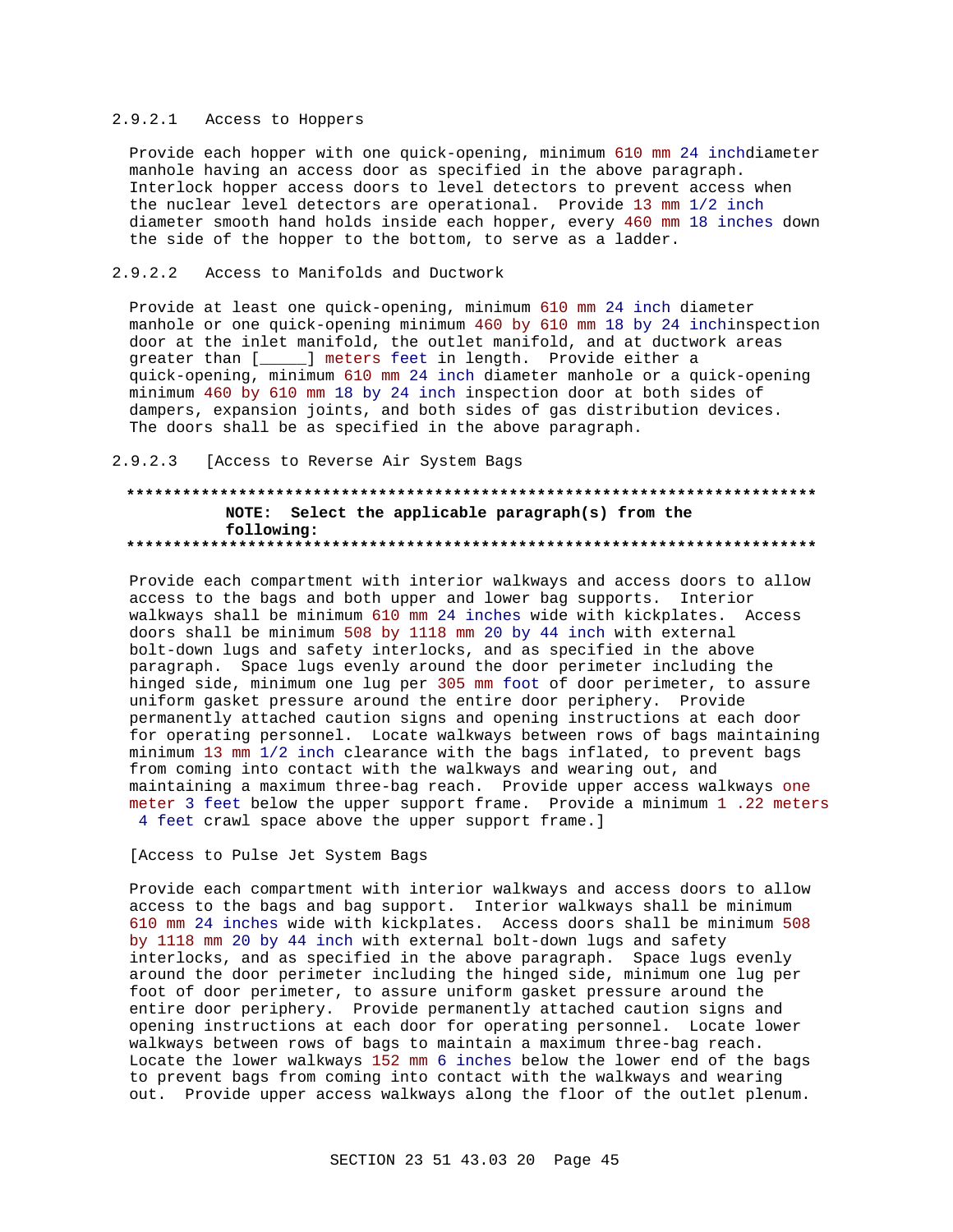#### ]2.9.3 Exterior Access Provisions

Provide ladders, stairs, walkways, and platforms, including supporting steel, handrails, kickplates, electrical lights, and electrical outlets, to manholes, inspection doors, and access doors. Design ladders, stairs, walkways, and platforms for live loads, as specified in paragraph entitled "Design Criteria." Provide walking surfaces on the roof for periodic equipment maintenance or inspection areas. Provide a 1829 by 2109 mm 72 by 83 inches uninsulated double utility door to each weather enclosure.

#### 2.9.3.1 Ladders

Ladders shall be minimum 457 mm 1 foot 6 inches wide with 20 mm 3/4 inch diameter rungs spaced at 305 mm 12 inch on centers and minimum 10 by 65 mm 3/8 by 2 1/2 inch side rails.

# 2.9.3.2 Stairs

Stairs shall be open risers with a minimum 229 mm 9 inch grate tread, minimum 0.91 m 3 foot width, and a maximum 203 mm 8 inch rise. Design for 610 km/m2 125 psf live load or 454 kg 1,000 pound moving concentrated load, whichever is greater. Provide 40 mm 1 1/2 inch diameter black standard weight pipe, ASTM A53/A53M, Type E or Type S, handrails along both sides of stairs. Top handrail shall be 762 to 813 mm 2 feet 6 inches to 2 feet 8 inches above edge of tread. Main bars shall be 25 by 5 mm 1 by 3/16 inch. Use serrate main bars for outdoor use. Support stairs at bearing bars with tack welded 65 by 5 mm 2 1/2 by 3/16 inch carrier plates.

#### 2.9.3.3 Walkways

Provide minimum 610 mm 2 feet walkways in Class 2 areas. Other walkways shall be minimum 0.91 m 3 feet. Design for 488 kg/m2 100 psf live loads plus concentrated equipment loads. Design walkways which are above ductwork or other surfaces, so that the underside of the walkway is a minimum of 150 mm 6 inches above the upper surface of the ductwork including insulation and lagging. Provide 40 mm 1 1/2 inch diameter black standard weight pipe, ASTM A53/A53M, Type E or Type S handrails. Pipe runs shall be horizontal at 584 mm and 1.07 m 1 foot 11 inches and 3 feet 6 inches above walk grating.

# 2.9.3.4 Platforms

Provide minimum 1.11 sq meters 12 sq feet platforms. Design platforms for live loads of 488 kg/m2 100 psf plus concentrated equipment loads. Design platforms which are above ductwork or other surfaces, so that the underside of the platform is a minimum of 150 mm 6 inches above the upper surface of the ductwork including insulation and lagging. Provide minimum 6 mm 1/4 inch thick raised steel floor plate grating of one piece, resistance-welded with 5 mm 3/16 inch diameter main bars, ASTM A108, Grade 1015, spaced at no more than 30 mm 1 3/16 inches on corners. Use serrate main bars for outdoor use. Provide subframing so grating span is no greater than 1.07 m 3 feet 6 inches. Space crossbars, ASTM A108, Grade 1010, at 102 mm 4 inches on centers. Crossbars shall be hexagonal of 8 mm 5/16 inch diameter of inscribed circle, 13 by 5 mm 1/2 by 3/16 inch rectangular, 6 mm 1/4 inch square with spiral twist, or 8.33 mm 21/64 inch diameter round. Provide 40 mm 1 1/2 inch diameter black standard weight pipe, ASTM A53/A53M, Type E or Type S handrails and 6 mm 1/4 inch thick steel kickplates. Pipe runs shall be horizontal at 584 mm 1 feet 11 inches and 1.07 m 3 feet 6 inches above grating.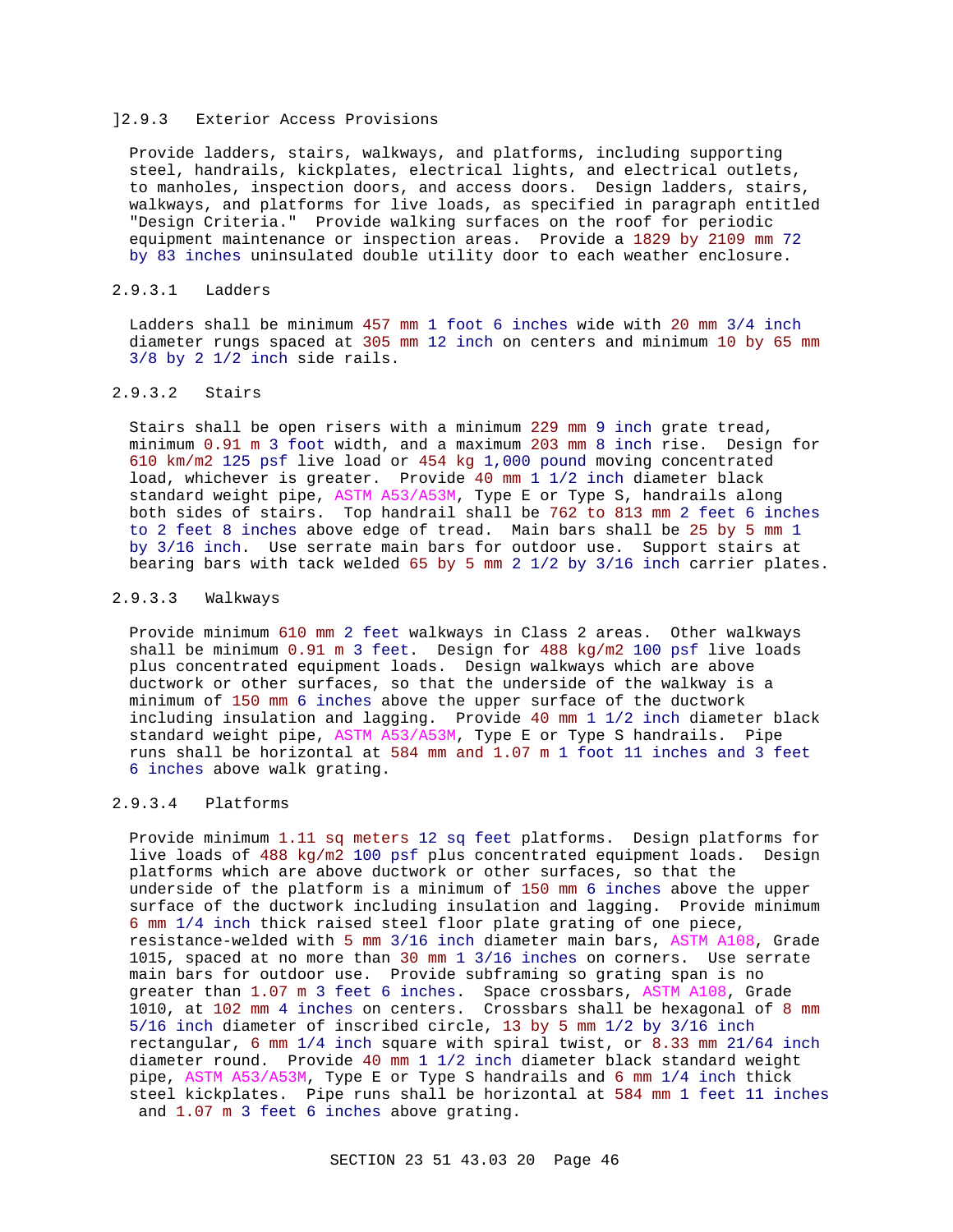#### $2.10$ SOURCE QUALITY CONTROL

Conduct standard factory tests and performance tests required by the applicable codes on control circuits, mechanical draft equipment and materials, and dampers, except poppet dampers. Notify Contracting Officer of test dates in writing not less than 45 days before factory tests so that Contracting Officer may witness test.

#### $2.10.1$ Baghouse Controls Tests

Perform control system factory tests with control system components connected together. To test, provide control boards with 115 VAC, 60 Hz, and operate each control switch and selector switch to verify that each control circuit operates as shown on the schematic diagrams. Simulate remote contacts and switches with jumpers at the appropriate external terminal blocks to verify proper circuit operation. Test annunciator systems to verify that annunciator points operate correctly by jumpering or operating alarm initiating device or jumpering external terminals for remote alarm inputs.

#### $2.10.2$ Mechanical Draft Equipment Tests and Materials

Factory tests shall include mechanical balancing of rotary parts.

2.10.3 Dampers

Test each damper following AMCA 500-D, including frame, except poppet dampers, five times in an airtight chamber at design flowrate temperature and pressure to determine gas leakage across the damper and the frame. Provide instruments to determine the amount of leakage and the static pressure against the damper. If a damper is equipped with a seal air system, test the damper both independently and with the seal air system. Operate system at design flowrate, temperature, and pressure.

#### PART 3 **EXECUTION**

#### 3.1 COORDINATION

Coordinate design parameters and baghouse collection system controls with manufacturers whose equipment will interface with, or affect, the system operation.

#### $3.2$ INSPECTION

The Contractor Quality Control Representative and the Contracting Officer shall inspect equipment and materials before, during and after installation at the job site. Correct or replace defective material and equipment as approved by the Contracting Officer.

#### $3.3$ INSTALLATION

#### \*\*\*\*\*\*\*\*\*\*\*\*\*\*\*\*\*\*\* NOTE: Revise this paragraph as necessary when baghouse manufacturer is to install the equipment provided.

Install equipment on foundations or structural steel framework as shown on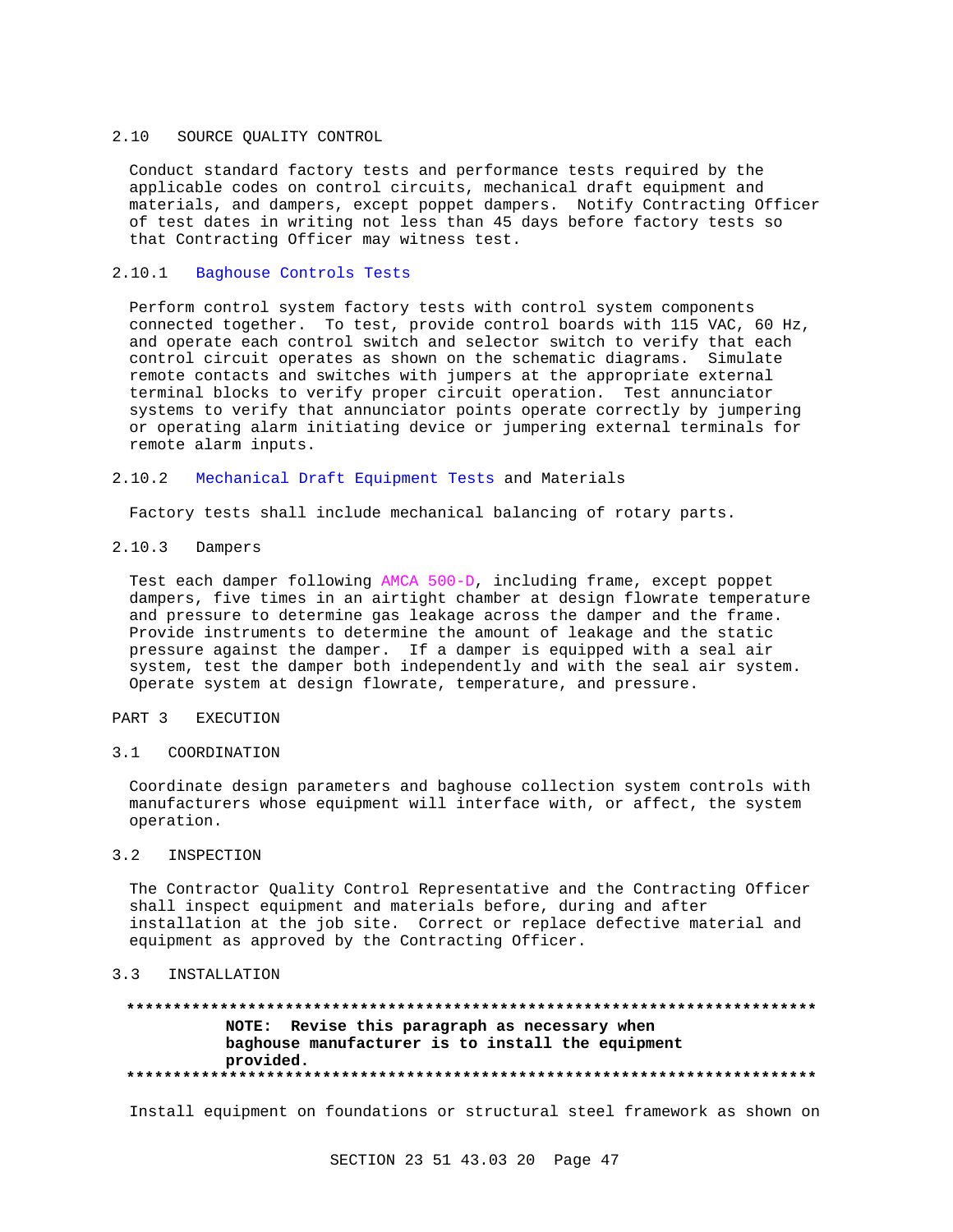the drawings, or as specified elsewhere herein.

#### 3.3.1 Insulation

### **\*\*\*\*\*\*\*\*\*\*\*\*\*\*\*\*\*\*\*\*\*\*\*\*\*\*\*\*\*\*\*\*\*\*\*\*\*\*\*\*\*\*\*\*\*\*\*\*\*\*\*\*\*\*\*\*\*\*\*\*\*\*\*\*\*\*\*\*\*\*\*\*\*\* NOTE: If a separate insulation section is part of this specification, add a note to that section to indicate that baghouse insulation is covered by this section. \*\*\*\*\*\*\*\*\*\*\*\*\*\*\*\*\*\*\*\*\*\*\*\*\*\*\*\*\*\*\*\*\*\*\*\*\*\*\*\*\*\*\*\*\*\*\*\*\*\*\*\*\*\*\*\*\*\*\*\*\*\*\*\*\*\*\*\*\*\*\*\*\*\***

Insulate housing, hopper, and ductwork. Provide insulation with interruptions to permit access to the following openings without damaging the insulation system: manholes, inspection doors, access doors, and flanged openings. Provide boxouts around nameplates and code stamping symbols. Install a double layer of insulation with the joints of the two layers staggered. Fill cracks, voids, and depressions of insulation with insulating cements before applying another layer of insulation or jacket application. Provide insulation with expansion joints to withstand differential thermal expansion movements which may cause cracks or tears in the insulation. Install insulation between stiffeners and over stiffeners so that the stiffeners are completely insulated. Install additional insulation or casing spacers between stiffeners so that the surface is level. Securely wire and lace insulation in place using a soft ASTM A580/A580M, Number 14, Type 302 stainless steel wire.

#### 3.3.1.1 Mineral Fiber Block and Board Insulation

Secure mineral fiber and block and board insulation with stud insulation lugs spaced not greater than 432 mm 17 inches on center. Weld lugs in place. Reinforce blocks on the exterior face with expanded metal to prevent sagging or cutting of the insulation by the lacing wire. Secure entire surface of mineral fiber block and board insulation in place using wire threaded lugs. Thread lugs with wire both ways, pull tight, twist ends together with pliers, bend over, and carefully press into the surface of the insulation.

#### 3.3.1.2 Mineral Fiber Blanket Insulation

Secure mineral fiber blanket insulation with speed washers and impaling pins spaced not greater than 305 mm 12 inches on centers. When applying speed washers, do not compress the insulation below the design insulation thickness. Reinforce mineral fiber blanket insulation with expanded metal on the outer surface and wire mesh or expanded metal on the inner surface. Tightly butt blanket sections together and tie at joints to prevent the blanket edges from peeling or bulging, and to provide maximum sealing.

### 3.3.1.3 Calcium Silicate Insulation

Provide calcium silicate insulation over 12 Gage steel pins studwelded on 610 mm 2 feet centers. Do not place calcium silicate insulation directly in contact with the aluminum casing. Closely fit insulation around penetrations. Hold insulation in place by 65 mm 2 1/2 inchsquare speed washers. Protect calcium silicate on horizontal surfaces by 16 Gage sheet steel coated with a non-slip paint. On other areas, apply 13 mm 1/2 inch thick insulating concrete or cover using 16 Gage sheet steel. Provide access panels with removable insulation panels.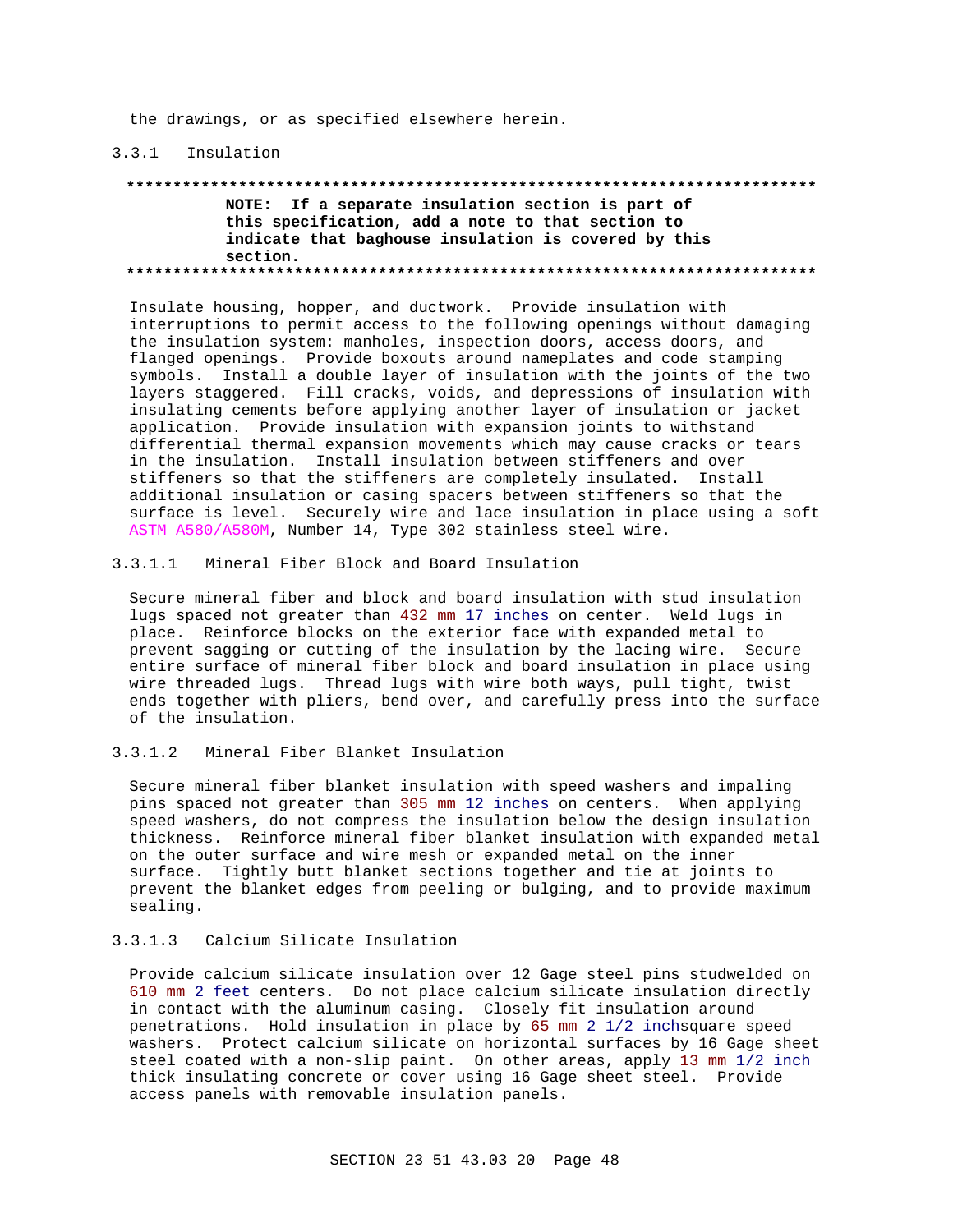### 3.3.2 Casing

#### 3.3.2.1 Structural Steel Grid System

Design the structural steel grid system to provide a smooth finished surface of insulation over the stiffeners, access doors, flanges, ribs, and uneven surfaces. Weld the grid system onto the equipment and structural support surfaces. Install aluminum casing onto grid system. Design the roof to transmit an external 114 kg 250 pound walking load from the casing to the structural grid system without compression of the insulation material.

#### 3.3.2.2 Access Openings

Closely fit insulation to manholes, inspection doors, access doors, and flanged openings. Frame and flash to make weather-tight. Provide hinged or lift-off doors with nameplates, code stamping symbols, and non-projecting connections.

### 3.3.2.3 Weatherproofing

Fabricate and overlap casing to make weather-tight. Provide closures, flashings, and seals. Provide the open ends of fluted sections with tight-fitting closure pieces. Form and install flashing so that water cannot enter and wet the installation. Design and install flashing to readily drain any water that might enter. Weatherproof joints or casing openings which cannot be sealed by flashings or laps with an aluminum pigmented sealer.

### 3.3.2.4 Convection Stops

Provide convection stop on vertical surfaces over 3.67 meters 12 feet tall. The maximum interval between convection stops shall be 3.67 meters 12 feet.

### 3.3.2.5 Casing Attachment

Attach aluminum casing to the structural steel grid system using Number 14 stainless steel, Series 300, self-tapping screws on 305 mm 12 inch centers. Fasten vertical laps and flashings using 20 mm 3/4 inchNumber 14 stainless steel, Series 300, sheet metal screws on 305 mm 12 inch centers. Provide exposed screws with aluminum or stainless steel backed neoprene washers preassembled to screws. Do not compress insulation below nominal thickness.

#### 3.4 FIELD QUALITY CONTROL

### 3.4.1 Manufacturer's Field Representative

Furnish the services of a baghouse manufacturer field representatives trained by the manufacturer to assist baghouse installers to ensure that the baghouse is installed in accordance with the manufacturer's recommendations. The field representatives shall be at the erection site during installation phases including unloading, hauling, storing, cleaning, erecting, startup, and testing, until the system has been brought online and stabilized. The field representatives shall supervise the adjustment of controls, control devices, and components supplied with the baghouse and shall instruct the plant operators in the operation, care, and maintenance of the equipment. The field representatives shall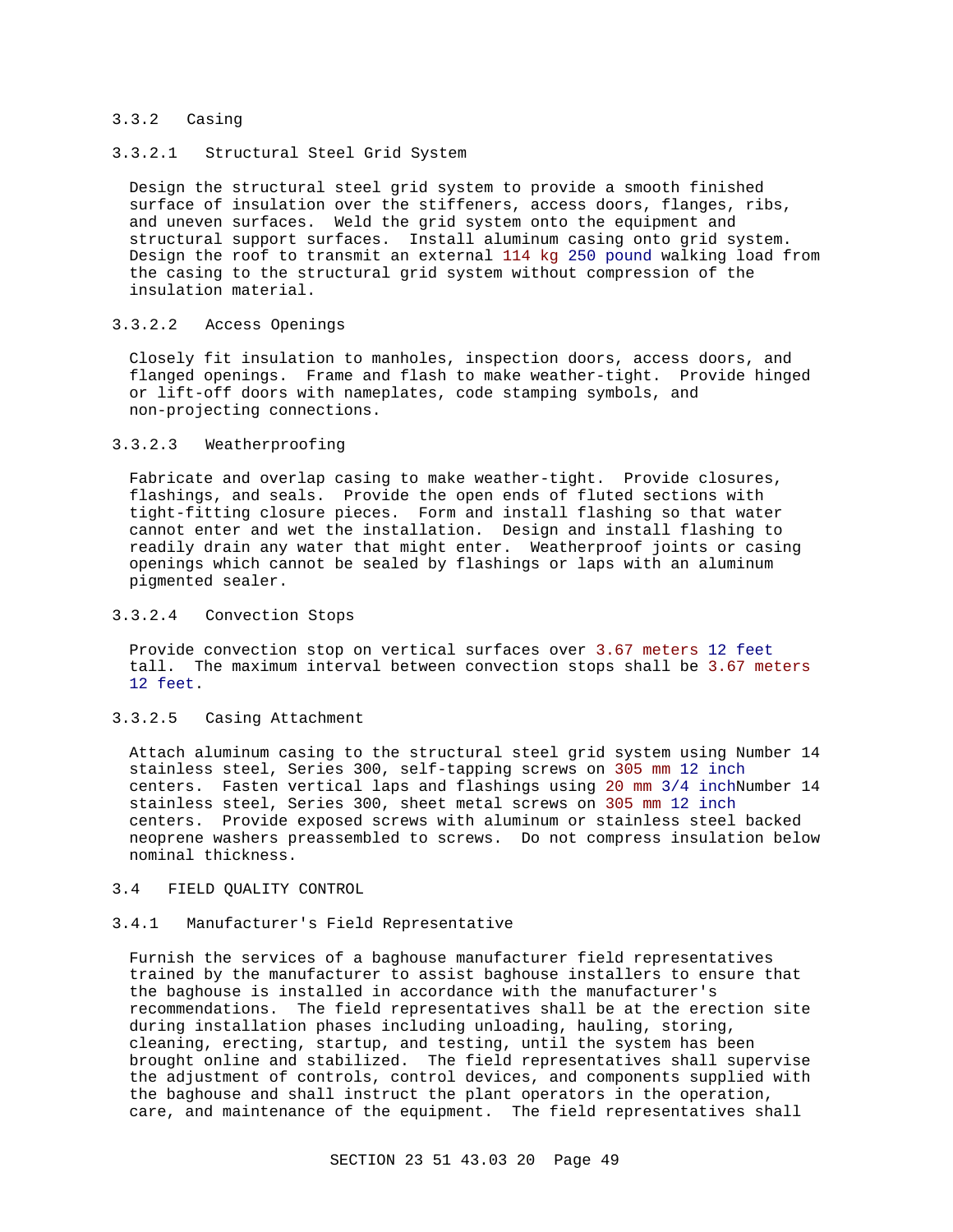certify in writing to the Contracting Officer that the baghouse has been installed as recommended by the manufacturer.

### 3.4.2 Post-Installation Inspection

The baghouse manufacturer's service engineer shall inspect the complete baghouse prior to startup to verify that the unit is installed as the manufacturer recommends.

### 3.5 IDENTIFICATION

Securely fasten an aluminum, brass, or corrosion resistant steel nameplate to the equipment in a readily visible location using rivet or sheet metal screws. The nameplate shall contain the manufacturer's name, model or series number, serial number, design gas inlet volume and temperature, and air-to-cloth ratio. Indent or emboss the information into the metal to avoid nameplate being covered by insulation. Provide plastic engraved nameplates for remote mounted devices. Fabricate nameplates from laminated white phenolic plastic with black engraved letters, 20 mm high and 76 mm long 3/4 inch high and 3 inches long. Attach nameplates with permanent adhesive or screws.

#### 3.6 TRAINING PROGRAM OF OPERATING AND MAINTENANCE PERSONNEL

#### **\*\*\*\*\*\*\*\*\*\*\*\*\*\*\*\*\*\*\*\*\*\*\*\*\*\*\*\*\*\*\*\*\*\*\*\*\*\*\*\*\*\*\*\*\*\*\*\*\*\*\*\*\*\*\*\*\*\*\*\*\*\*\*\*\*\*\*\*\*\*\*\*\*\***

**NOTE: CAUTION: There are restrictions on the type and extent of training which can be paid for with various categories of construction funds. The training routinely acceptable under construction contracts is the one- to two-day type where factory representatives or others instruct facility maintenance and operating personnel in the basics of operating and maintaining the equipment, generally on-site. If more extensive types of training are required, particularly where the student is required to travel and where special consultants are required to teach government personnel for extended amounts of time, consult the PA Director, Contact Division and the Head, Comptroller Department, for assistance in determining how to accomplish the training within the regulations. Anything over two- to three-days offsite should be highly suspect. \*\*\*\*\*\*\*\*\*\*\*\*\*\*\*\*\*\*\*\*\*\*\*\*\*\*\*\*\*\*\*\*\*\*\*\*\*\*\*\*\*\*\*\*\*\*\*\*\*\*\*\*\*\*\*\*\*\*\*\*\*\*\*\*\*\*\*\*\*\*\*\*\*\***

Provide classroom instruction, field instruction, and testing to the Government's operating personnel to ensure that operators will be qualified to properly and safely operate and maintain the baghouse system, including individual equipment components. Provide training at job site within 30 days of startup. Provide the operators with a working knowledge of operation theory and principles, operation and control requirements, and technical requirements for maintenance. Provide training manuals and testing materials so that, with the operating and maintenance manuals, the Government may train new operators without Contractor assistance.

### 3.6.1 Classroom Instruction

Develop and present 40 hours of organized classroom instruction on operation theory and principles, operation and control requirements, and technical requirements for maintenance. Administrate tests at the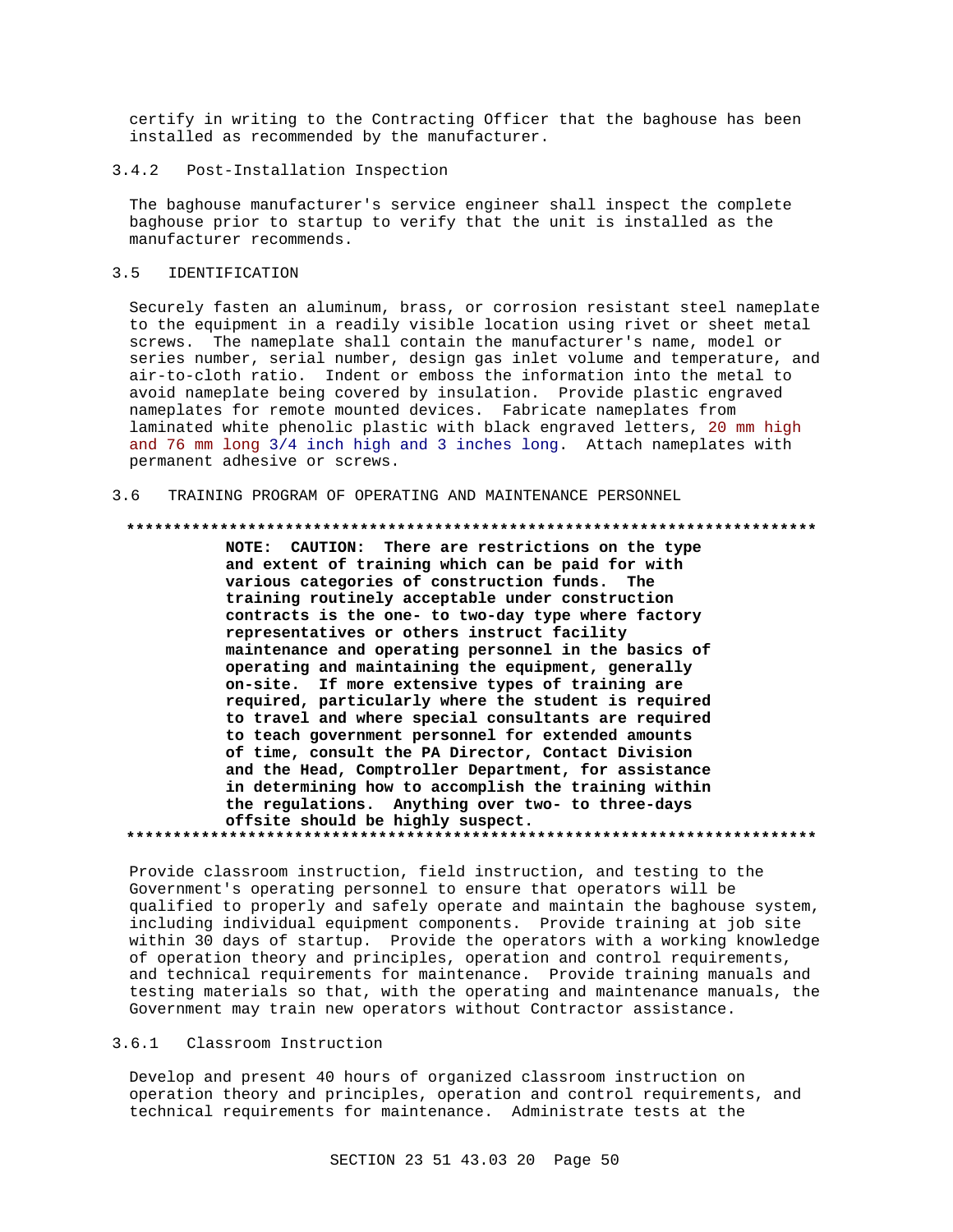conclusion of the course.

3.6.2 Field Instruction

After startup, a service engineer shall provide supervision of the system for not less than 8 hours per day for 30 days to assist and instruct Government operators. Instruction shall include, but not be limited to the following:

- a. Precoating of bags.
- b. Actual startup and shutdown.
- c. Instrument, gage, and control functions.
- d. Deliberate upset of the system and correction instructions.
- e. Simulation of induced fan failure.
- f. Baghouse maintenance including removal and replacement of bags.
- g. Bypass system. When and how to use bypass system.
- 3.6.3 Testing Program

Provide a written test program to determine individual comprehension levels. Use the testing program in conjunction with the classroom instruction.

#### 3.6.4 Video Recording

Provide color video tapes of field instruction or provide prepared color video tapes covering the field instruction material.

3.7 PAINTING

At the factory, blast clean exterior surfaces of the baghouse system to base metal, SSPC SP 6/NACE No.3, including ductwork, manifolds, hoppers, support structures, and access provisions, and prime and apply two coats of paint, FS TT-P-28. Surfaces exposed to the flue gas flow need not be painted but shall be protected during shipment and storage with a rust-protective coating.

# 3.8 PROTECTION FROM GALVANIC CORROSION

To prevent against galvanic corrosion, prevent permanent contact of aluminum casing with copper, copper alloy, tin, lead, nickel, nickel alloy, and Monel metal. Where it is necessary to attach the casing to carbon steel or to a low alloy steel, first prime the steel with zinc chromate, and then paint with aluminum paint, FS TT-P-28. Do not use lead based paints. Hot-dip galvanize, ASTM A123/A123M, external floor plates, ladders, grating, stairs, platforms, walkways cages, handrails, kickplates, and accessories. Floor plate warpage shall not exceed 25 mm one inch for every 3.05 meters 10 feet in any direction.

### 3.9 PROTECTION FROM INSULATION MATERIALS

Protect equipment and structures from insulation materials. Clean, repair, and restore equipment and structures to their original state after